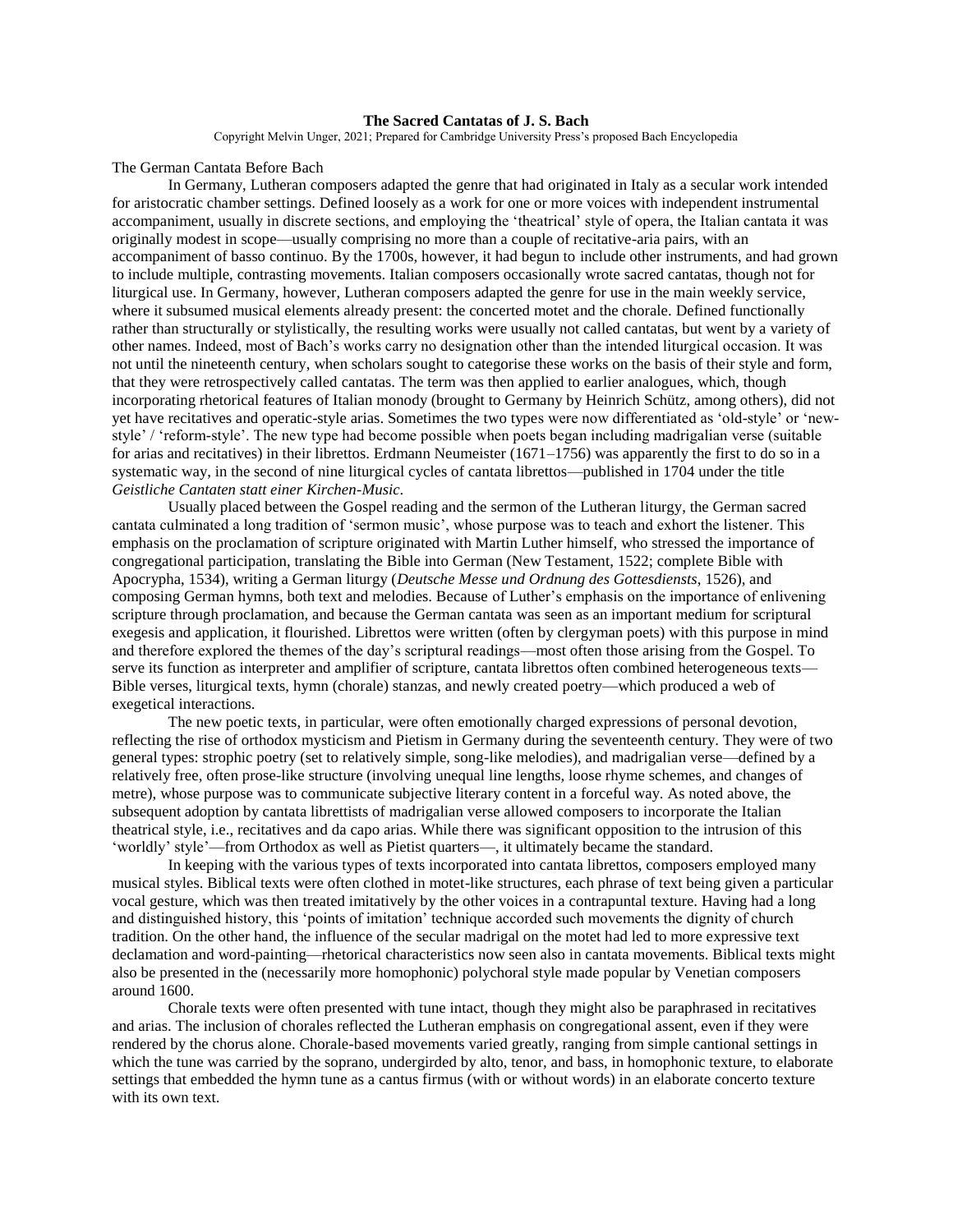Newly created poetic texts were clothed in a range of musical forms. In the cantata's early development, strophic poems (called odes) were often set as strophic arias. Other poetic texts were set in the manner of a 'sacred concerto' (motet for few voices). Eventually, when monody (as pioneered in Northern Italy) had flowered into recitative and aria, forming the foundation for all theatrical genres, recitatives and arias became ubiquitous in German cantatas as well.

Important composers of Lutheran church cantatas included Franz Tunder (1614–1667), Johann Rosenmüller (1619–1684), Dietrich Buxtehude (ca. 1637–1707), Johann Philip Krieger (1651–1735), Johann Pachelbel (1653–1706), Johann Kuhnau (1660–1722), Georg Böhm (1661–1733), Friedrich Zachow (1663–1712), Nicolaus Bruhns (1665–1697), Georg Philipp Telemann (1681–1767), Johann Mattheson (1681–1764), Christoph Graupner (1683–1760), Johann Christoph Frauenholtz (1684–1754), Johann Theodor Römhild (1684–1756), Johann Friedrich Fasch (1688–1758), and Gottfried Heinrich Stölzel (1690–1749), among others. However, Bach's approximately 200 known extant sacred cantatas represent the culmination of the repertory.

While Bach's obituary claims that he wrote five cycles (*Jahrgänge*) of sacred cantatas (which suggests a total number of about 300), fewer than approximately 200 survive complete. The tally does not include cantatas previously attributed to Bach but now considered doubtful or spurious: BWV 15, 53, 141, 142, 143, 160, 189, 200 (an arrangement of an aria by Stölzel) 217, 218, 219, 220, 221, 222, and 224.

Most of Bach's surviving church cantatas come from his Leipzig period, that is, they originated after 1723, when he became responsible for the weekly production of cantatas in the Leipzig churches of St. Thomas and St. Nicholas. Nevertheless, Bach did have occasion to write church cantatas before he came to that city.

In comparison to other contemporaries, Bach's output is relatively modest. Telemann, for example, completed at least 20 cycles, of which about 1400 individual works survive. Similarly for Graupner, over 1400 sacred cantatas are extant. Stölzel's prodigious oeuvre originally included at least twelve cantata cycles, some of them double cycles. Unfortunately, most have evidently not survived. In any case, the imaginativeness and complexity of Bach's contributions to the genre stand them apart.

When, in 1708 Bach resigned as organist from a short tenure at St. Blasius Church in Mühlhausen, he stated that his ultimate aim was to establish a 'well-regulated church music to the glory of God'. As we now know, Bach was given to writing encyclopaedic, comprehensive collections. Even if he did not complete five cycles, he evidently met this goal with respect to cantata production, for he could repeat works in subsequent years.

Although most of Bach's (surviving) cantatas were written during two intensive periods of focussed work (between 1713 and 1716 in Weimar, and between 1723 and 1729 in Leipzig), they may be regarded as the centre of his lifework. Throughout his career he composed, rehearsed, and performed them. The result—what survives of his oeuvre—is a canon of unparalleled technical variety and expressive range within a distinctly individual style. If some of the texts now strike us as ponderous, sentimental, or moralistic, we should remember that librettists were more interested in hermeneutical persuasiveness than in beauty. Erdmann Neumeister, expressed this sentiment in the foreword to his publication of 1704:

In this style I have preferred to retain biblical and theological modes of expression. For it seems to me that a magnificent ornamentation of language in human artistry and wisdom can impede the spirit and charm in sacred poetry as greatly as it may promote both in political verse.

Ultimately, Bach's cantata settings transcend the time-bound elements of their texts, finding an inner core of truth that is both personal and universal.

#### Bach's Earliest Cantatas

Influences on Bach's early style appear to have come from central and northern Germany. As a teen-aged choral scholar at the Michaeliskirche in Lüneburg, Bach had performed traditional motets and vocal concertos, some of them large in scale. Through contact with the associated Ritter-Akademie (a school for young noblemen) and contact with musicians from the court at Celle (who travelled with the Duke of Celle to his secondary residence in Lüneburg), Bach became familiar with French taste. In Lüneburg, Bach also began his life-long association with Georg Böhm (1661–1733), who evidently supplemented the introduction to French style and provided exemplary models of techniques in chorale variation. During those years, trips to nearby Hamburg (probably aided by Böhm's connections in that city), gave Bach contact with the most famous musician in Hamburg—organist, composer, and theoretician Johann Adam Reinken (?1643–1722).

Bach was also influenced by musical sources available to him. According to the Obituary, in Arnstadt Bach studied the works of the most famous and accomplished composers of his day. These included JohannFroberger, Johann Kerll, Johann Pachelbel, Girolamo Frescobaldi, Caspar Ferdinand Fischer, Nicolaus Adam Strungk, 'some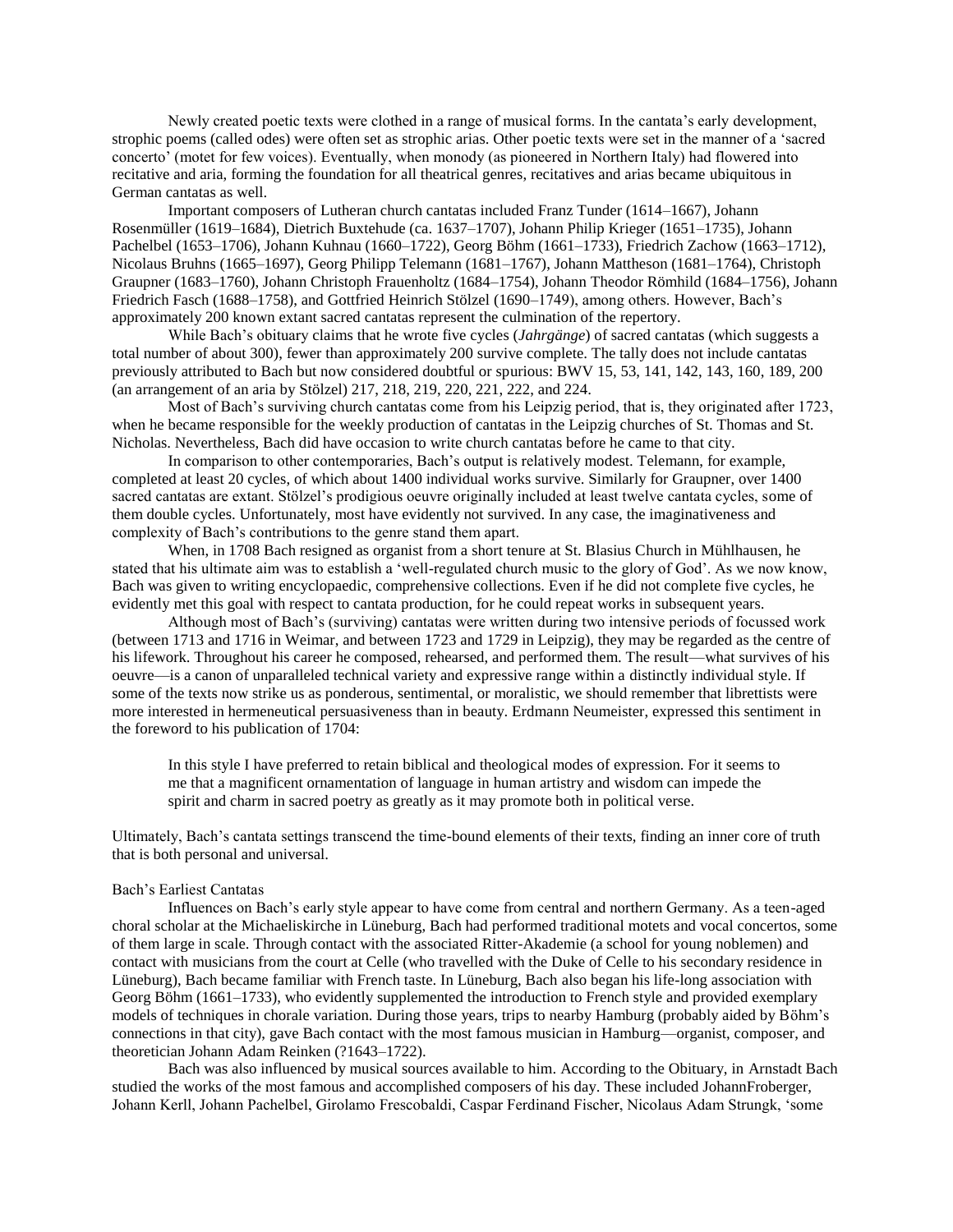old, good Frenchmen', Buxtehude, Reincken, Nicolaus Bruhns, 'and the Lüneburg organist Böhm'. From these, according to C. P. E Bach, he learned fugal technique, in particular. No doubt Bach knew many works from the Bach family circle as well, and he may also have been familiar with works by Italian composers that were broadly disseminated in northern Germany.

In Mühlhausen, Bach's commitment to 'a well-regulated church music' led him to expand St. Blasius's musical resources, which included gathering a library of fine church music, perhaps modelled after the Lüneburg's fine choir library that he had encountered in performance. The strongest influence on Bach's early style apparently came from Dietrich Buxtehude (1637–1707), whom Bach had visited at considerable effort in the autumn of 1705. Having received permission from his Arnstadt employers, Bach travelled more than 450 kilometres on foot, then remained there into the new year (overstaying his leave by many weeks)—perhaps so that he could take in Buxtehude's famous *Abendmusiken*, which often approximated sacred opera. The performances commenced on the sixth Sunday before Christmas, with a pause for the first Sunday of Advent, resulting in a total of five concerts. On December 2 and 3, Buxtehude's newest oratorios, *Castrum doloris* (on the death of Emperor Leopold I) and *Templum honoris* (in honour of the new emperor, Joseph I) were performed. Unfortunately, the music to neither has survived. Nevertheless, Buxtehude's models apparently inspired Bach to try his hand at vocal composition—despite his focus on organ composition and performance to this point.

Bach may have written his first cantatas while he was in Arnstadt (1703–1707); we know for certain that he tried his hand at the genre after moving to Mühlhausen in the summer of 1707 for, while he was hired as organist at St. Blasius's, his duties (though ill-defined) included providing cantatas for special occasions such as town council installation services. For this reason, Mühlhausen asked the applicant to perform a cantata of his own writing. Bach likely Bach auditioned on Easter Sunday, 24 April, with a performance of *Christ lag in Todesbanden* (BWV 4).

Since Bach's duties in Arnstadt and Mühlhausen were primarily those of an organist rather than a cantor, his early cantatas (with the exception of BWV 4) are not specified for particular Sundays and feast days in the liturgical calendar. These include *Nach dir, Herr, verlanget* mich (BWV 150), *Gottes Zeit ist die allerbeste Zeit* (BWV 106), *Aus der Tiefen rufe ich, Herr, zu dir* (BWV 131), and *Der Herr denket an uns* (BWV 196). Though preserved only in later manuscripts, Cantatas 4, 106, and 196 are deemed early works on stylistic grounds. Another early work, *Lobe den Herrn, meine Seele* (BWV 143), is considered by some scholars to be spurious.

Bach undoubtedly established his reputation as a composer of vocal music with *Gott ist mein König* (BWV 71). Written for the annual inauguration of the Mühlhausen town council at St. Mary's Church on 4 February 1708 (a Saturday) and evidently repeated the next day at St. Blasius's (Bach's home church), this splendid work completely eclipsed the inaugural pieces of his predecessor, Johann Georg Ahle (1651–1706). Both libretto and music were subsequently printed at the council's expense; and its success led to invitations to submit cantatas in the two next years, even though Bach had moved to Weimar by that time. Unfortunately, neither of these two works have survived.

*Nach dir, Herr, verlanget mich*, BWV 150 (composed in honour of the Mühlhausen town councillor, Conrad Meckbach) is unusual in several respects—with the result that its authorship has been questioned in the past. It is set for modest forces (three-part string writing without viola, continuo, and bassoon, which is treated independently). Though without chorales or recitatives, it employs a sectionalised structure characteristic of the traditional motet. A short sinfonia, whose surprisingly chromatic lines are based on the chromatically descending fourth (the traditional symbol of lament), leads to the opening chorus, which is similarly based on the chromatically descending fourth. Particularly vivid examples of text painting include an ascending three-and-one-half octave scale (B–e'") at the beginning of the fourth movement for 'Leite mich in deiner Wahrheit' (commencing with the vocal bass and ending with the first violin), motoric semiquavers in the continuo against a homophonic vocal trio in the fifth movement to depict a storm ('Zedern müssen von den Winden oft viel Ungemach empfinden'), and static harmonies in the first section of the sixth movement for 'Meine Augen sehen stets zu dem Herrn'. The closing movement is a 'ciaccona' for chorus and orchestra, perhaps influenced by Buxtehude's passacaglias. Here a freely handled ground bass ascends diatonically the distance of a fifth, thus recalling corresponding rising diatonic fifths elsewhere in the work, which in turn represent the affective opposite of the chromatically descending fourths in the sinfonia.

In the highly expressive funeral cantata *Gottes Zeit is die allerbeste Zeit*, (*Actus tragicus*) BWV 106, Bach likewise handles the text (which consists almost entirely of biblical and chorale citations) phrase by phrase. The resulting segmented structure allows him to treat individual words and phrases in a highly effective manner. To emphasise the inflexibility of death's ancient decree ('Es ist der alte Bund: Mensch, *du mußt sterben!*'—Sirach 14:17), Bach employs fugal writing (as will become typical for him). Another example of Bach's originality in textsetting occurs at the end of the second movement, where voices and instruments fall away, leaving a bereft soprano singing words from Revelation 22:20: *Ja, komm, Herr Jesu!* in melsimatic triplets, which end in the implied major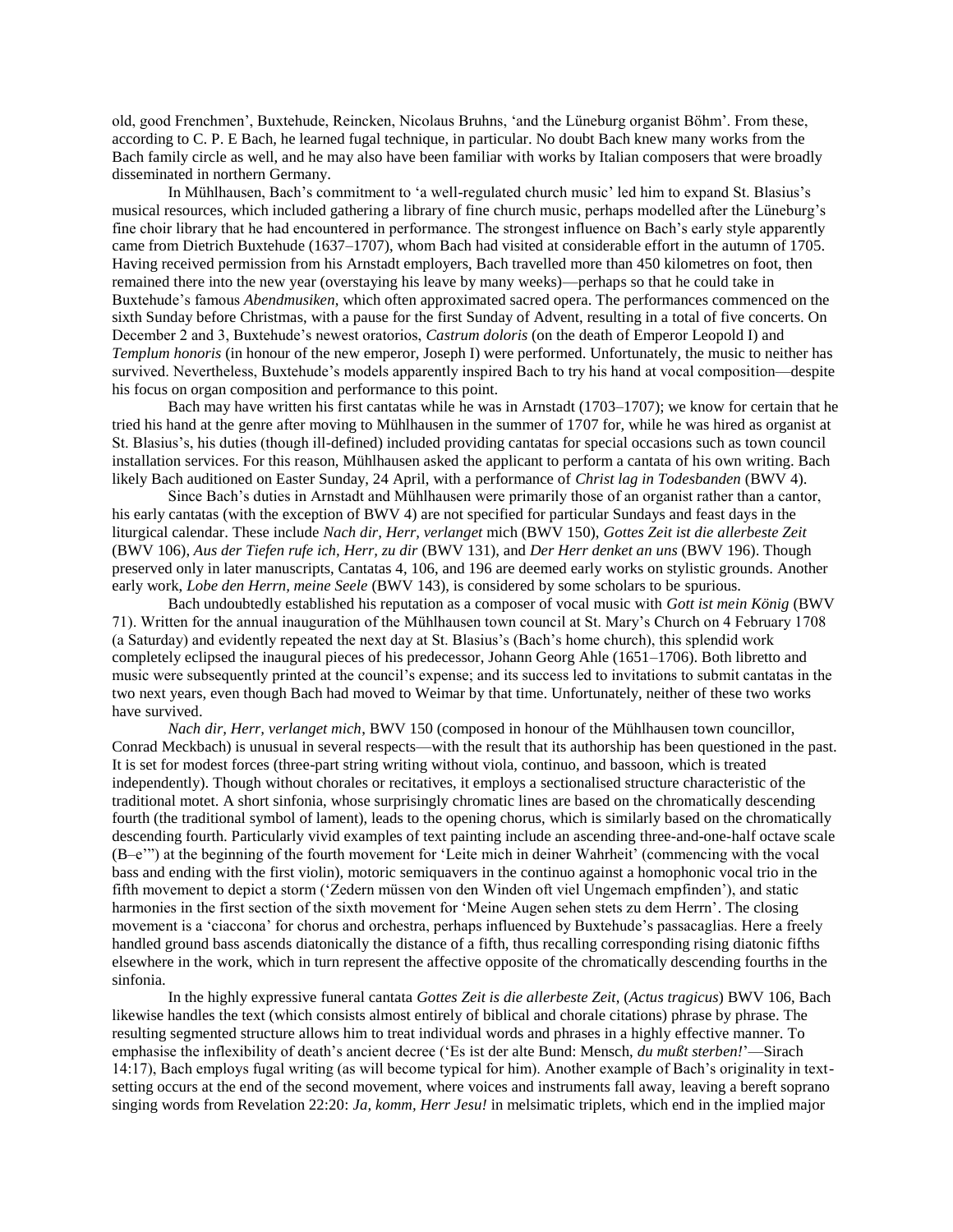key. Noteworthy too is the mood shift at the end of the bass arioso ('Heute, heute'), where the Vox Christi falls silent, leaving the alto to finish her chorale—alone in the face of death yet confident in faith ('Sanft und stille, wie Gott mir verheissen hat'). Bach ends the work with a doxological chorale, to which he appends a remarkably extended, jubilant fugue on the word 'Amen'.

Other innovations in Cantata 106 include Bach's highly distinctive instrumentation: two someille-like recorders, two violas da gamba, and continuo, used in discriminating combinations to produce an overall intimate, otherworldly atmosphere. The combination of chorale with arioso in the penultimate movement is also highly effective, creating a tender dialogue between Christ and the Soul. Finally, despite the work's segmented architecture, Bach unites the cantata work with a harmonic scheme that moves movement by movement through the flat range of the circle of fifths (E-flat major - C minor - F minor - B-flat minor) before reversing course at Jesus' words, 'Heute wirst du mit mir im Paradies sein' (A-flat major - E-flat major).

If *Christ lag in Todesbanden* (BWV 4) was written as Bach's audition piece for Mühlhausen, it would have been performed on Easter Sunday, 24 April 1707. It is a chorale cantata based exclusively on the seven stanzas of Luther's popular Easter hymn (each stanza ending with the word 'Hallelujah'). After a fourteen-bar sinfonia, which conveys the mournful atmosphere in the days following Christ's death with string writing enriched and darkened by the inclusion of two separate viola parts (a French influence), the opening choral line, ornamented slightly, is heard in the uppermost violin part. The stanzas of the hymn are then presented in more-or-less elaborated fashion as six successive movements (all in E minor), followed by the final stanza set in unadorned four-part harmonization (though this is apparently a Leipzig replacement for an earlier setting now lost). In this version, the overall structure is chiastic in shape:

| Stanza           |  |  |                                    |  |
|------------------|--|--|------------------------------------|--|
| Instrumentation: |  |  | SATB Duet Solo SATB Solo Duet SATB |  |

While the structure of the hymn tune is such that the opening two lines are repeated  $(=$  bar form), Bach sometimes varies his treatment of the second statement: such through-composition occurs in verses 1, 5, and 6. Of particular significance is the role of the central vocal movement, which acts as a pivot point in the cantata's formal structure. Here the sequence of formal elements is reversed, a process that aptly portrays the paradoxical reversal expressed in the text: death was vanquished by life through death; one death devouring the other ('Das Leben...behielt den Sieg, es hat den Tod verschlungen...Die Schrift hat verkündiget das...ein Tod den andern frass'). Such paradoxical reversal was encapsulated in Luther's Theology of the Cross. Perhaps it is no wonder that Bach revisited this formal approach throughout his later compositions: invariably, the central movements of his symmetrical forms reveal some aspect of literary and theological reversal.

*Gott ist mein König*, BWV 71, set lavishly for four instrumental choirs (trumpets and timpani, strings, woodwinds, and recorders with violoncello), two vocal choirs (SATB, and optional SATB ripieno), and organ, may well have been modeled after Buxtehude's *Abendmusiken*, which employed the polychoral style masterfully in the six galleries of the Marienkirche in Lübeck. More specifically, Bach would have heard (perhaps even participated in) the spectacular 1705 performances of *Castrum doloris* and *Templum honoris*. While Bach's full ensemble is heard only in the opening and closing movements of BWV 71, the inner movements use imaginative combinations of instruments and contrasting metres and tempos for the diverse moods of the individual texts.

The work was originally called a 'Congratulatory Church Motet' and it demonstrates Bach's command of a wide range of structural designs and techniques: polychoral/concertante motet (71/1, 71/7), integration of aria and embellished chorale (71/2), use of obligato organ (71/2, 71/7), permutation fugue (71/3, 71/7), chaconne (71/4), and homophonic, 'French-style' choral writing, with a unison, litany-like ending for the voices (71/6). Movement 4 is one of the earliest examples of an aria by Bach in da capo form, though it employs a Psalm text instead of freely composed poetry.

The text of Cantata 196, *Derr Herr denket an uns* (Psalm 115:12–15) suggests that Bach may have written the work for a marriage ceremony. Although the work has survived only in a later source, its structure and style suggests an early date of origin. The modest orchestration (strings and continuo, but with independent violoncello part) is handled imaginatively, especially in the opening sinfonia, which establishes a buoyant mood pervaded with dotted rhythms. Relatively short, with no recitatives or chorales, the work nevertheless exhibits a concern for overall unity and balance in its use of recurring elements. Striking moments include the last three bars of the fourth movement (T/B aria), where the strings pass through a four-octave, descending arpeggio, charmingly illustrating the key words of the text, which are sung by the two singers at that point in parallel sixths, almost as an afterthought: 'Der Herr segne euch'. The third movement is another example of early da capo form in an aria. Like BWV 71/4, it employs a Psalm text rather than newly created poetry; more definitively forward-looking traits include the vocal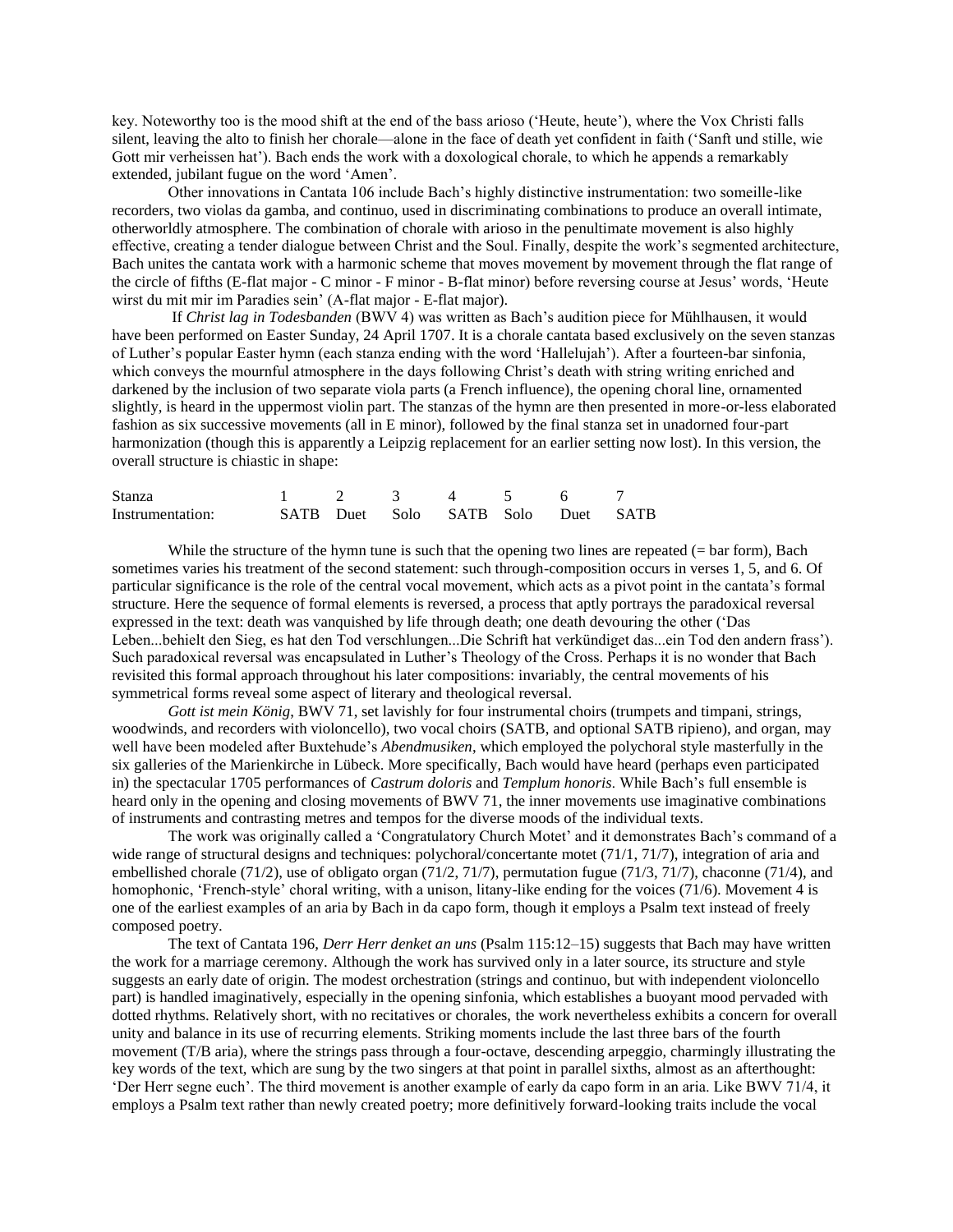motto at the beginning of the aria and *Vokaleinbau* in its A section. The cantata ends with an elaborate chorus in which the main text is embedded in an instrumental fabric. The bulk of the movement, however, is given over to an extended fugue on the word 'Amen', as if verbal expression is insufficient to capture the joy of the poet.

Another work from Bach's Mühlhausen period is BWV 131, *Aus der Tiefen rufe ich, Herr, zu dir*. It was commissioned by George Christian Eilmar, archdeacon at the Marienkirche. The text, which may have been supplied by Eilmar himself, consists of Psalm 130, with two interpolated stanzas from the chorale 'Herr Jesu Christ, du höchstes Gut'. With no recitatives and only one aria, the cantata is characterised by a highly segmented structure, in the manner of a through-composed motet. Successive phrases are often given new tempos, and particular images are treated in a strikingly individual (even mannered) fashion, with frequent text repetition. The instrumentation too is typical of the sacred concerto: the work is scored for oboe, single violin, two violas (which will become common in Bach's Weimar cantatas), bassoon, and continuo. Graceful figures and ornaments (such as the use of a *tierce de coulee*-like gesture in the opening movement) suggest French influence, as does the use of double viola parts.

### Style Summary

Bach's earliest cantatas are of the pre-Neumeister type, that is, without recitatives and arias of the Neapolitan opera style. Texts are based almost exclusively on biblical and chorale sources. These are then freely combined (often in a trope-like manner) and articulated into short segments, with successive phrases being given individual treatments according to the demands of the text, much as one might expect in a vocal concerto or concertato motet. While thematic relationships among sections are loose, unifying devices are employed; among these are balanced or even symmetrical structures, motivic/thematic cross-references, aspects of reprise, and permutation fugue. Expressive use of instrumental tone colour can be found as well as incipient ritornello and da capo structures. Frequently, movements are unified with an ostinato or quasi-ostinato bass (4/3, 4/7, 71/2, 71/4, 106/2b, 106/3a, 131/2, 131/4,, the second arioso of 132/2, 132/3, 150/5, the "ciacona" of 150/7, 162/5, and 182/6).

### The Weimar Cantatas

On 25 June 1708, Bach rather abruptly requested release from his Mühlhausen position to accept an offer from Duke Wilhelm Ernst to become court organist and chamber musician at Weimar. In his letter of resignation, he noted the need for a higher salary but also expressed his disappointment at having faced opposition in his long-held desire to promote 'well-regulated church music to the Glory of God'. Perhaps the Pietistic Pastor Frohne (or his congregation) opposed the complex music Bach had in mind—some Pietists, with their emphasis on simple, heartfelt expressions of devotion, often did so.

Since Bach's new position (which ranked below that of Vice-Kapellmeister) included no explicit responsibility for liturgical vocal works, it is not surprising that there are apparently no cantatas from his early years in Weimar. Cantatas 18, 54, and 199 may date from as early as 1713—none of them are specific to a particular Sunday of the church year. In addition, an early version of BWV 21, *Ich hatte viel Bekümmernis*, may also date from this time. The present, eleven-movement version was performed in Weimar on the third Sunday after Trinity, 1714 (more below). However, a version without the final two movements may have been presented on the same Sunday of the previous year (2 July 1713). The cantata, in either of its two versions, may also have been the unidentified test piece performed by Bach in late 1713 at Halle, when he was invited to apply for Wilhelm Zachow's vacant position there.

These early Weimar cantatas show that Bach was rethinking his compositional style to accommodate Italian elements, most notably, recitative and da capo aria, now made possible with the kind of sacred poetry being published by Erdmann Neumeister and Georg Christian Lehms (1684–1717). While the librettos in Neumeister's 1704 publication did not include biblical and chorale texts (in his preface, he described the cantata as 'looking no different from a section of an opera, assembled from recitative style and arias'), his subsequent publications offered librettos of the 'mixed type' and it was one of these later librettos that Bach used in BWV 18.

All four of the above-mentioned works are theatrical in manner; two of them (BWV 54 and 199) are for solo voice and rely almost exclusively on freely composed poetry. BWV 21 is particularly expressive—noteworthy moments include the rhetorically insistent hammering of the quasi-fugal theme in the opening choral movement (though Johann Mattheson objected to these repetitions, as also to those in the following aria), interrupted by a homophonic, one-bar adagio for 'aber', before the concluding Vivace, the melodic oscillations for 'Bäche' in No. 5, the virtuosic figures for the tempest in the same movement, the operatic (if motet-like) choral writing of No. 6, the fervently intimate love duets of nos. 7 and 8 (accompanied recitative and aria), and the dramatic (Handel-like) final movement on an eschatological text featuring trumpets and timpani.

With recitatives primarily now carrying the dramatic thrust of the text, arias were free to function as expressive musical meditations. The relationship between recitative and aria is particularly interesting in *Mein Herze*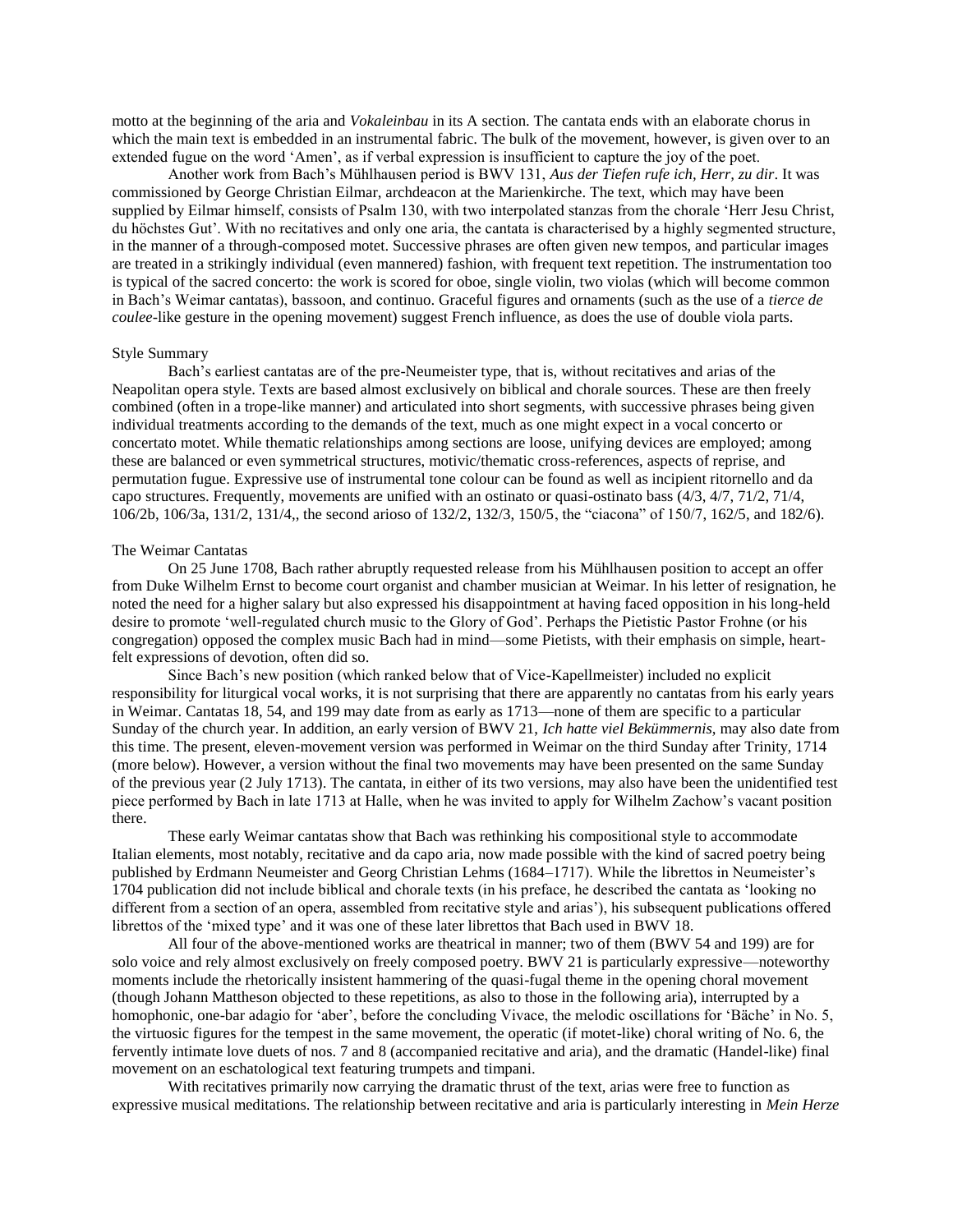*schwimmt im Blut* (BWV 199)—comprised entirely of a monologue by the Soul. The cantata begins with a highly charged recitative. Then, in the following da capo aria, an unexpected recitative ends the B section, setting up the reprise in a particularly effective manner. In the remaining pairs of movements (one of which is a recitative-chorale pair), the recitatives end with incomplete sentences, whose final colon indicates that the text will be finished in the following movement. In light of this syntactical construction, the lengthy ritornello at the beginning of the central aria (199/4: 'Tief gebückt') is rhetorically significant—the soprano appears to have been rendered speechless. Intended perhaps as a biblical allusion (Romans 8:26: 'sighs too deep for words'), the effect is strengthened by unison trills toward end of the ritornello.

Cantata 54 is one of only three Bach cantatas to make reference to 'Sodomsäpfel'—a non-biblical term that may be traced to Josephus (see also 95/2 and 179/3). Certainly, the adoption of Italianate elements did not lessen literary themes distinctive to Lutheranism. For example, the central theme of BWV 18 is the preeminence of the Word ('sola scriptura'). Beginning with a dictum emphasizing the efficacy of scripture (Isaiah 55:10–11: 'Gleichwie der Regen und Schnee vom Himmel fällt ...', Neumeister's libretto continues with a recitative in which bits from Luther's German Litany (including a plea to be safeguarded from the Turk and the pope) are embedded.

Italianate, cantilena melodies in both voice and obligato instrument are now the norm. Examples include 18/4, 54/1, 199/2, 199/4, 199/6, 21/1 (whose ornate writing for violin and oboe over walking bass was perhaps inspired by Corelli), and 21/3. The suspensions of 18/1 are reminiscent of Corelli, while the influence of Vivaldi can be seen in busy string writing (e.g., BWV 18/1, a sinfonia, and 54/3) and especially in occasional unisono ritornello themes (e.g., 18/1 and 18/4, which has four violas in unison).The quasi-fugal subject of 21/2 (opening chorus) was likely derived from a Vivaldi violin concerto. Quasi-ostinato basses continue to be common.

Affect-laden words in these works are set in a theatrical manner—striking examples include the virtuosic melisma on 'Verfolgung' and the very long one on 'irregehen' in 18/3, the operatic syllable patter of 'fort nur fort' in 18/4, the tugging dominant seventh chords over a steadfast tonic pedal for the imperative 'widerstehe doch der Sünde' ('resist sin') in 54/1, the dramatic adagio with fermata that precedes the da capo in the second soprano aria of BWV 199 ('Tief gebückt'), and the many instances of highly expressive writing in BWV 21, mentioned above.

What were the sources of this Italian influence? According to a 1713 report by P. D. Kräutner, the repertoire at Weimar included 'much fine Italian and French music'. Unfortunately, none of this music is known to have survived. No doubt Pisendel's travel through Weimar in 1709 heightened Bach's awareness of Vivaldi's music, as Pisendel was one of Vivaldi's students. Furthermore, we know that Bach transcribed at least nine works by Vivaldi during this time, and Forkel's biography (relying on reports by Bach's two oldest sons) maintains that Bach found in Vivaldi's concertos a model of musical thinking. From Vivaldi Bach evidently derived his forthright melodic shapes, clear polarity of outer voices, concise, driving rhythms, unified handling of motives, and unambiguous tonal plans.

On 2 March 1714, at his own request (and probably in view of the Halle position being offered to him), Bach was appointed *Konzertmeister*, a newly created position that ranked below that of Vice-Kapellmeister but held the responsibility of directing rehearsals and of providing a cantata each month—as the previous Vice-Kapellmeister had done and as the current Vice-Kapellmeister (Kapellmeister Johann Drese's son, Johann Wilhelm) probably did as well. The purpose of these sharing arrangements was evidently to relieve the aging Kapellmeister of some duties and to raise the quality of performances. On 25 March 1714 (Palm Sunday and Annunciation) Bach presented *Himmelskönig, sei willkommen*, BWV 182, a work in which he could present himself as a composer and violin soloist, his role as concertmaster being especially prominent in the opening sinfonia (which features a concerted violin-recorder duet accompanied by plucked strings) and the first aria (No. 4). Evidently wanting to make a strong first impression as a composer, Bach included in this work three substantial arias and three weighty choruses. Appearing adjacent to each other, the arias are clearly differentiated in mood and colour, while the two choruses are cast in da capo form and frame the entire structure.

It seems likely that Bach expected to complete a full cycle of cantatas in four years. From the remaining Weimar years, however, little more than a dozen cantatas have come down to us and their exact chronological order is unclear. They may be grouped by the sources of their librettos, as Christoph Wolff has done: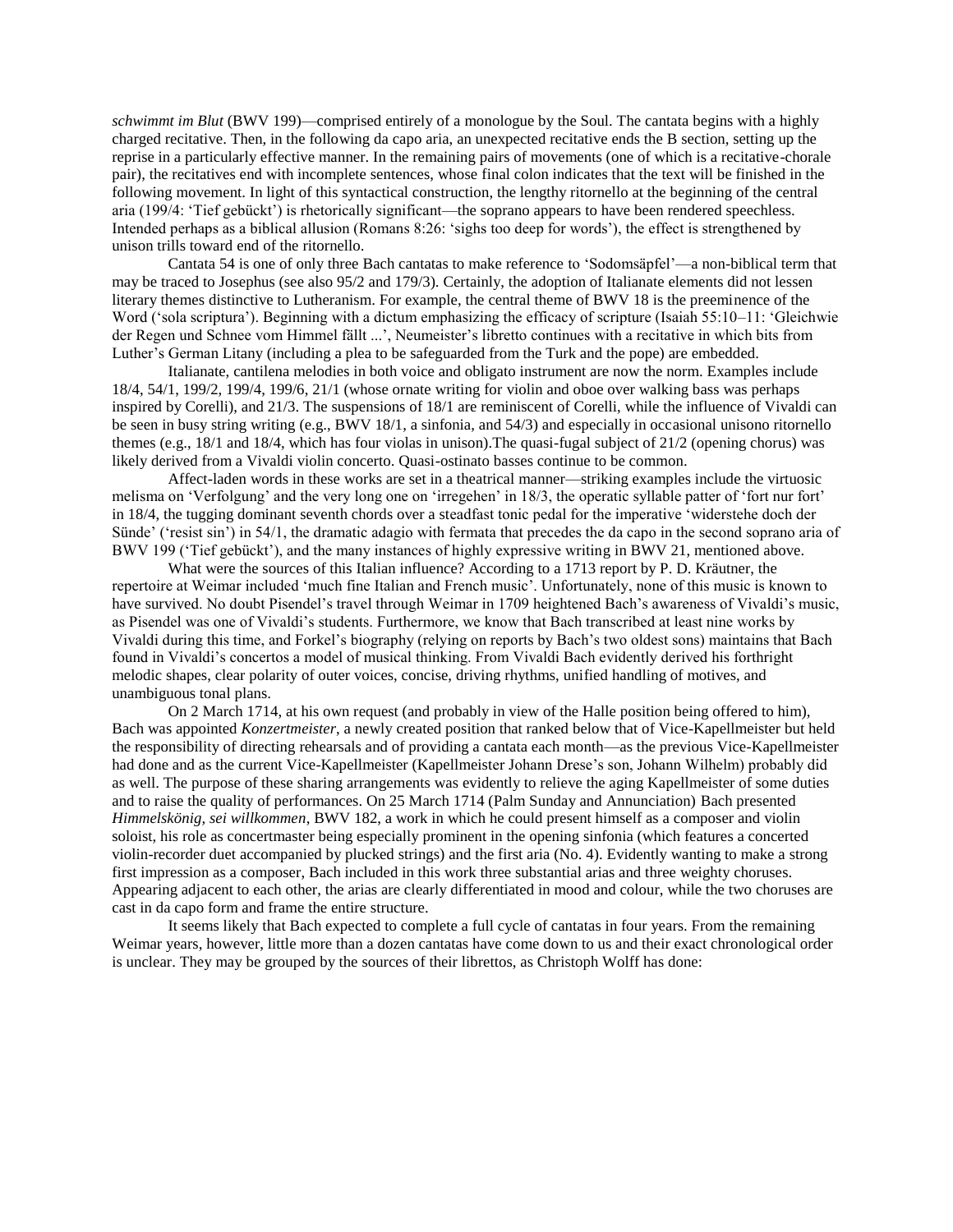| <b>BWV</b> | Title                                                                    | <b>Liturgical Occasion</b>                                                                           | Performance                      |  |  |
|------------|--------------------------------------------------------------------------|------------------------------------------------------------------------------------------------------|----------------------------------|--|--|
|            | Unpublished texts (1714) by unnamed authors                              |                                                                                                      |                                  |  |  |
| 182        | Himmelskönig, sei willkommen                                             | Palm Sunday/Annunciation                                                                             | ?25 March 1714                   |  |  |
| 12         | Weinen, Klagen, Sorgen, Zagen                                            | Jubilate                                                                                             | ?22 April 1714                   |  |  |
| 172        | Erschallet, ihr Lieder                                                   | Pentecost (Whitsunday)                                                                               | ?20 May 1714                     |  |  |
| 21         | Ich hatte viel Bekümmernis                                               | 3rd Sunday after Trinity<br>(originally 'in ogni tempo',<br>here an expansion of an earlier<br>work) | 17 June 1714 (part<br>earlier)   |  |  |
| 63         | Christen, ätzet diesen Tag                                               | Christmas Day                                                                                        | ca. 1714-15                      |  |  |
|            |                                                                          | Salomo Franck, Evangelisches Andachts-Opffer (Weimar, 1715)                                          |                                  |  |  |
| 132        | Bereitet die Wege                                                        | 4th S. in Advent                                                                                     | 22 December 1715                 |  |  |
| 152        | Tritt auf die Glaubensbahn                                               | Sunday after Christmas                                                                               | ?30 December 1714                |  |  |
| 155        | Mein Gott, wie lang, ach lange                                           | 2nd S. after Epiphany                                                                                | ?19 January 1716                 |  |  |
| 80a        | Alles, was von Gott geboren (music lost)                                 | Oculi                                                                                                | ?15 March 1716                   |  |  |
| 31         | Der Himmel lacht                                                         | Easter Sunday                                                                                        | ?21 April 1715                   |  |  |
| 165        | O heilges Geist- und Wasserbad                                           | <b>Trinity Sunday</b>                                                                                | ?16 June 1715                    |  |  |
| 185        | <b>Barmherziges Herze</b>                                                | 4th S. after Trinity                                                                                 | 14 July 1715                     |  |  |
| 161        | Komm, du süsse Todesstunde                                               | 16th S. after Trinity                                                                                | ?6 October 1715                  |  |  |
| 162        | Ach! ich sehe, jetzt                                                     | 20th S. after Trinity                                                                                | ?3 November 1715                 |  |  |
| 163        | Nur jedem das Seine                                                      | 23rd S. after Trinity                                                                                | ?24 November 1715                |  |  |
|            | Salomo Franck, Evangelische Sonn- und Festtages-Andachten (Weimar, 1717) |                                                                                                      |                                  |  |  |
| 70a        | Wachet! betet! betet! wachet! (music lost)                               | 2nd S. in Advent                                                                                     | ?6 December 1716                 |  |  |
| 186a       | Ärgre dich, o Seele, nicht (music lost)                                  | 3rd S. in Advent                                                                                     | ?13 December 1716                |  |  |
| 147a       | Herz und Mund und Tat und Leben (music<br>lost)                          | 4th S. in Advent                                                                                     | ?20 December 1716                |  |  |
|            |                                                                          | Erdmann Neumeister, Geistliches Singen und Spielen (Gotha, 1711)                                     |                                  |  |  |
| 18         | Gleichwie der Regen und Schnee                                           | Sexagesima (originally no<br>liturgical designation)                                                 | ?24 February 1715<br>or ?1713-14 |  |  |
|            |                                                                          | Erdmann Neumeister, Geistliche Poesien (Frankfurt, 1714)                                             |                                  |  |  |
| 61         | Nun komm der Heiden Heiland                                              | 1st S. in Advent                                                                                     | 2 December 1714                  |  |  |

# ■Table 1. Cantatas for the Weimar Palace Church, 1713-1717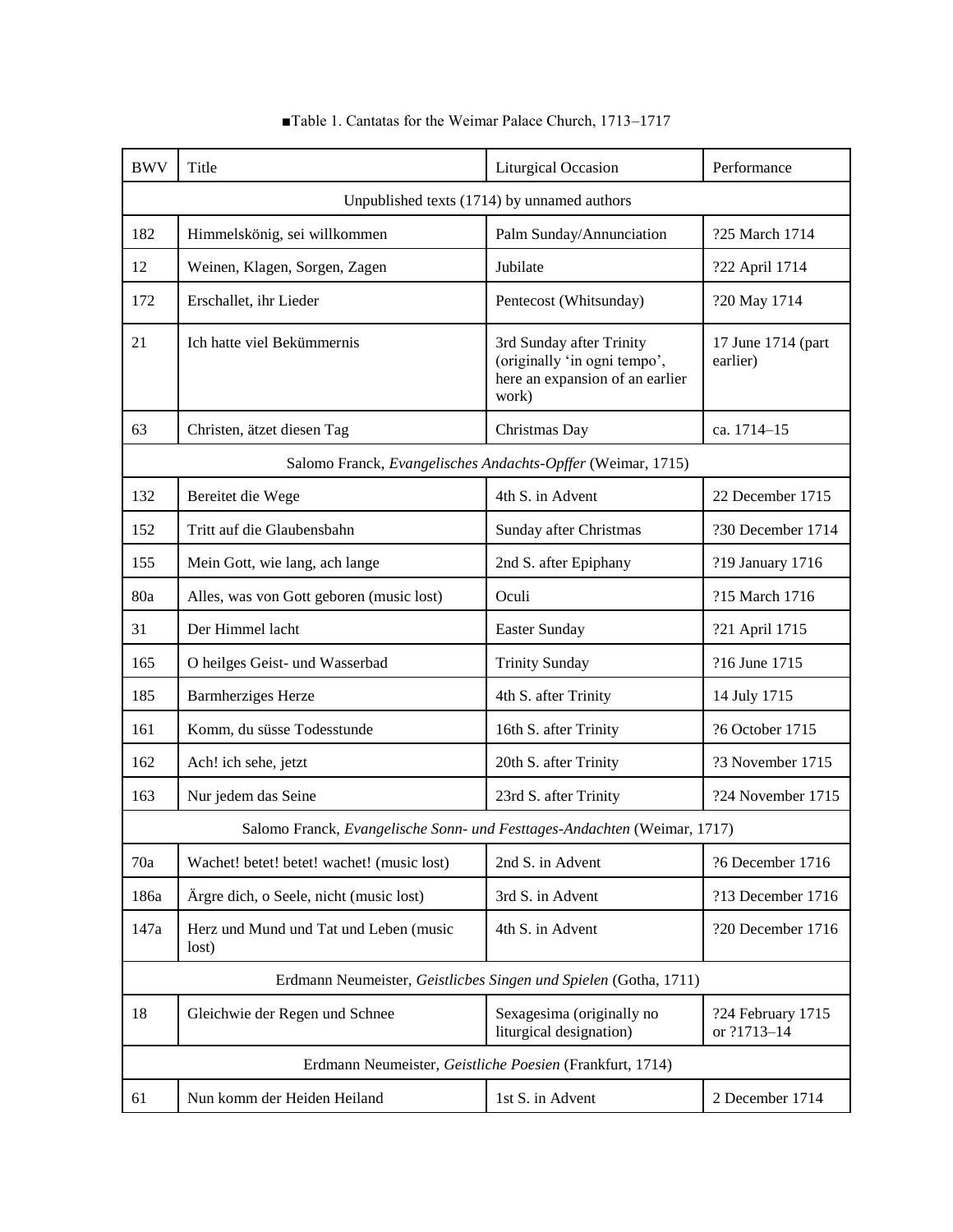|     | Georg Christian Lehms, Gottgefälliges Kirchen-Opffer (Darmstadt, 1711) |                                                                            |                              |  |
|-----|------------------------------------------------------------------------|----------------------------------------------------------------------------|------------------------------|--|
| 54  | Widerstehe doch der Sünde                                              | Oculi or 7th S. after Trinity<br>(originally no liturgical<br>designation) | 24 March or 215<br>July 1714 |  |
| 199 | Mein Herze schwimmt im Blut                                            | 11th S. after Trinity (originally<br>no liturgical designation)            | ?12 August 1714              |  |

The main librettist for Bach's Weimar cantatas was Salomo Franck, court librarian, consistorial secretary, numismatist, and poet, whose *Evangelisches Andachts-Opffer* (published in 1715) offered librettos of the new Neumeister type. Of Bach's extant Weimar cantatas, nine employ librettos from that collection (the music to BWV 80a is lost). Two other librettos come from Georg Christian Lehms's *Gottgefälliges Kirchen-Opffer* (Darmstadt, 1711), two are by Erdmann Neumeister himself, and another handful are by unidentified authors. These librettos combine heterogenous literary sources (biblical passages, freely composed poetry, and chorales), allowing Bach to explore a wide range of compositional possibilities and thereby to crystalise his personal style as he applied the modern Italian instrumental and vocal styles with a view toward rendering the texts in a rhetorically forceful and musically sophisticated manner. Evidently, he regarded these efforts as successful, for he later re-used almost all of these cantatas in Leipzig, though frequently in revised form, since the conventions of tuning and pitch notation there were different from those in Weimar.

The scale and instrumentation of the Weimar cantatas vary widely. For high feasts, Bach composed largescale works with festive scoring: *Erschallet, ihr Lieder*, BWV172 (Pentecost 1714), *Christen, ätzet diesen Tag*, BWV 63 (Christmas Day, 1714), and *Der Himmel lacht*, BWV 31 (Easter, 1715). The last of these works employs three choirs of instruments: four trumpets and timpani, double reeds in five parts (three oboes, taille, and bassoon), strings likewise in five parts (divided violas), and continuo. However, most of Bach's Weimar cantatas are chamberlike works, whose modest forces are nevertheless employed in colourful combinations. *Tritt auf die Glaubensbahn*, BWV 152, employs only flute, oboe, viola d'amore, and viola da gamba, two singers, and two continuo instruments to provide distinctive colours, with the full ensemble appearing in the outer movements alone. Cantatas 61, 162, 163, and 165 require only strings in addition to the voices (although BWV 61 also has a bassoon that doubles the continuo or vocal bass and BWV 162 is probably missing at least one obbligato part, not to mention the corno da tirarsi part that Bach added in Leipzig). Other cantatas others add a single wind instrument: BWV 132, which also has a somewhat independent bassoon part in the continuo group, 155, 182, and 185). BWV 161 is set for 2 recorders and strings, with the organ playing continuo as well as the chorale phrases in the opening aria. In works dating from after the spring of 1715, five-part string writing (with double violas) gives way to Italianate four-part scoring (one viola part).

Several cantatas begin with an elaborate 'sinfonia' or 'sonata' (BWV 12, 18, 21, 31, 152, 182). Ornate instrumental obbligatos are common in the arias; especially noteworthy are Bach's ravishing oboe lines (e.g., 12/4, 21/3, 63/3, 199/2). Some cantatas treat the bassoon in an independent or obligato manner (e.g., 131, 150, 155, and the possibly spurious 143). *Nur jedem das Seine*, BWV 163, features two obbligato cellists in the bass aria, while the second movement of *Der Himmel lacht*, BWV 31, is a unique example among Bach's regular cantatas for its fivepart writing for chorus.

Bach's formal designs in these cantatas also manifest considerable ingenuity and variety. Clearly, he was developing his compositional techniques as well as his conception of the cantata genre itself. Recitatives often broaden into ariosos, sometimes interacting with the continuo (61/2, 152/3). Sometimes contrasting recitative and arioso sections alternate (18/2, 163/4). Arias are now in (often modified) da capo form. Expansive duets include 21/8, 63/3, 63/5, 152/6, 162/5, 163/4 [arioso], 172/5, and 185/1. Some of these are dialogues between Christ or the Holy Spirit and the Soul (21/8, 152/6, 172/5). Choruses in the chamber-sized cantatas are often limited to simple concluding chorale settings (BWV 132 [presumed], 155, 161 [with descant by recorders], 162, 163 [only figured bass survives], 165, and 185), while those in more expansive cantatas range widely in structure: fugue and canon (BWV 182/2), passacaglia-based motet (12/2, which is highly innovative), concerto (172/1), traditional concerted motet (21/2), free concerto type (31/1) chorale motet (182/7), chorale elaboration in the style of French overture (61/1, highly innovative), and choral litany combined with solo recitative (BWV 18/3, highly innovative). In a few works, choruses are completely absent, not even appearing as a concluding four-part chorale (BWV 54,152, 199). Also noteworthy is how vocal textures are embedded in instrumental ones or vice versa (sometimes called *Vokaleinbau*—the insertion of vocal writing into a reprise of the ritornello). Examples include BWV 54/1, 165/5,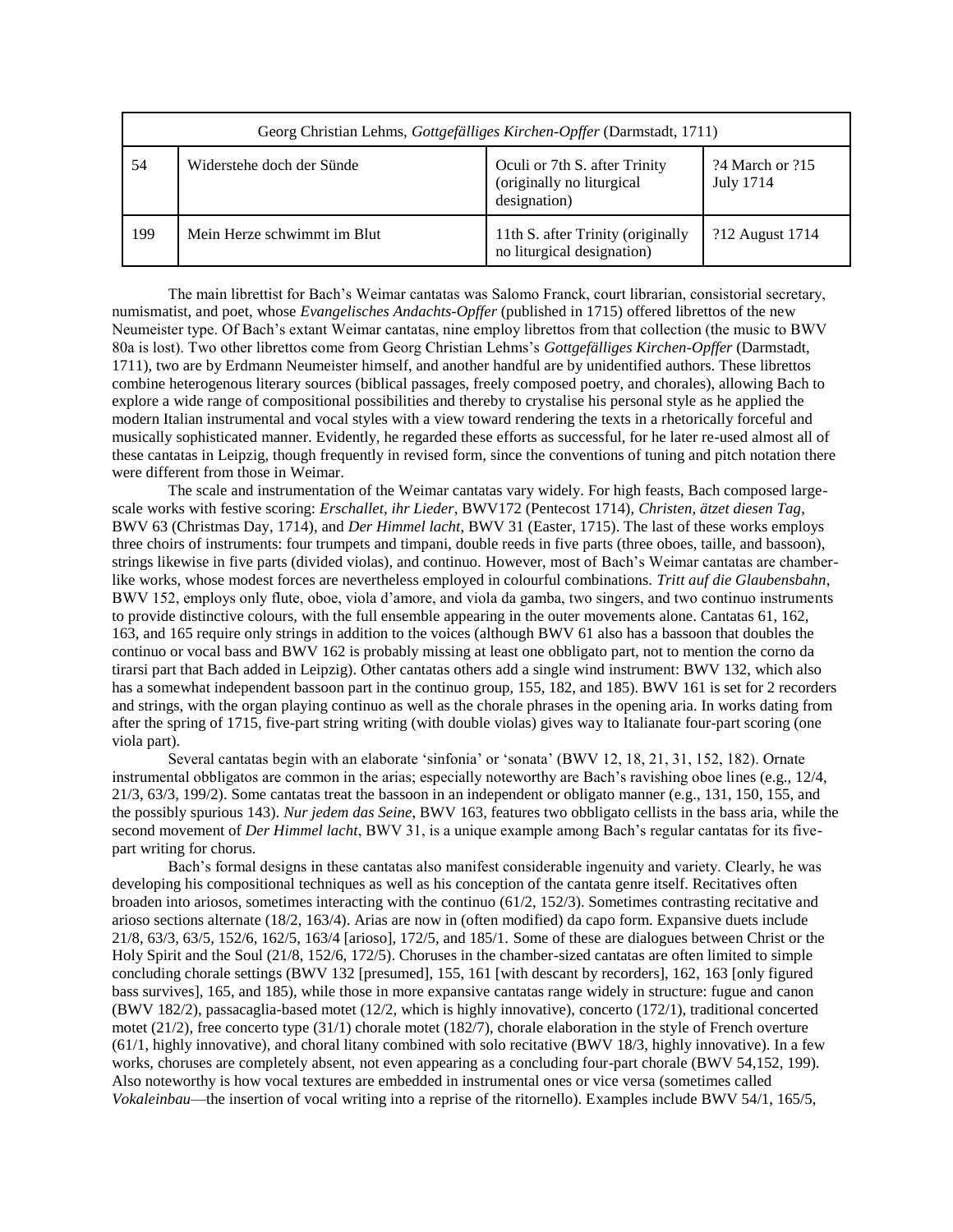172/4, 196/3,and 199/2. Fugues are often of the permutation type (BWV 21/6, 21/11, 31/2, 54/3, 71/3, 71/7, 150/6, 196/2, 182/2, 182/8, 63/7, 152/1, 165/1).

The attention to and treatment of chorales is also varied. Cantional settings are not yet as common as later in the Leipzig works, though they conclude Cantatas 12, 18, 31, 70a, 161, and 172 (all but Cantata 12 with instrumental descants). Some cantatas have no chorales in any form (BWV 54, 152, 63). In others, the chorale melody appears highly ornamented (BWV 71/2). Cantus-firmus presentations in polyphonic textures occur in BWV 61/1 and 61/6, the latter—a truncation of the chorale to the emphatic final two lines—also featuring an obbligato line for unison violins. Interestingly, the chorale tune of this cantata's opening movement is introduced already by the continuo in the three-bar orchestral introduction. Indeed, instrumental quotations of chorales are numerous. They may be superimposed on a solo aria or duet. Examples include BWV 12/6, a florid tenor aria over quasi-ostinato bass, with trumpet playing the lightly ornamented chorale, 31/8, a particularly evocative soprano aria in which oscillating figures by the obbligato oboe suggest a clock's pendulum and pizzicato notes by the cello sound the striking of death's hour, while unison upper strings play the chorale melody for 'Wenn mein Stündlein vorhanden ist', 161/1, an alto aria accompanied by two recorders, with the organ playing continuo but also rendering the chorale tune (in the later Leipzig version the chorale was given to the soprano), 163/5, a S/A love duet with superimposed chorale played by upper strings in unison, and 172/5, a S/A love duet, in which an instrumentally rendered chorale tune is disguised with free treatment—as is also true of a sung chorale in 71/2. The chorale tune may also be recast in a different metre, as in 185/1, a S/T duet with the oboe playing the chorale, which then reappears in the four-part final movement in its normal metre.

Text imagery in these Weimar cantatas is creative. Extraordinarily long melismas (one of them more than nine bars in length) occur in the soprano aria of BWV 132. On three occasions in the B section, when the singer announces the Messiah ('Messias kömmt an!'), the instruments drop out dramatically—the first two times, for a whole bar. Chromatic word-painting is striking in BWV 132/3, where the bass depicts the hypocritical Christian in a three-and-one-half-bar melisma. Cantata 155 (*Mein Gott, wie lang', ach lange*) opens with an accompanied soprano recitative—a vocal lament that begins over a throbbing tonic bass pedal (12 bars), then suddenly changes character. The strings, which have simply been supporting the harmonies with punctuating crotchets, now switch to pulsating, arpeggiated semiquavers reminiscent of Vivaldi ('Der Freuden-wein gebricht'), while the soprano sings a flurry of demisemiquavers before sinking down on the words 'Mir sinkt fast alle Zuversicht.' The third movement (a bass recitative), has remarkable chromatic colouring at 'Trost und Honigseim für Wermut will gewähren!', while the following movement (155/4) offers dramatic contrast with a joyous, skipping rhythm that sounds remarkably like Handel. In BWV 165/2 (a bass secco recitative), extravagant word-painting colours 'gebieret Gottes Zorn, den Tod und das Verderben.' In BWV 61/4 the Vox Christi is accompanied by pizzicato strings portraying Christ knocking at the door of the human heart (Revelation 3:20). In BWV 152/5 (a secco recitative for bass), the singer takes on the role of a preacher, depicting 'the blind leading the blind' by wandering from one key to another in a remarkable passage of harmonic and melodic chromaticism. In BWV 161/3 (a tenor da capo aria) the upper strings drops out at the beginning of the B section, in which a chromatically sinuous melisma on 'Durch den Tod zermalmet werde' is punctuated by their re-entry, characterised by 'chopping' strokes. Finally, the text of the B section is repeated but with continuo only, as if the spirit has been 'shed' of its physical clothing ('der Seele reiner Schein').

Chromatic pitch saturation is found in BWV 162/4, an alto secco recitative of twenty-two bars. Aware of personal unworthiness, the singer traverses all twelve tones of the pitch gamut in seven bars, while the continuo bass does so in twenty-one. Other examples of effective word-painting occur in BWV 165/4 (a bass recitative accompanied by strings and continuo), where a masterful example occurs in the final two bars. There the singer, apparently too tired to finish as he sings 'wenn alle Kraft vergehet' (when all strength fails), 'dies out' first, followed by the upper strings, leaving only the continuo to play the final bar. To emphasise the intended effect, Bach marks the upper strings of the penultimate bar *pp*, and the continuo part 'senza accomp', so that the movement ends with a lone bass note played by the continuo.

All in all, the Weimar cantatas represent a time of great experimentation for Bach. When the Weimar Kapellmeister Johann Samuel Drese died on 1 December 1716, Bach was more than qualified to assume the position. However, Duke Wilhelm sought to hire Telemann instead. In response, Bach apparently stopped writing cantatas and began looking for a new post. When in August of 1717 he secured one at the Calvinist court of Prince Leopold in Cöthen, his duties did not include the chapel, although he apparently wrote works for the prince's birthday and New Years Day, some of which reappear as sacred parodies in Leipzig (see Table 2). Many Weimar cantatas may have been lost—records show that the deliveries of music paper at this time far exceeded the amount of surviving music.

While Bach's situation in Cöthen was at first a happy one, it deteriorated after December 1721, when the prince married an 'amusa'—someone uninterested in the arts. Increased spending on the prince's military probably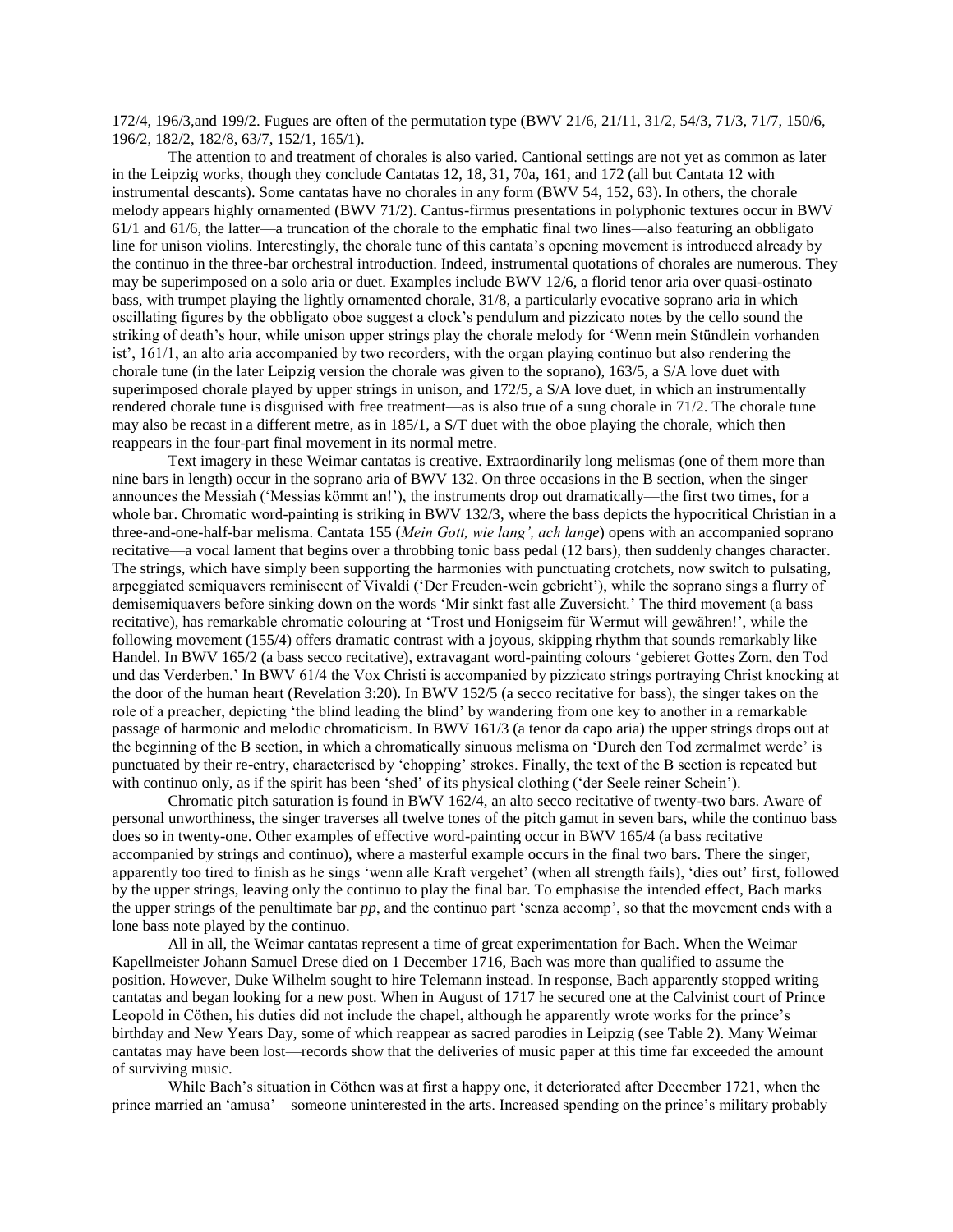also contributed to a decline of support for the arts. This changing work climate, along with upheaval in Bach's own household (his wife died suddenly in the summer of 1722), apparently led to a renewed interest in church music and ultimately to a new position in Leipzig, the preeminent music position in that city: cantor at the school of St. Thomas and director of music for civic occasions. The latter role carried the responsibility of providing cantatas on an alternating weekly basis in the city's two main churches, the Churches of St. Nicholas and St. Thomas.

Bach auditioned on 7 February 1723 (the Sunday before Lent) with BWV 22 (*Jesus nahm zu sich die Zwölfe*) and BWV 23 (*Du wahrer Gott und Davids Sohn*). Since BWV 23 closes with a setting of the German Agnus Dei ('Christe du Lamm Gottes'), it was probably performed second, during communion. The two works illustrate Bach's mastery of a wide range of forms and expression while employing a limited array of instruments suitable to the penitential context of the Sunday in question—BWV 22 adds only one oboe to the usual complement of voices, strings, and continuo, while BWV 23 adds two.

BWV 22 explores the contrast between divine and human perspectives on suffering. It opens with a gospel narrative in which Jesus foretells his impending death. Bach sets this account as a Passion-like sequence: introduction (Evangelist), lamenting arioso with *Vokaleinbau* (Vox Christi), and animated choral permutation fugue (the disbelieving and confused disciples). These opposing perspectives collide in the work's central movement, an accompanied bass recitative in which the singer observes that flesh and blood naturally choose glorification (represented by Christ's transfiguration on Mount Tabor) to suffering (represented by his crucifixion on Mount Golgotha). This observation encapsulates Luther's distinction between the *theologia gloria* (theology of glory) and *theologia crucis* (theology of the cross)—a distinction that Bach would explore further after arriving in Leipzig. Here he marks the pivotal statement ('Fleisch und Blut...wollen beiderseits...eine feste Burg auf Tabors Berge bauen') with a melodic allusion to Luther's famous hymn.

The central recitative is framed by arias for alto and tenor, respectively. The first one, a prayer for Jesus to draw the disciple onto the right path, demonstrates Bach's ability to craft a highly expressive oboe obbligato with an imaginative approach to word-painting. The concept of 'ziehen' is depicted by several means: a figura corta figure in which two semi-quavers on the beat act as a double appoggiatura from below, frequent melodic anticipations (some tied), bi-planar melodic passages where the upper notes ascend or descend by step against a static two-note figure in which an initial, non-chord neighbour tone "pulls" from below, and drawn-out notes on important words. ORIGINAL The first one, a prayer for Jesus to draw the disciple onto the right path, demonstrates Bach's ability to craft a highly expressive oboe obbligato along with an imaginative approach to word-painting word-painting: the word 'ziehen' is set as a series of melodic anticipations followed by double appoggiatura-like neighbour tones (above and below).

The mood changes completely with the second aria, a pretty love song in a dancing 3/8 metre with swirls in the violin 1 part. The exuberance continues with the closing four-voice chorale. While re-emphasizing the need for personal self-denial ('crucify the old nature so that the new one may live') it is nevertheless overtly joyful, with violin 1 and oboe playing an obligato of swirling semiquavers, which continue as interludes between chorale phrases in a perpetual motion of excitement.

BWV 23 likewise reflects the penitential nature of Bach's Leipzig audition day. It opens with a soprano/alto duet in which the two singers (representing the blind man of the gospel story), accompanied by a pair of oboes and continuo, cry to Jesus for mercy, addressing him as 'wahrer Gott und Davids Sohn'. The reference to Jesus's dual nature is matched by other dualities in the text: the poet's distress is both emotional and physical ('Herzeleid und...Leibespein'), so that both help and comfort ('Hülf und Trost') are sought. Bach draws attention to the idea of 'unity in duality' not only by means of complex, imitative polyphony rendered by two oboes and two singers, but with striking vocal unisons at cadences.

After a tender accompanied tenor recitative (in which the two oboes and first violin play the three phrases of the German Agnus Dei), a chorus with full instrumentation presents a text that begins with a psalm verse: 'Aller Augen warten auf dich'. Bach sets the movement as a dance (with hemiolas) in rondo form, drawing attention to the contrast between corporate and personal faith by having the chorus repeat statements of the opening line, alternating these with tenor/bass duets presenting the rest of the (more individualistic) text ('und die meinen sonderlich...'). Bach's setting may even be self-referential, for the Vln 1 and oboes spell out the B-A-C-H motive at the beginning of the ritornello. The work closes with an elaborate, chromatic setting of the German Agnus Dei. Apparently composed earlier, the movement sets the three liturgical statements as contrasting, increasingly faster, sections (the middle one presenting the cantus firmus in three-part canon) and ends with a contrapuntal 'Amen' section, based on the same ascending fourth of the Agnus Dei theme.

Bach's Leipzig Cantatas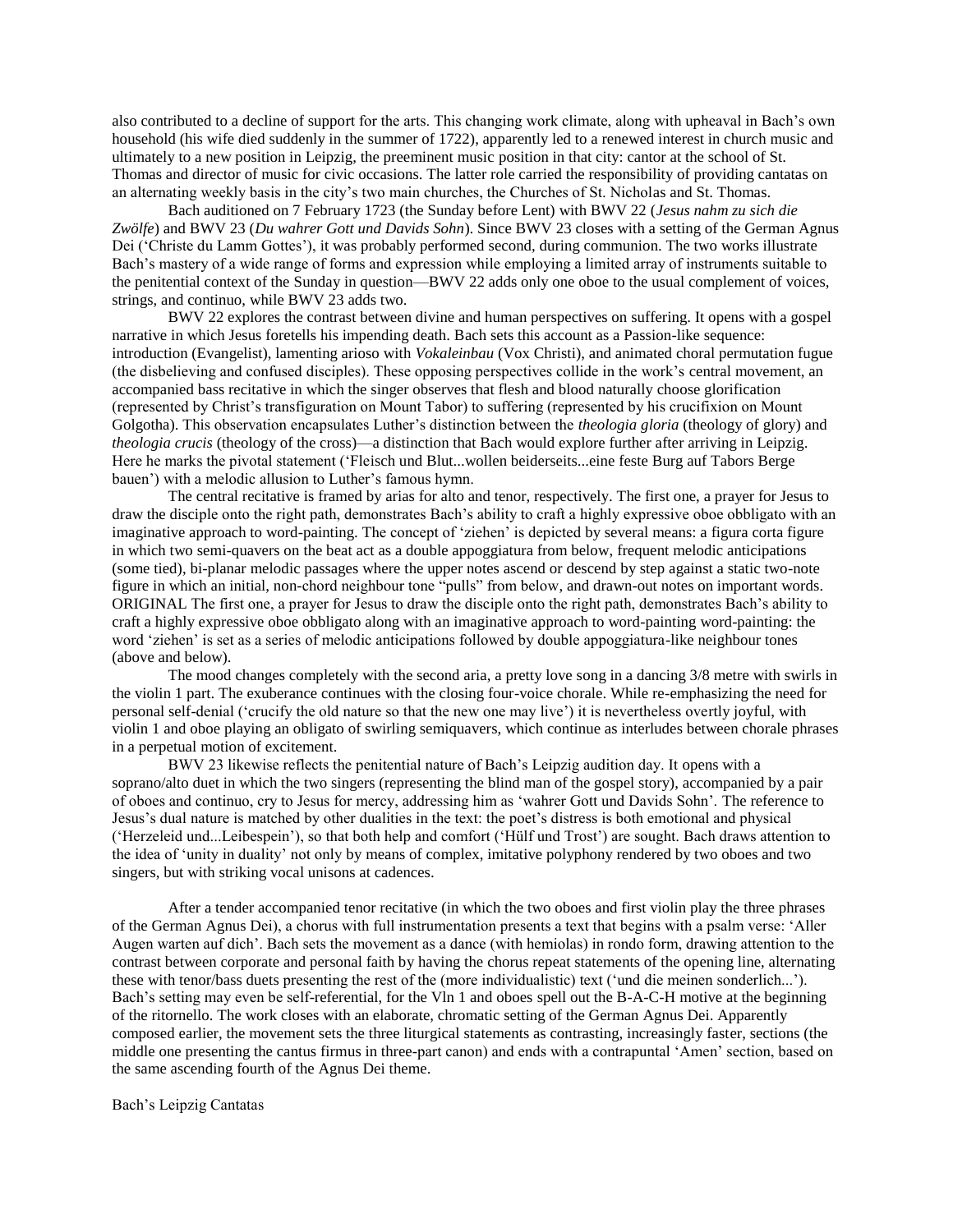Although not the preferred candidate, Bach was eventually offered the Leipzig position and he began his primary duties on the first Sunday after Trinity, 30 May 1723. (Bach later reported that he had begun his service at the university two weeks earlier, where he probably presented *Wer mich liebet*, BWV 59.) His primary function as Cantor and director chori musici was to direct performances of cantatas on an alternating weekly basis in the city's two main churches, St. Nicholas and St. Thomas. He also provided music at St. Paul's (the University Church), where he relied on students from the St. Thomas school and town musicians. There his responsibilities included supplying motets for the Quarterly Orations and figural music for the so-called Old Service, i.e., Christmas Day, Easter Sunday, Pentecost (Whitsunday), and Reformation Day. In addition to the cantatas for the church year, Bach also provided cantatas for special civic occasions, among them, the inauguration services after town council elections.

Bach began in Leipzig with high ambition, evidently planning to devote the first years of his tenure to building a repertoire of cantatas that would cover several iterations of the church year, while pushing the bounds of the cantata genre by exploring a wide range of stylistic and formal possibilities. As Bach revealed in his 1708 letter to the Mühlhausen town council, a 'regulated church music' had long been his 'ultimate goal'. Ultimately, Bach reportedly produced five annual cycles, among which are incorporated revivals or revisions of many of his earlier cantatas. Of the five cycles, the first, which ran from the first Sunday after Trinity 1723 to Trinity Sunday 1724, is more or less complete. The same may be said of Cycle II, which ran from 1724 to 1725. Cycle III (1725–1727) is less complete, while Cycle IV (to texts by Picander) is difficult to measure accurately, perhaps spanning the years 1728–1729. Cycle V can hardly be identified, since few cantatas dating from after 1730 have been found.

The scale of Bach's self-appointed project was enormous. Not only was he committing himself to producing works of his own creation week after week (with the exception of the penitential seasons preceding Christmas and Easter, when concerted music was suspended in Leipzig) but evidently also to a 'Hauptmusik' of unusually large scale: two-part cantatas or two separate but complementary works to be performed before and after the sermon, respectively (the latter, 'sub communione'). Cantatas that follow this pattern include BWV 75, 76, 21, 24+185, 147, 186, 179+199, 70, 181+18, 31+4, 172+59, 194+165, as well as BWV 22+23 (his Leipzig audition cantatas, repeated on 20 February 1724). Not surprisingly, Bach sometimes drew on Weimar church cantatas and Cöthen secular works to meet weekly deadlines, along with Cantata 4, one of his earliest cantatas.

For his first cycle of cantatas, Bach chose an eclectic assortment of librettos instead of a published series. Nevertheless, almost all of the librettos are of the mixed type, whose inclusion of traditional bible and chorale texts alongside arias and recitatives allowed Bach to maintain continuity with his Leipzig predecessors while simultaneously modernizing the genre. Large opening choruses on biblical texts, which integrate choral and instrumental sections, now become common, as do relatively simple closing chorale settings. Sometimes, these opening movements (and, by extension, the work as a whole) are entitled 'concerto'. Instrumentation is generally more expansive than in the pre-Leipzig works, the invariable four-part string ensemble often supplemented with standardised brass or wind groups, the latter now regularly employing the oboe d'amore and oboe da caccia regularly, as well as the transverse flute. Technical demands are greater for both vocalists and instrumentalists, with the entire ensemble enlisted in a multifaceted exegesis of the text.

| <b>BWV</b>        | Cantata                                                     | <b>Liturgical Occasion</b>    | Performance  |
|-------------------|-------------------------------------------------------------|-------------------------------|--------------|
| 75                | Die Elenden sollen essen (bipartite)                        | 1st S. after Trinity          | 30 May 1723  |
| 76                | Die Himmel erzählen die Ehre Gottes<br>(bipartite)          | 2nd S. after Trinity          | 6 June 1723  |
| $21*$             | Ich hatte viel Bekümmernis (bipartite)                      | 3rd S. after Trinity          | 13 June 1723 |
| 24<br>185*        | Ein ungefärbt Gemüte<br>Barmherziges Herze der ewigen Liebe | 4th S. after Trinity          | 20 June 1723 |
| 167               | Ihr Menschen rühmet Gottes Liebe                            | Feast of St. John the Baptist | 24 June 1723 |
| $147**$<br>$\ast$ | Herz und Mund und Tat und Leben<br>(bipartite)              | Visitation                    | 2 July 1723  |

■Table 2. First Annual Cantata Cycle (1723–24)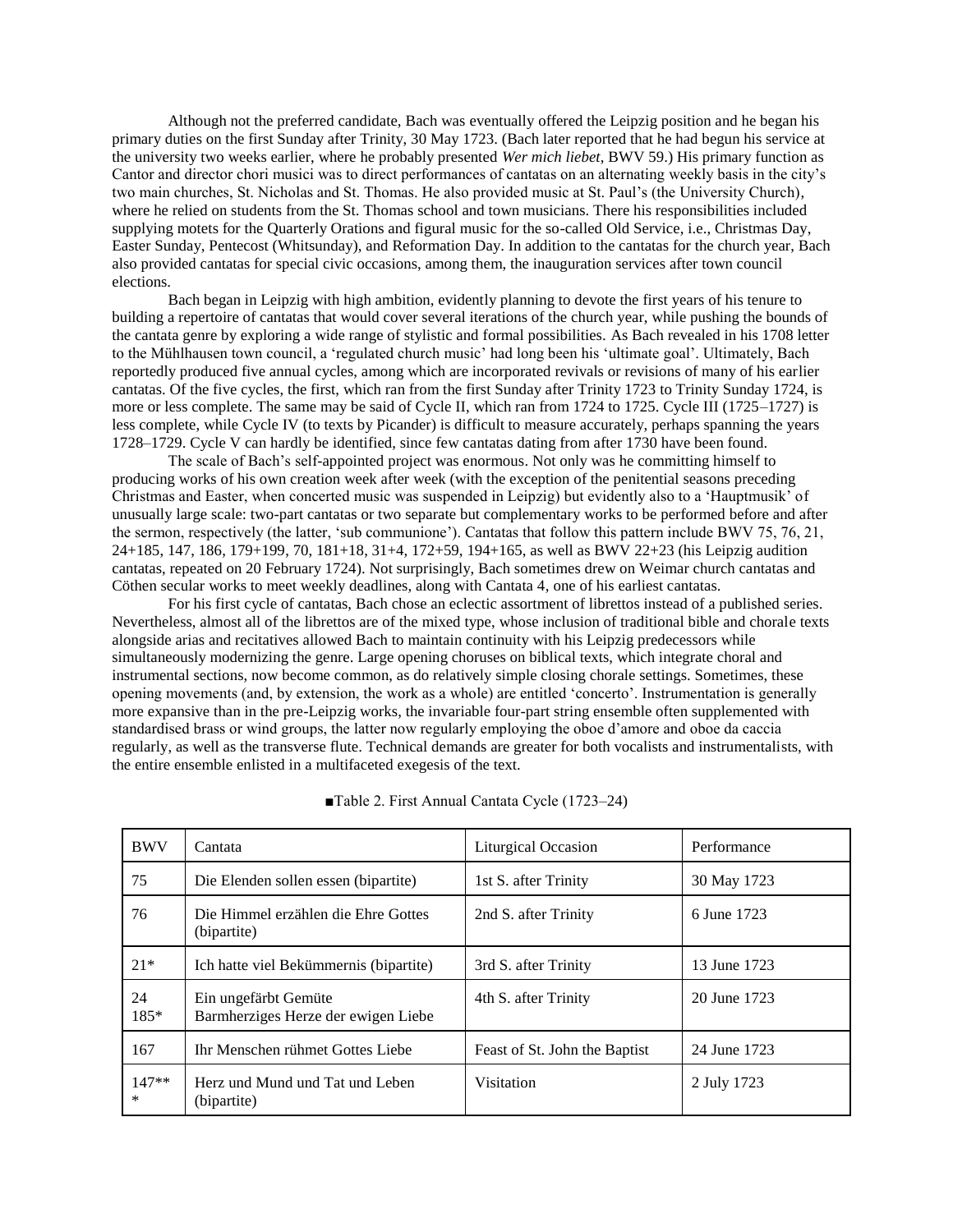| 186*         | Ärgre dich, o Seele, nicht (2 parts)                                                                          | 7th S. after Trinity                           | 11 July 1723                    |
|--------------|---------------------------------------------------------------------------------------------------------------|------------------------------------------------|---------------------------------|
| 136          | Erforsche mich, Gott                                                                                          | 8th S. after Trinity                           | 18 July 1723                    |
| 105          | Herr, gehe nicht inst Gericht                                                                                 | 9th S. after Trinity                           | 25 July 1723                    |
| 46           | Schauet doch und sehet, ob irgendein<br>Schmerz sei                                                           | 10th S. after Trinity                          | 1 August 1723                   |
| 179<br>199*  | Siehe zu, daß deine Gottesfurcht nicht<br>Heuchelei sei<br>Mein Herze schwimmt im Blut                        | 11th S. after Trinity                          | 8 August 1723                   |
| 69a          | Lobe den Herrn, meine Seele                                                                                   | 12th S. after Trinity                          | 15 August 1723                  |
| 77           | Du sollt Gott, deinen Herren, lieben                                                                          | 13th S. after Trinity                          | 22 August 1723                  |
| 25           | Es ist nichts Gesundes an meinem Leibe                                                                        | 14th after Trinity                             | 29 August 1723                  |
| 119          | Preise, Jerusalem, den Herrn                                                                                  | Inauguration of town council                   | 30 August 1723                  |
| 138          | Warum betrübst du dich                                                                                        | 15th S. after Trinity                          | 5 September 1723                |
| 95           | Christus, der ist mein Leben                                                                                  | 16th S. after Trinity                          | 12 September 1723               |
| 148          | Bringet dem Herrn Ehre                                                                                        | 17th S. after Trinity                          | ?19 September 1723              |
| 48           | Ich elender Mensch                                                                                            | 19th S. after Trinity                          | 3 October 1723                  |
| $162*$       | Ach! ich sehe, itzt, da ich zur Hochzeit<br>gehe                                                              | 20th S. after Trinity                          | 10 October 1723                 |
| 109          | Ich glaube, lieber Herr                                                                                       | 21st S. after Trinity                          | 17 October 1723                 |
| 89           | Was soll ich aus dir machen                                                                                   | 22nd S. after Trinity                          | 24 October 1723                 |
| ?163*<br>80b | Nur jedem das Seine<br>Ein feste Burg (early version, which<br>begins with a simple chorale<br>harmonization) | 23rd S. after Trinity                          | 31 October 1723/<br>Reformation |
| 194**        | Höchsterwünschtes Freudenfest<br>(bipartite)                                                                  | Organ dedication in Störmthal                  | 2 November 1723                 |
| 60           | O Ewigkeit, du Donnerwort I                                                                                   | 24th S. after Trinity                          | 7 November 1723                 |
| 90           | Es reißet euch ein schrecklich Ende                                                                           | 25th S. after Trinity                          | 14 November 1723                |
| 70***        | Wachet! betet! betet! wachet!                                                                                 | 26th S. after Trinity                          | 21 November 1723                |
| $61*$        | Nun komm der Heiden Heiland (I)                                                                               | 1st S. in Advent                               | ?28 November 1723               |
| $63*$        | Christen, ätzet diesen Tag (Also BWV<br>243a, Magnificat in E-flat major.)                                    | 1st day of Christmas<br>(Vespers)              | 25 December 1723                |
| 40           | Darzu ist erschienen                                                                                          | 2nd day of Christmas (feast of<br>St. Stephen) | 26 December 1723                |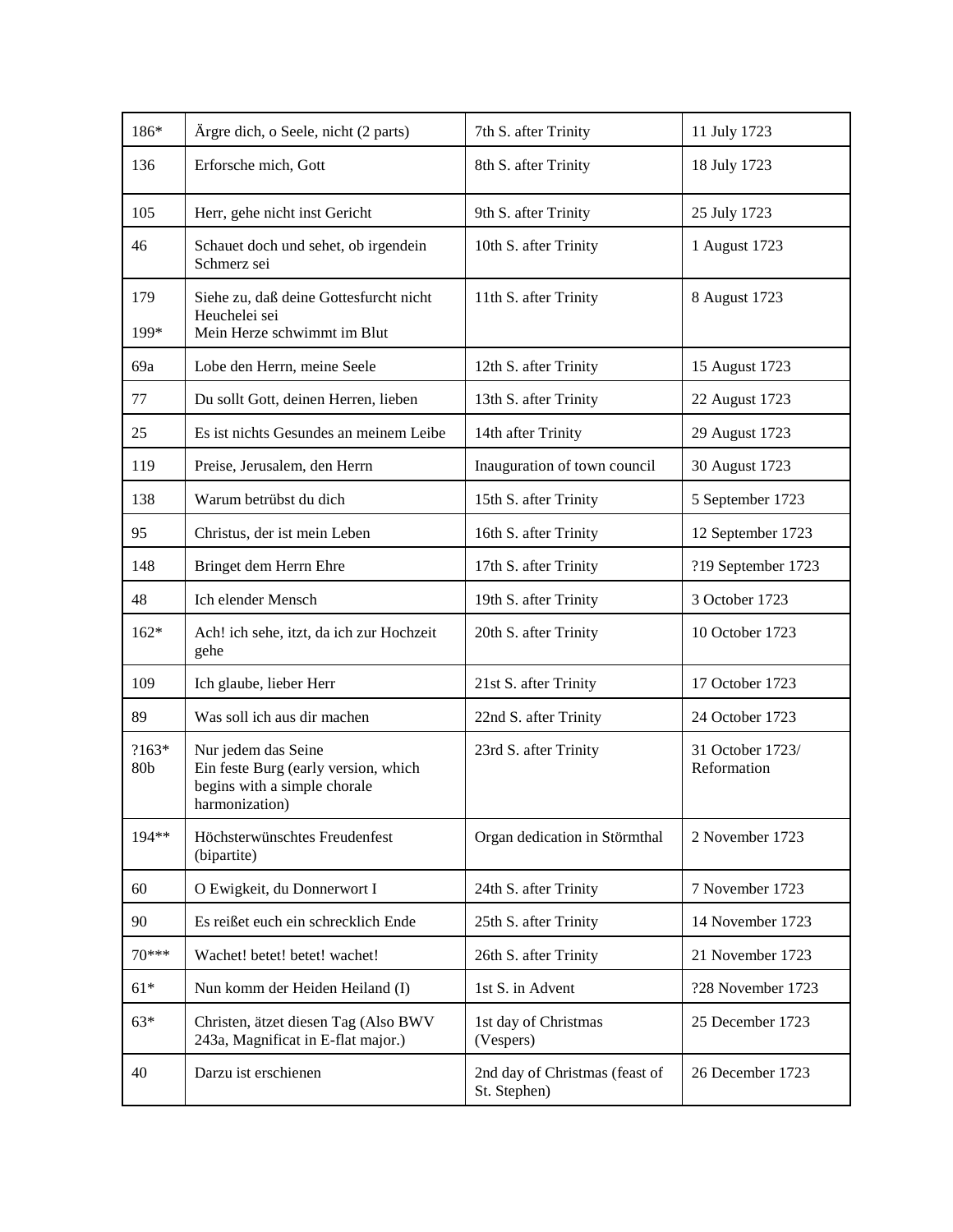| 64             | Sehet, welch eine Liebe                                                     | 3rd day of Christmas                                                                         | 27 December 1723 |
|----------------|-----------------------------------------------------------------------------|----------------------------------------------------------------------------------------------|------------------|
| 190            | Singet dem Herrn ein neues Lied<br>(incomplete)                             | New Year's Day                                                                               | 1 January 1724   |
| 153            | Schau, lieber Gott,                                                         | S. after New Year's Day                                                                      | 2 January 1724   |
| 65             | Sie werden aus Saba alle kommen                                             | Epiphany                                                                                     | 6 January 1724   |
| 154            | Mein liebster Jesus ist verloren                                            | 1st S. after Epiphany                                                                        | 9 January 1724   |
| $155*$         | Mein Gott, wie lang, ach lange                                              | 2nd S. after Epiphany                                                                        | 16 January 1724  |
| 73             | Herr, wie du willt                                                          | 3rd S. after Epiphany                                                                        | 23 January 1724  |
| 81             | Jesus schläft, was soll ich hoffen?                                         | 4th S. after Epiphany                                                                        | 30 January 1724  |
| 83             | Erfreute Zeit im neuen Bunde                                                | Purification                                                                                 | 2 February 1724  |
| 144            | Nimm, was dein ist                                                          | Septuagesima                                                                                 | 6 February 1724  |
| 181<br>$18*$   | Leichtgesinnte Flattergeister<br>Gleichwie der Regen und Schnee             | Sexagesima                                                                                   | 13 February 1724 |
| $22*$<br>$23*$ | Jesus nahm zu sich die Zwölfe<br>Du wahrer Gott und Davids Sohn             | Estomihi                                                                                     | 20 February 1724 |
|                | Lent: no figural music                                                      |                                                                                              |                  |
| 182*           | [Siehe eine Jungfrau ist schwanger]<br>Himmelskönig, sei willkommen         | Annunciation                                                                                 | 25 March 1724    |
| $31*$<br>$4*$  | Der Himmel lacht<br>Christ lag in Todes Banden (later moved<br>to Cycle II) | Easter Sunday (following<br>performance of St. John<br>Passion, version 1 on Good<br>Friday) | 9 April 1724     |
| 66**           | Erfreut euch, ihr Herzen                                                    | 2nd day of Easter                                                                            | 10 April 1724    |
| 134**          | Ein Herz, das seinen Jesum lebend weiß                                      | 3rd day of Easter                                                                            | 11 April 1724    |
| 67             | Halt im Gedächtnis                                                          | Quasimodogeniti                                                                              | 16 April 1724    |
| 104            | Du Hirte Israel                                                             | Misericordias Domini                                                                         | 23 April 1724    |
| $12*$          | Weinen, Klagen, Sorgen, Zagen                                               | Jubilate                                                                                     | 30 April 1724    |
| 166            | Wo gehest du hin?                                                           | Cantate                                                                                      | 7 May 1724       |
| 86             | Wahrlich, wahrlich, ich sage euch                                           | Rogate                                                                                       | 14 May 1724      |
| 37             | Wer da gläubet und getauft wird                                             | <b>Ascension Day</b>                                                                         | 18 May 1724      |
| 44             | Sie werden euch in den Bann tun (I)                                         | Exaudi                                                                                       | 21 May 1724      |
| $172*$<br>59*  | Erschallet, ihr Lieder<br>Wer mich liebet                                   | Pentecost (Whitsunday)                                                                       | 28 May 1724      |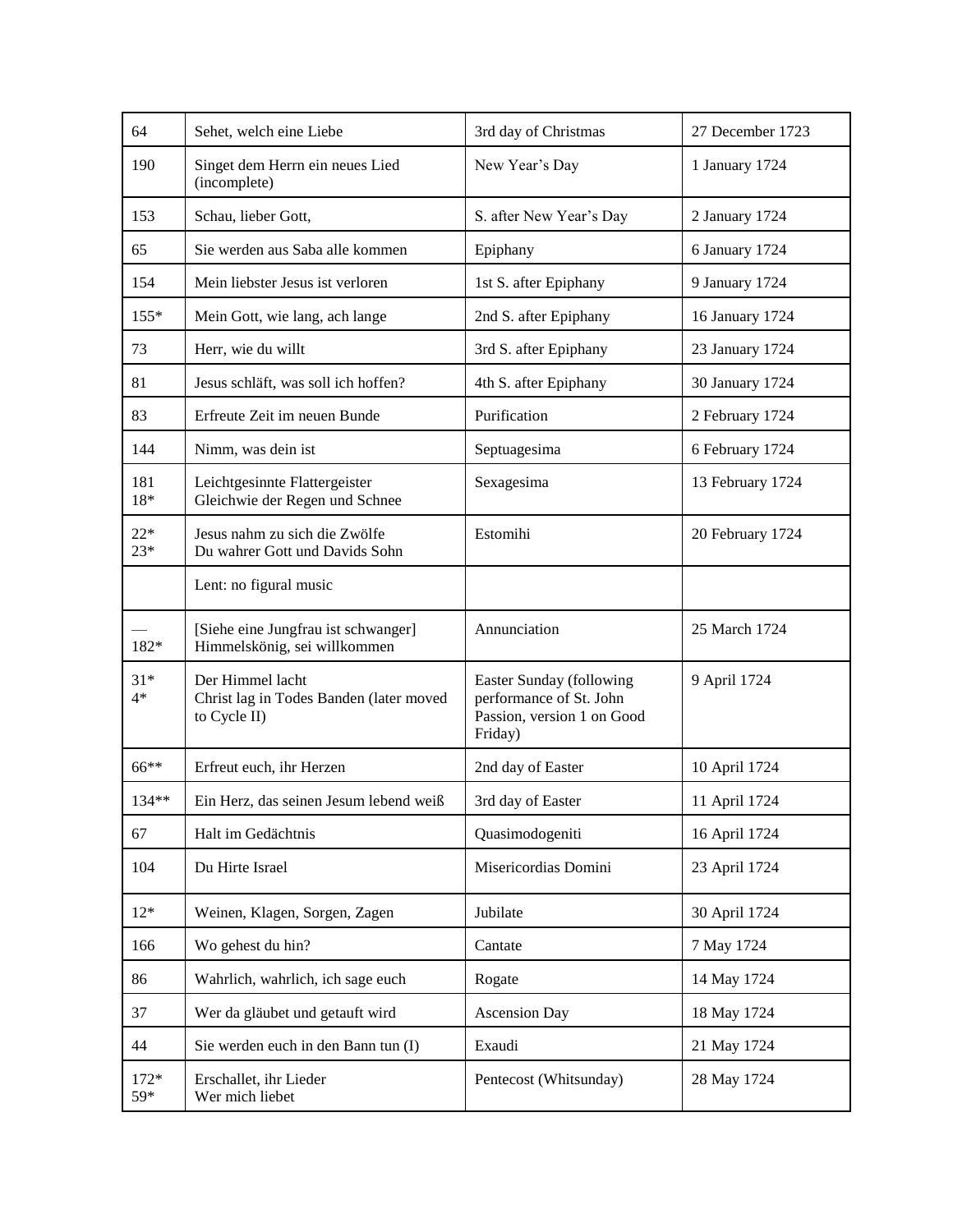| $173**$        | Erhöhtes Fleisch und Blut                                       | 2nd day of Pentecost  | ?29 May 1724                |
|----------------|-----------------------------------------------------------------|-----------------------|-----------------------------|
| 184**          | Erwünschtes Freudenlicht                                        | 3rd day of Pentecost  | 30 May 1724                 |
| 194*<br>$165*$ | Höchsterwünschtes Freudenfest<br>O heilges Geist- und Wasserbad | <b>Trinity Sunday</b> | 4 June 1724<br>?4 June 1724 |

 $*$  = revival of a pre-Leipzig work, sometimes with small changes

\*\* = parody, evidently based on a pre-Leipzig (Cöthen) secular cantata

\*\*\*= new version of a pre-Leipzig work

Already Bach's first half-dozen works in Leipzig demonstrate an interest in innovation and stylistic diversity. His introductory works were a set of ambitious, bipartite cantatas, BWV 75 (*Die Elenden sollen essen*) and 76 (*Die Elenden sollen essen* and *Die Himmel erzählen*). Clearly, Bach and the unknown librettist(s) intended them to be understood as a matching set. Both have fourteen movements (seven per part) and both are doubly symmetrical (each part forming an arch). The parts of both cantatas each have a central secco recitative ending in C major, which is surrounded by movements in related keys. Both cantatas contain four arias, one for each voice (S, A, T, B). The sequence of arias and recitatives in the two works is identical except for voice type. In both works, the first aria is in G major. Part I of each work begins with a choral psalm setting, similar in form to a prelude and fugue, while Part II begins with an instrumental sinfonia. The fugal sections of the opening choral movements are similar in design. Finally, a chorale setting with independent instrumental accompaniment ends Part I of each work. This movement is then repeated, with different text, at the end of Part II.

Notwithstanding French Overture-like rhythms, BWV 75 opens with a modest instrumentation of two oboes, bassoon, strings, and continuo (oboe d'amore and trumpet appear later)—in keeping with the libretto's emphasis on humility and abasement. In both halves of the bipartite work, a central, pivoting movement (an unaccompanied recitative of seven bars each time) elaborates on the idea of reversal, the theme of the day's Gospel. No. 4 (a tenor recitative) promises that God will thrust down the lofty and exalt the lowly in eternity, while No. 11 (a bass recitative) promises that denying oneself will result in finding both God and self. The chorale that forms the basis of No. 7 (*Was Gott tut, das ist wohlgetan*, repeated as No. 14) appears also as a cantus firmus in the sinfonia, played by the trumpet, which is heard there for the first time. Clearly, this hymn was meant to communicate an overarching message. Indeed, it was apparently one of Bach's favourites, for it appears with text also in Cantatas 12, 98, 99, 100, and 144.

In keeping with the thrust of its opening Psalm text, *Die Himmel erzählen die Ehre Gottes* begins with a festive orchestration of trumpet, two oboes, strings, continuo, and voices (oboe d'amore, and viola d'amore appear later in the sinfonia). In concerto-like fashion, sections featuring solo voices with continuo alternate with tutti passages. The libretto explores the idea of enlightenment, noting that while God's invitation is communicated through nature ("natural revelation"), it is nevertheless rooted in Christ, the foundation of all creation and the light of reason. The central recitative of Part I explains the essential problem: God's invitation is spurned by the horde, who run after other gods. Ten bars in length, the movement incorporates chromatic pitch saturation in the soloist's first seven bars, then changes to arioso for the concluding three bars, in which an animated continuo 'running' figure appears. This motive later reappears as a quasi-ostinato bass in the chorale setting that closes both parts of the cantata. The central movement of Part II similarly represents a turning point. In this case it is a change of perspective: the poet's attention turns from the hostility of the unbelieving horde to the love of Christ (manifested within the believing community).

The scope and matching structures of these two inaugural works (especially their doubly chiastic form) is surely significant. It appears that Bach was declaring himself on two themes that occupied Lutheran orthodoxy of the time: the relationship between doctrine and piety and the relationship between theology and philosophy (especially its focus on reason and enlightenment). *Die Elenden sollen essen* addresses the former, siding firmly with Luther's Theology of the Cross; *Die Himmel erzählen* addresses the latter, emphasizing that any focus on natural revelation must remain Christocentric.

Bach continued the pattern of two-part cantatas for the third Sunday after Trinity, with a revival of the Italianate BWV 21, first performed in Weimar. The following week, he presented two cantatas: BWV 24 (new) and 185 (revived). BWV 24 is a chamber piece, whose text by the anti-Pietist Erdmann Neumeister, fiercely decries hypocrisy while advocating sincere human kindness (which 'makes people beautiful before God and man'). Thus,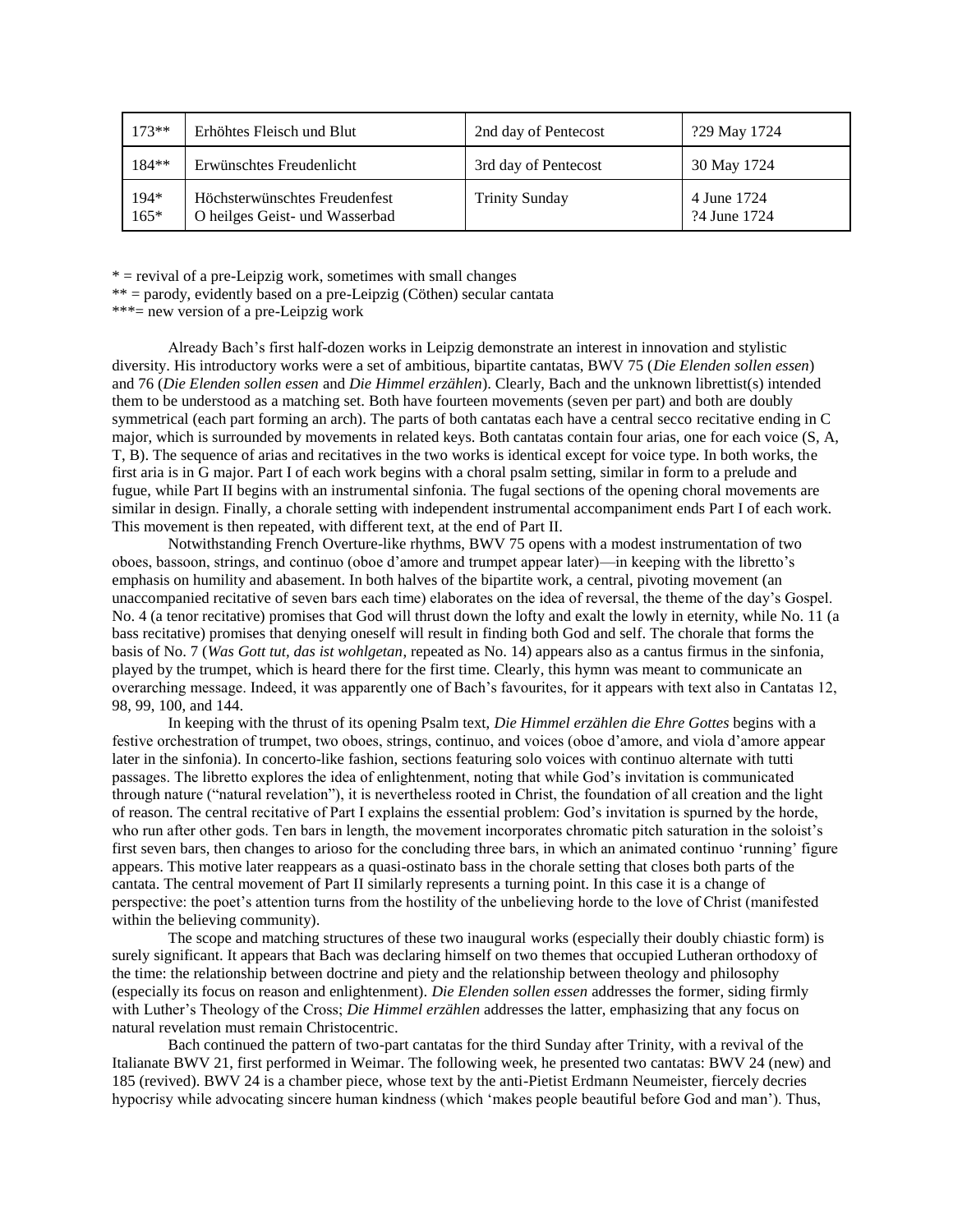the libretto suggests Enlightenment influence in sentiment if not in tone. This emphasis on kindness, transparency, and heartfelt piety (notwithstanding outrage at those who exhibit their opposites) allows Bach to demonstrate his command of the galant style within an Orthodox context, resulting in a charmingly lyrical work whose directness includes some emotional-charged contrasts. Perhaps in identification with Orthodoxy's dogmatism, Bach creates a central chorus that contrasts sharply with the lyrical-accessible style of the rest of the work. Bipartite in form (with Jesus' words 'So whatever you wish that men do to you, do to them in return' repeated for the second section), the chorus adopts concertante motet style at its most energetically complex. In the first section, Bach pits the instruments (which now include clarino) against the vocal parts. The second section begins as a double fugue, sung first by continuo-supported solo singers (marked as such) before employing tutti forces. Thus, in form and style, the movement is a dual symbolic representation of the reciprocal relationship suggested by the text.

The following three weeks were particularly busy for Bach, for they included St. John Day (June 24) and the Visitation (July 2), in addition to regular Sundays. While the cantatas written for the fifth and sixth Sundays after Trinity are unknown, Bach seems to have maintained the two-part format until the seventh Sunday after Trinity, when he presented BWV 186, an expansion of a now lost Advent cantata. An exception to the pattern is BWV 167, a five-movement work for the Feast of St. John the Baptist. This work, which places minimal demands on the chorus, begins with a tenor aria, cast in the modified da capo form that Bach developed, in which the A section modulates and the reprise is therefore tonally adjusted to allow a return to the original key. For The Visitation, Bach revised and expanded BWV 147a (no longer extant), adding three recitatives and the famous chorale setting that now ends each of the cantata's two parts.

Interesting features of BWV 167 include a highly emotional alto recitative (167/2), in which the singer's description of humanity's condition achieves chromatic pitch saturation in ten bars before ending in a tender and imaginative arioso, and the following soprano/alto duet with oboe da caccia, a highly varied movement that includes striking passages in which the two singers (perhaps representing Mary and Elizabeth, mother of John) sing in parallel thirds and sixths ('Gottes Wort, das trüget nicht').

Bach's imaginative handling of recitative is evident also elsewhere. BWV 24/4 is an operatic-sounding bass recitative, whose string accompaniment consists of punctuating chords until just before the closing arioso, where it reverts to a galant, melody-driven style. In the same movement, the vocal line achieves chromatic pitch saturation within seven bars when describing the rarity of honesty among humans (bb. 7–13): 'Gott sei's geklagt! Die Redlichkeit ist teuer...' BWV 167/4 , where the bass singer represents Zacharias, ends with the first phrase of the chorale to come ('Und stimmet ihm ein Loblied an').

Such ingenuity is seen also in the movements that Bach added to the original models of Cantatas 147 and 186. In the former work, the bass recitative is particularly dramatic, with effective rhetorical treatment at 'vom Stuhle stößt' (descending continuo figure) and 'obschon vor ihm der Erde Kreis erbebt' (*concitato* style). In the bass recitative of BWV 186, Bach achieves chromatic pitch saturation within the first seven bars of the vocal line to depict the plight of the human condition ('Die Knechtsgestalt, die Not, der Mangel'). In the tenor recitative, Bach produces a palpable psychological development by moving from highly chromatic writing ('Ach, daß ein Christ so sehr für seinen Körper sorgt!') to an eloquent concluding diatonic arioso of considerable length ('Drum, wenn der Kummer gleich das Herze nagt und frißt, so schmeckt und sehet doch, wie freundlich Jesus ist').

Deft rhetorical handling is evident also in the chorales that are added to the end each part of the two works. In BWV 147, the triplet rhythms that evidently characterised BWV 147a (presumably representing the joy of Advent) become the defining characteristic of the repeated chorale movement. In BWV 186, a concertante approach (in which the oboes' upward, questioning motive is answered by a descending figure in the strings) reflects the duality of the chorale text, especially the stanza that ends Part 1: 'Ob sich's anließ, als wollt er nicht'), while the vocal treatment of the intervening chorale phrases (the soprano beginning each phrase of the melody with the other voices joining in with answering counterpoint) reinforces the idea.

For the eighth Sunday after Trinity (18 July 1723), Bach changed his approach. With BWV 136, he adopted smaller dimensions for newly conceived works. Now they were often only six or seven movements long, with common patterns being:

Biblical passage (usually set for chorus) - Recitative - Aria - Recitative - Aria - Chorale ): BWV 136, 105, 46, 179, 69a, 77, 25, 109, 89 (begins with a B aria), and 104)

Biblical passage (usually set for chorus) - Recitative - Chorale - Aria - Recitative - Aria - Chorale, with slight variations: BWV 48, 40, 64, 153, 65. Despite its greater deviations from the pattern, BWV 67 should perhaps also be included here.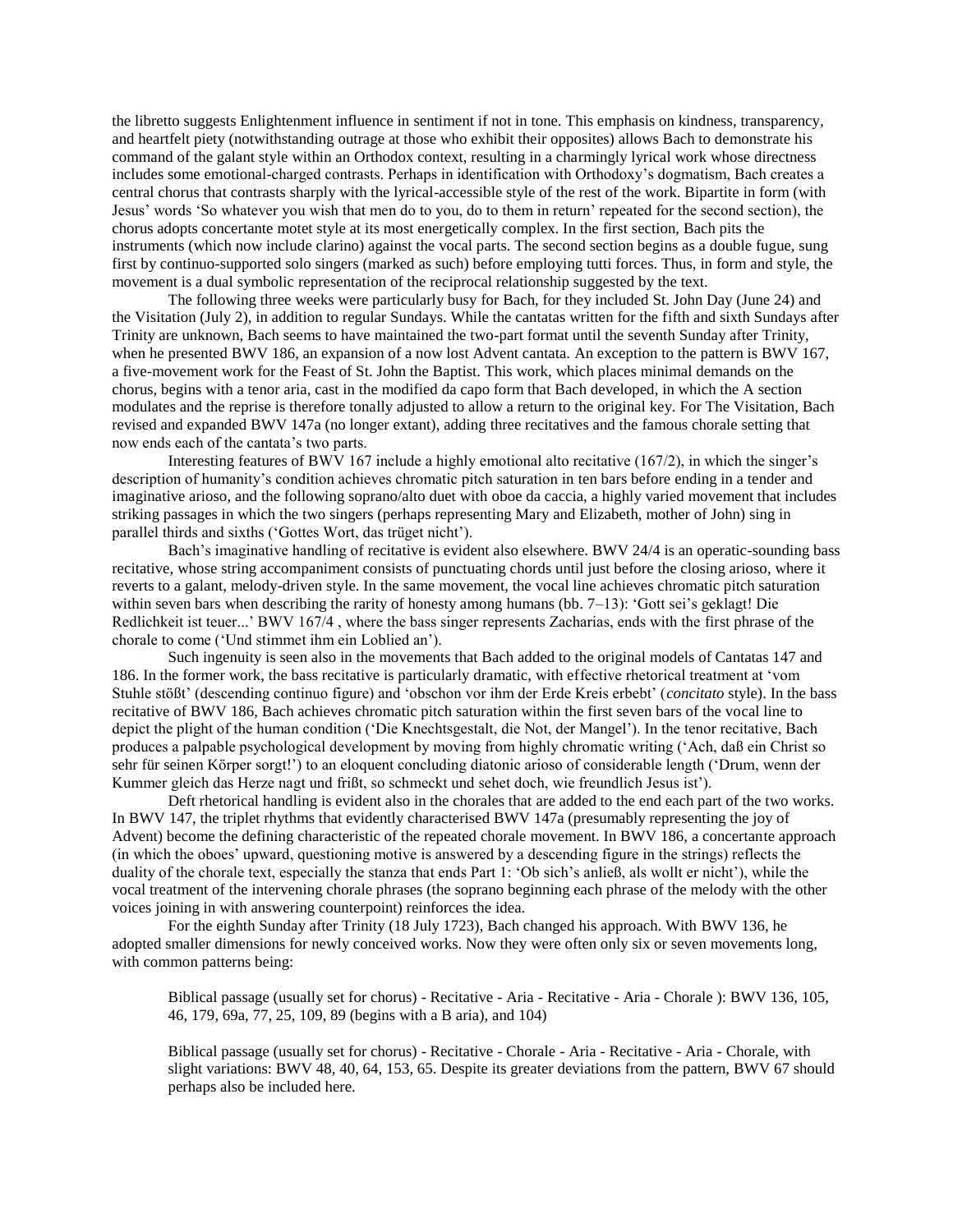Biblical passage (usually set for chorus or bass) - Aria - Chorale - Recitative - Aria - Chorale: BWV 144, 166, 86, 37, and 44. Additional works of this type appear in the second cycle.

Bach's first cantata for the inauguration of the Leipzig town council occurred on 30 August 1723, when he presented BWV 119, *Preise, Jerusalem, den Herrn*. This imposing work calls for an unusually large festive orchestra: four trumpets, timpani, 2 recorders, 3 oboes, strings, and a large continuo group. The grand opening choral movement is in the style of a French overture: two sections for instruments alone frame an allegro section in 12/8 meter.

In September, Bach experimented in two cantatas with combinations of chorale and recitative. While Cantata 138 restricts itself to a single chorale, Cantata 95 employs four different chorales in their musical entirety.

Toward the end of October, Bach temporarily scaled down the size of his new cantatas, omitting extended choruses and employing modest instrumentation. No doubt this gave him more time to prepare for the looming Christmas-Epiphany season. For Trinity 22 (24 October) he wrote BWV 89. The following Sunday (which fell that year on 31 October and was celebrated therefore also as Reformation Day) probably saw performances of BWV 80b (a pre-Leipzig, simpler version of *Ein feste Burg* that began with a four-part chorale instead of the massive chorus of the later Leipzig version) and BWV 163, *Nur jedem das seine*, also an earlier work. Cantata 194, a revision of a congratulatory cantata from Bach's Cöthen years, was performed on 2 November in Störmthal for the dedication of a restored church and organ. Beginning with a French overture and employing dance rhythms in many of its arias, it is much larger in scope than the new works, with 12 movements divided into two parts. For Trinity 24 (7 November) Bach composed BWV 60; for the following Sunday, BWV 90.

While smaller in scale, the new works from these weeks nevertheless show remarkable ingenuity. BWV 89 uses quasi-ostinato bass to depict perfidia (movements 89/1 and 89/3), the alto recitative (89/2) employs chromatic pitch saturation in the final bars of the vocal part to depict the sinfulness of the human heart, the following aria (89/3) employs has striking melismas of triplets on 'Rache'. Cantata 60 opens with an alto/tenor duet representing 'fear' (chorale) and 'hope', respectively. In the following alto/tenor aria, the contrast between these emotions is extended to the accompanying instruments (oboe d'amore and violin), whose material is differentiated markedly. The final four-part final chorale is interesting for its bold harmonization (Berg used it in the second movement of his Violin Concerto of 1935), even incorporating the chromatically descending fourth in the bass at the end. BWV 90 paints a terrifying picture of judgment, especially in the two rage arias for tenor and bass respectively (90/1 and 90/3). The latter is virtuosic in every sense with bold unisons of instruments and voices at the beginning of the ritornello, *concitato* writing, and wild descending gestures of demisemiquavers notes passed from one instrument to the next.

For the 26th Sunday after Trinity, Bach expanded a Weimar cantata (now lost), with four extra recitatives and a chorale strophe. The libretto describes the cataclysmic events of the final judgment, and yielded a highly dramatic work: *stile concitato* appears in the three movements for bass (two recitatives and an aria: 70/2, 70/9, and 70/10, respectively), with virtuosic melismas and an instrumentally rendered chorale incorporated into the second of those recitatives (70/9).

From the second Sunday in Advent to the fourth was a 'tempus clausum' in Leipzig (as was also the period from Lent through Palm Sunday), when no figural music was performed. This must also must have given Bach some welcome discretionary time to prepare for upcoming responsibilities.

For the first Sunday of Advent, Bach revived *Nun komm der Heiden Heiland* (BWV 61), and for Christmas day, *Christen, ätzet diesen Tag*, while offering the first version of his Magnificat, with its four interpolated hymns. For 26 December, which was celebrated also as the feast of St. Stephen, he produced *Darzu ist erschienen*, BWV 40, a strikingly dramatic work, whose concerto-like opening chorus alternates trumpets, oboes, and strings before moving to a fugal middle section.A rage aria for bass (with dotted rhythms, perpetual semiquavers, and jabbing leaps) is followed a few movements later by an unusually scored tenor aria (two horns, two oboes, and continuo) with demanding melismas for the singer, depicting Jesus gathering his chicks in hell's storm. Three simple, four-part chorales give the work a communal feel.

For 27 December, Bach reverted to an older style with *Sehet, welch eine Liebe*, BWV 64, whose motet-like opening chorus on a biblical text employs instruments colla parte. The antique flavour is balanced, however, by dance-like arias for soprano and alto. Once again, Bach's listeners heard three simple chorales, two of which Bach had added to the original libretto. It appears that Bach was proceeding carefully, making sure that dramatic elements were balanced by traditional ones.

*Singet dem Herrn ein neues Lied* was written for New Year. Though no longer complete in its first two movements, the cantata was obviously grand in its original form. Innovative features include the incorporation of the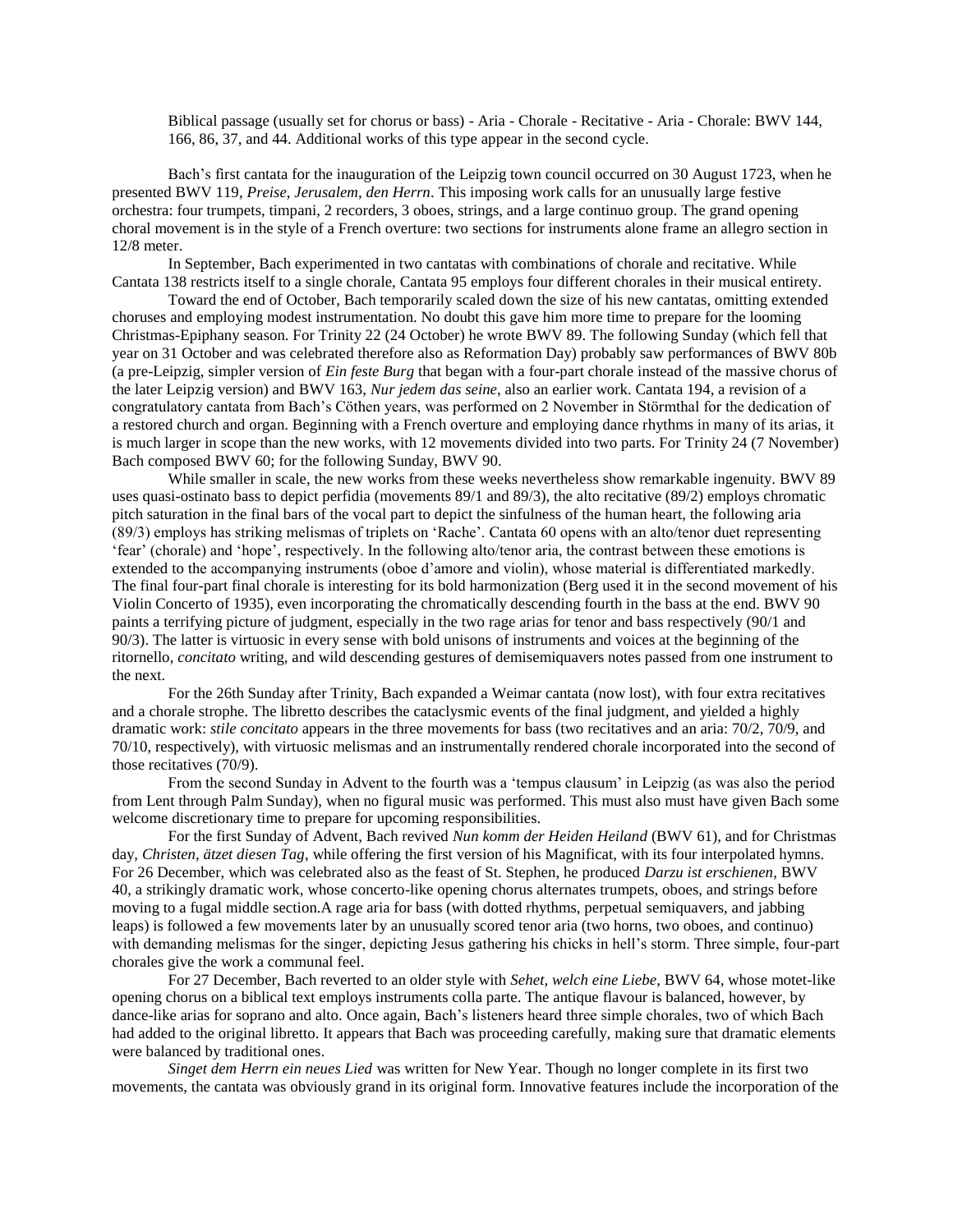German Te Deum in the first two movements. In the first, it is sung in unison, in the second, in four parts, its phrases alternating with recitatives.

For the Sunday after New Year's Day, Bach pared down the demands on his ensemble, while simultaneously placing a greater musical burden on a few of his best musicians. *Schau, lieber Gott*, BWV 153, includes three simple chorale settings for the entire ensemble (one of which opens the work), but these are balanced by a virtuosic rage aria for tenor with bravura writing for strings, and a minuet-like aria for alto in the style of Handel. By contrast, his cantata four days later for Epiphany, *Sie werden aus Saba alle kommen*, BWV 65, opens with a movement in concerto style, whose  $12/8$  metre and exotic orchestration of two horns, two treble recorders, two oboes da caccia, strings, and continuo was apparently intended to evoke images of the approaching Magi, while canonic/fugual writing (with an ascending subject) suggests the convergence of many travellers as described in the biblical text.

After Epiphany 1723, Bach reduced his demands again. Many of the relevant cantatas (including the revived BWV 155, *Mein Gott, wie lang*) employ the entire ensemble only for chorales, which are harmonised simply in four parts. Demands on individual soloists and obbligato players, however, are remarkable, as are innovative design elements. Several noteworthy examples may be cited. BWV 154 opens with a frantic aria for tenor, whose dotted, jabbing rhythms above a halting, disjunct, chromatically descending ground bass (which incorporates a conspicuous tri-tone leap) alternate with *stile concitato* writing in the B section. The opening movement of BWV 73 combines a chorale, whose individually rendered phrases are interspersed with recitatives, with Italianate concerto structure, whose ritornello is characterised by lamenting oboes in thirds, punctuated by staccato string interjections derived most immediately from the four-note horn motive, itself originating in the first three chorale notes. This horn motive interjects periodically like a litany of 'Herr, wie du willt', which appears with text only at the end, where it appears three times in succession. BWV 81 similarly employs the ensemble only for its concluding chorale. However the highly dramatic tenor and bass arias provide ample interest—two dramatic storm pictures that flank a central arioso in the chiastically shaped work. In the tenor aria (BWV 81/3) *concitato* writing is briefly interrupted three times by contrasting adagio passages; in the operatic bass aria (81/5), two oboes d'amore often in thirds and sixths alternate with unison string writing, while the symbolically significant gesture of a descending chromatic fourth (oboe 2 at the end of the B section) is 'invalidated' immediately by its sung inversion on 'kein Unfall je verletzet'.

The lengthy da capo aria for alto that opens BWV 81 captures interest immediately with its Vivaldi-like concerto writing, featuring solo violin and the singer. It is followed by an unusual bass aria in which the singer intones the German Nunc Dimittis, encircled by strings and continuo with ascending canonic counterpoint. A recitative follows the first stanza, interrupted twice by fragments of the canon. This is followed by a very vituosic da capo aria in which the solo violin and tenor present passages of triplets.

On 13 February, Bach presented two cantatas: BWV 181 (perhaps a parody of a secular work) and a revival of BWV 18. The former work, whose libretto takes the parable of the Sower and the Seed as its point of departure, provides particularly interesting examples of word-painting. Its opening chorus, which depicts fickle spirits, is surely indebted to the devices of comic opera—quick tempo, syllabic declamation, short motives, staccato articulation, and an abundance of trills. The alto recitative and tenor aria are particularly rich in text imagery, and the cantata (in its present form) closes with a festive closing chorus instead of a chorale. Perhaps Bach thought a cantata in theatrical style would be acceptable after establishing a reputation for traditional fare.

Since no figural music was performed in Leipzig churches on the Sundays of Lent, Bach had a temporary reprieve from his hectic schedule. For the Easter season, he reworked two secular works from his Cöthen years, both of which featured character duets. In *Erfreut euch, ihr Herzen*, the original dialogue between Fame and Happiness became a conversation between Fear and Hope. In *Ein Herz, das seinen Jesum lebend weiß* (which Bach revised more than once for subsequent performances), the roles (originally, Time and Divine Providence) are not identified, but nevertheless assume a 'character' function. Bach's high expectations of his players at Cöthen is evident in *Erfreut euch*, which has highly virtuosic passages for strings and trumpet in the dance-like opening movement and the Vivaldi-like passage work for solo violin in the alto/tenor duet (see also the streams of demisemiquavers required of flutes and violin 1 in BWV 184/2, which also originated in Cöthen). The secular origins of *Ein Herz* are evident in several aspects: its opening movement (a conversational recitative-duet instead of chorus), subsequent lengthy duet-recitatives, long da capo arias with extended ritornellos (one of them a duet), the use of 3/8 metre in the tenor aria and closing chorus, and the prevalence of major keys.

Not until the two Sundays after Easter did Bach produce new cantatas. *Halt im Gedächtnis*, BWV 67, and *Du Hirte Israel*, BWV 104, both exhibit some unusual characteristics. Each begins with a chorus, but of very different natures. That of BWV 67 employs *alla breve* style, while the opening movement of BWV 104 adopts a more modern, pastoral style, whose pervasive triplets (effectively portraying the 'Shepherd of Israel') probably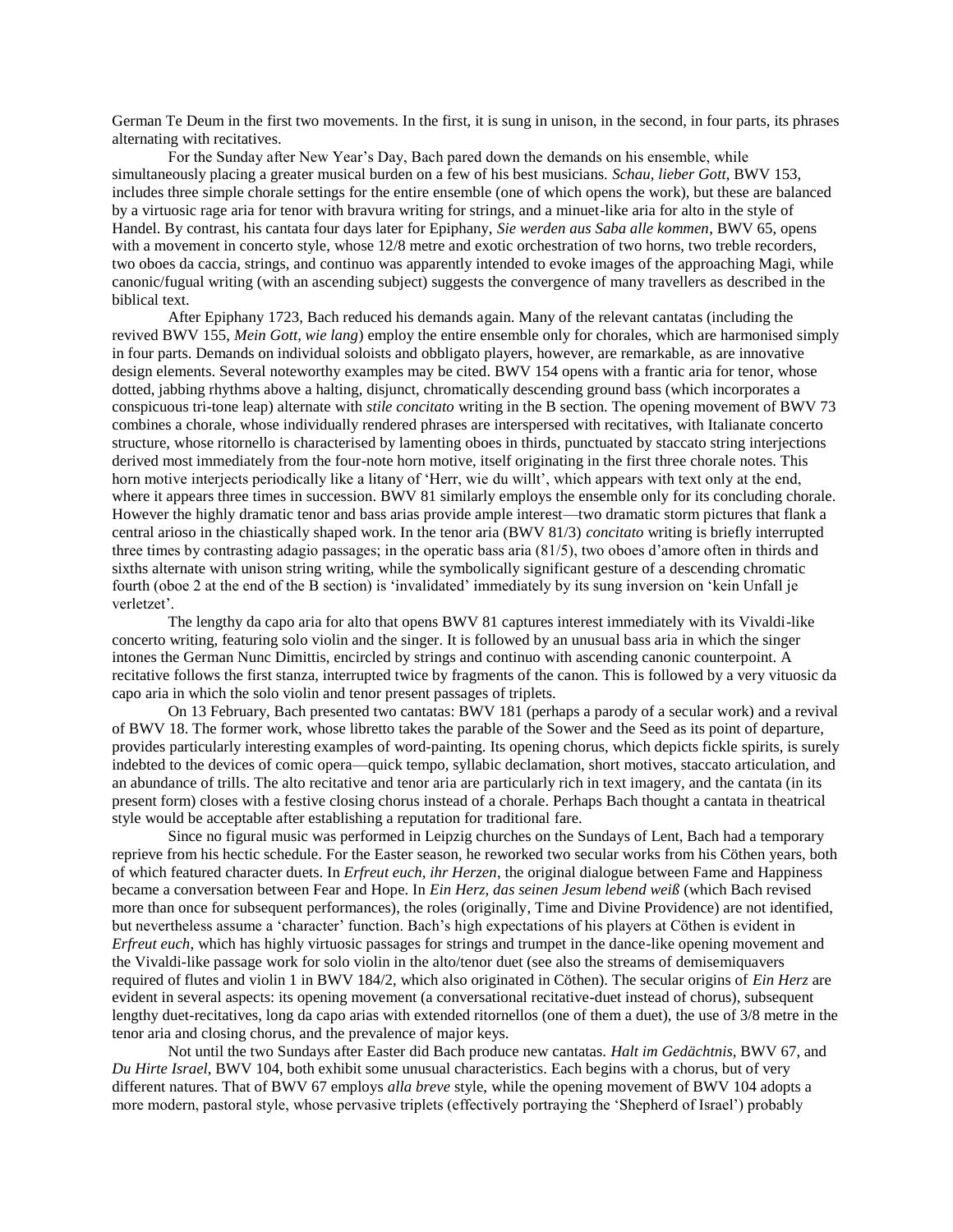served as the inspiration for Mendelssohn's 'He Watching Over Israel' in *Elijah.* Both cantatas also have interesting scoring: the former employs corno da tirarsi, transverse flute (appearing for the first time in the extant Leipzig sacred cantatas), two oboes d'amore, strings, and continuo; the latter work calls for 2 oboes/oboes d'amore and ob da caccia (yielding a three-oboe texture), strings, and continuo. BWV 67 is cast in symmetrical form, with a central chorale, and has symbolic writing that captures the 'fear vs. assurance of peace' depicted in the Gospel account of the resurrection. The cantata's opening chorus plays on the ambiguity of the text's first word 'halt' (= stop or hold). The work's sixth movement (which Bach later re-used in the Gloria of the *Missa* in A Major), is a dramatic dialogue that contrasts the perspective of Christ (presented by the *Vox Christi*) with that of his fearful followers (the other three voices) by means of alternating time signatures, tempos, rhythmic structures, instrumental groupings, and dynamic markings.

For the three days of Pentecost at the end of Bach's first cycle, Bach drew on pre-Leipzig works. Two of these are parodies of secular Cöthen cantatas: *Erhöhtes Fleisch und Blut*, BWV 173, and *Erwünschtes Freudenlicht*, BWV 184. Structurally, the two are very similar: both are essentially duet cantatas, which have been modified to accommodate all four voices. Thus, for example, Bach added inner voices to the homophonic texture of the final duets so that the two works now end with choruses (although, in the case of BWV 184, this conclusion must be inferred since most of the original is lost). Both cantatas betray their secular origins in the consonant, cantabile writing, use of flutes, parallel thirds and sixths, and dance rhythms, which together may remind the listener of Handel.

In summary, Cycle I contains some 65 cantatas (including Cantata 194), of which 38 were newly composed, the rest, revivals and/or adaptations of previous works. The year appears to have been one of experimentation. Partly because the first cycle included the revival of many Weimar cantatas, it has a very heterogenous musical and textual character, with an amazingly rich spectrum of structures, stylistic techniques, textures, timbres, with frequent moments of great beauty, contrapuntal complexity, and surprise.

Imaginative orchestration characterises 25/1, 40/7, 46/6, 65, 77/5, 81/1, 109/5, 119, 147/9, 148/4, 186, and 190, while dance (or dance-like) rhythms typify 25/5, 40/4, 40/7, 44/3, 48/4, 64/5, 64/7, 65/6, 66/3, 69a/5, 75/3, 77/5, 89/5, 104/5, 109/5, 134/2, 134/6, 136/1, 138/4, 153/3, 153/8, 154/1, 154/4, 173/4, 186/10, 190/3, 190/5, and 194/5.

Movements in concertante style include 25/5, 44/2, 65/1, 65/6, 83/1, and 109/1. *Vokaleinbau* is employed in 65/1, 67/1, 70a/1, 153/3,165/5, 166/1, 194/1, and 199/2. Fugal treatments include double fugue (24/3, 179/1), Italian motto technique (136/1), and fugue blended with concerto (147/1), while canonic writing typifies 48/1, 59/1, 65/1, 83/2, and 136/5. Dialogue/duet writing appears in 37/3, 59/1, all of 60, 66/4, 66/5, all of 134, 173/4, 190/5, 194/9, 194/10, while *bassetto* texture characterises in this cycle are found in 46/5, 64/5, 105/3, 173/4, and 194/1. Cantatas 119 and 194 begin with French Overtures.

Virtuosic writing is common. Representative examples include 66/1, 81/3, 81/5, 90/1 and 90/3, and 184/2. Theatricality (often also striking in its technical demands) marks 44/2, 81/1, 81/3, 81/5, and 181/1. *Concitato* figures are found in 46/3, 70/2, 70/9, 70/10, and 90/3.

Imaginative chorale treatments include the integration of chorale and recitative (37/3, 44/4, 48/1, 60/1, 60/5, 67/1, 70/9, 73/1, 83/2 [Psalm tone], 95/1, 109/6, 119/7, three movements in 138 [since the same chorale is used each time, the cantata foreshadows the works of Cycle II], 147/6, and several movements in 190. Instrumentally rendered chorale tunes—an additional hermeneutical layer introduced by the composer—appear in 25/1, 48/1, 70/9, 75/8, and 77/1, as well as in the second movement of the audition cantata, BWV 23. Vocal solo or duet cantus firmus settings, usually enriched with an instrumental obbligato part, include 37/3, 44/3, 86/3, 95/3, and 166/3, while chorale allusions may be found in 67/1 and 119/7.

Chromatic pitch saturation is used to colour highly affective texts (especially depictions of perverse human nature). Examples include 24/4, 25/2, 44/5, 48/2, 70/4, 73/3, 81/2, 89/2, 109/2, 119/8, 136/2, 153/4 (in the arioso ending), 167/2, and 186/2. By contrast, effective use of parallel thirds and sixths occurs in 37/3, 46/2, 77/3, 134/4, 136/5, 154/7, 167/3, 184/1, 184/2, 186/10, and 190/5.

Examples of particularly effective text imagery include 44/1 (where persecution is portrayed by busy imitation in five chromatic parts), 44/2 (an aggressive, harmonically unstable movement in which the chorus behaves like a *turba*, with tierce di picardie cadences that suggest smugness), 44/4 (in which the tenor sings a chorale cantus firmus against a highly chromatic walking bass), 48/4 (whose courtly demeanor depicts heavenly Zion while chromatic inflections depict the soul's impurities), 48/6 (whose lyric theme and dance-like character is undermined with a limping rhythm of successive hemiolas, and whose B section incorporates adventurous modulations), 60/3 (where fear and hope are effectively contrasted), 65/1 (which employs fugal technique to depict the gathering of nations), 73/4 (in which death is accepted with sighing motives, chromaticism, and pizzicato strings for funeral bells), 81/3 and 81/5 (both virtuosic storm depictions), 83/2 (characterised by an ascending canon subject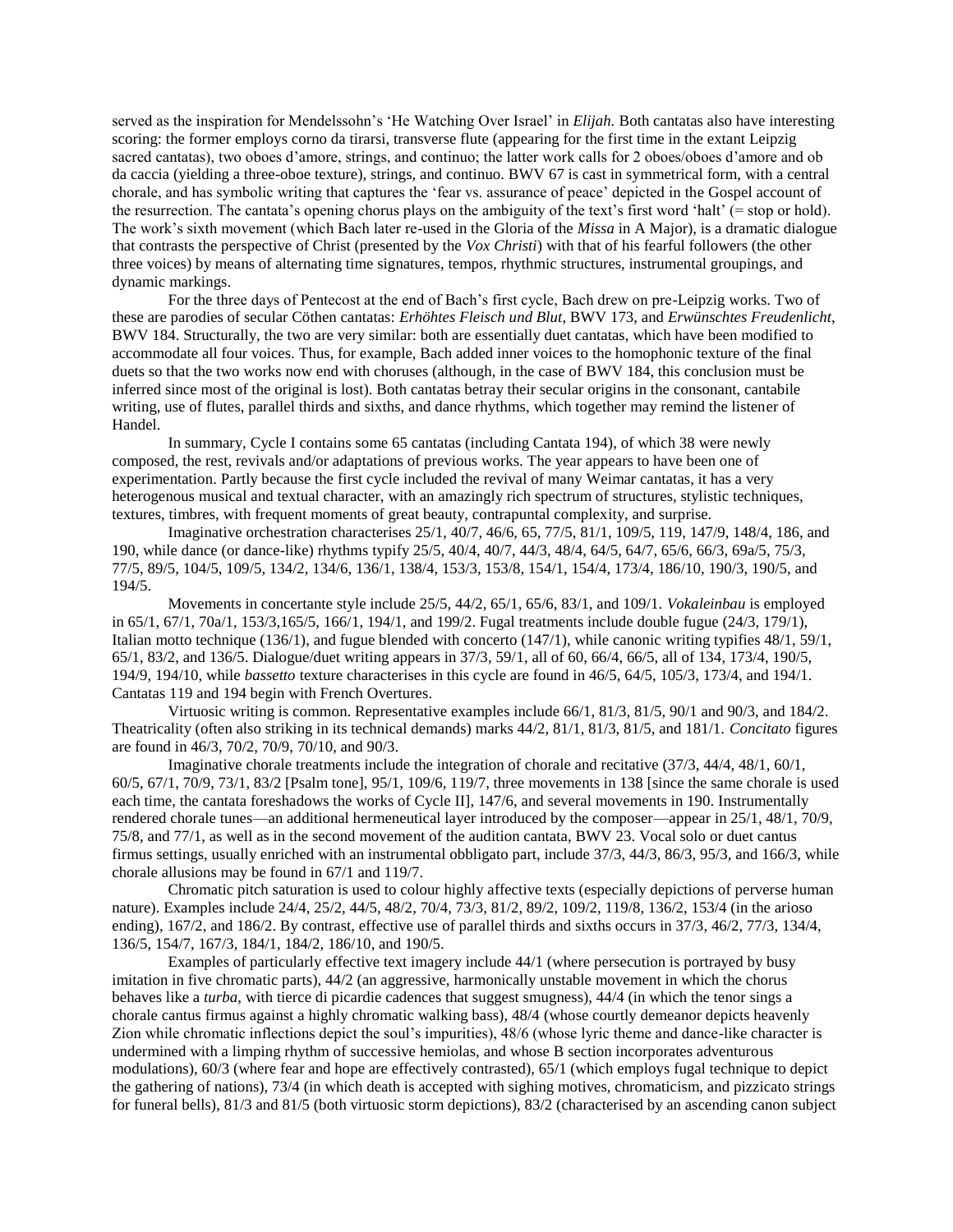of six notes, whose top note bounces in reiteration on a long trilled note before stepping back down to depict Simeon's taking the baby Jesus in his arms as well as Simeon's forthcoming departure), 90/1 and 90/3 (virtuosic depictions of judgment), 109/3 (which communicates desperation with jagged writing, flung rhythms of dotted semiquavers followed by demisemiquavers, and triplets on melismas), 95/1 (whose central section alternates single bars of recitative with instrumental interjections to depict the vacillation between fear and joy in the face of death), 95/5 (in which pizzicato strings suggest the ticking of a clock and the approach of death's hour), 119/1 (in which boundaries—'Grenzen'—are delineated, and 'peace' is depicted with parallel thirds and tenths, 166/5 (whose oscillating, laughing figure in the accompaniment and long vocal melisma on 'lacht' conveys a caricatured image of light-hearted persons), and 181/3 (whose pizzicato continuo and short motives in both instruments and voice depict the sharp thorns among which some seed falls). Pervasive triplets almost always suggest joy and a more modern demeanor. Examples include 44/3, 44/6, 70/2, 70/3, 104 (2 out of 6 movements have compound rhythms), 134/1, 184/1, 194/8.

### Cycle II.

For Bach's second annual cycle, he turned to the chorale as a unifying device, perhaps inspired by the twohundredth anniversary of the first Lutheran hymnal book publications (four published in 1524). Evidently, his aim was to produce a cycle that was textually and formally unified, each cantata being based on a seasonal chorale of the church year. Usually, the first and last stanzas appear verbatim in the opening and closing movements, the other stanzas being paraphrased in madrigalian metre, suitable for the intervening recitatives and arias. In these inner movements, several stanzas are often combined to serve a single recitative or aria, with individual lines of the chorale occasionally retained verbatim. Biblical texts are largely absent altogether. Only one cantata, *Was willst du dich betrüben*, BWV 107, for the 7th Sunday after Trinity (23 July 1724), is of the *per omnes versus* type, in which all movements quote the hymn strophes verbatim.

Unfortunately, Bach did not complete the cycle, perhaps because the anonymous librettist was no longer available. Still, by that date, Bach had produced an uninterrupted stream of 40 new chorale-based cantatas. The result is so impressive that for a long time Bach scholars thought these works were the culmination of his efforts in the genre, rather than the product of a composer who had just turned 40.

| <b>BW</b><br>V | Cantata                                 | <b>Liturgical Date</b>                  | Performance   |
|----------------|-----------------------------------------|-----------------------------------------|---------------|
|                | Chorale Cantatas:                       |                                         |               |
| 20             | O Ewigkeit, du Donnerwort, II (2 parts) | 1st S. after Trinity                    | 11 June 1724  |
| 2              | Ach Gott, vom Himmel sieh darein        | 2nd S. after Trinity                    | 18 June 1724  |
| 7              | Christ unser Herr zum Jordan kam        | Feast of St. John the<br><b>Baptist</b> | 24 June 1724  |
| 135            | Ach Herr, mich armen Sünder             | 3rd S. after Trinity                    | 25 June 1724  |
| 10             | Meine Seel erhebt den Herren            | Visitation                              | 2 July 1724   |
| 93             | Wer nur den lieben Gott läßt walten     | 5th S. after Trinity                    | 9 July 1724   |
| 107            | Was willst du dich betrüben             | 7th S. after Trinity                    | 23 July 1724  |
| 178            | Wo Gott der Herr nicht bei uns hält     | 8th S. after Trinity                    | 30 July 1724  |
| 94             | Was frag ich nach der Welt              | 9th S. after Trinity                    | 6 August 1724 |

## ■Table 3. Second Annual Cantata Cycle (1724–25)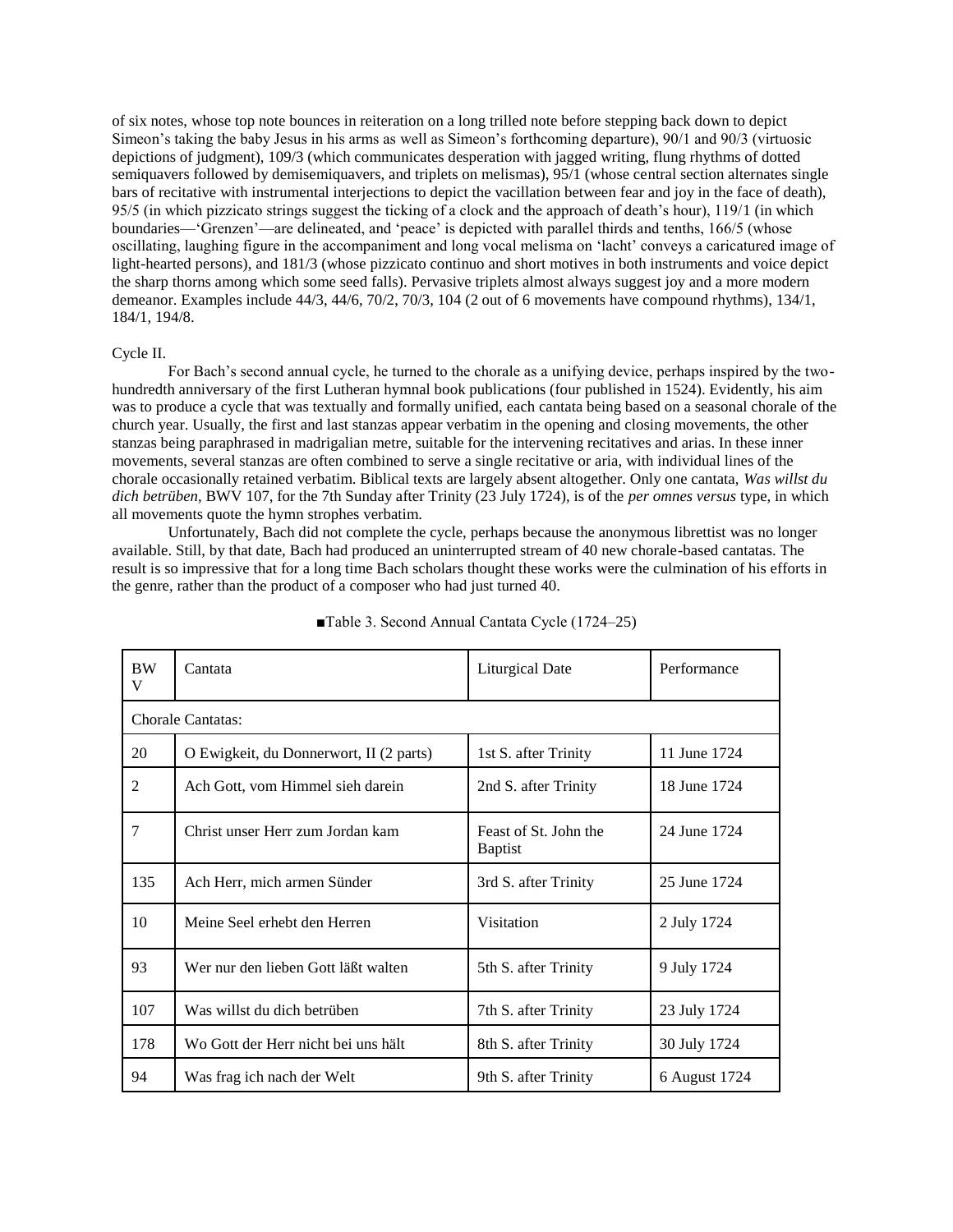| 101          | Nimm von uns, Herr, du treuer Gott    | 10th S. after Trinity  | 13 August 1724       |
|--------------|---------------------------------------|------------------------|----------------------|
| 113          | Herr Jesu Christ, du höchstes Gut     | 11th S. after Trinity  | 20 August 1724       |
| 33           | Allein zu dir, Herr Jesu Christ       | 13th S. after Trinity  | 3 September<br>1724  |
| 78           | Jesu, der du meine Seele              | 14th S. after Trinity  | 10 September<br>1724 |
| 99           | Was Gott tut, das ist wohlgetan (I)   | 15th S. after Trinity  | 17 September<br>1724 |
| $+8$         | Liebster Gott, wenn werd ich sterben? | 16th S. after Trinity  | 24 September<br>1724 |
| 130          | Herr Gott, dich loben alle wir        | St. Michael's Day      | 29 September<br>1724 |
| 114          | Ach lieben Christen, seid getrost     | 17th S. after Trinity  | 1 October 1724       |
| 96           | Herr Christ, der einge Gottessohn     | 18th S. after Trinity  | 8 October 1724       |
| 5            | Wo soll ich fliehen hin               | 19th S. after Trinity  | 15 October 1724      |
| 180          | Schmücke dich, o liebe Seele          | 20th S. after Trinity  | 22 October 1724      |
| 38           | Aus tiefer Not schrei ich zu dir      | 21st S. after Trinity  | 29 October 1724      |
| 115          | Mache dich, mein Geist, bereit        | 22nd S. after Trinity  | 5 November<br>1724   |
| 139          | Wohl dem, der sich auf seinen Gott    | 23rd S. after Trinity  | 12 November<br>1724  |
| 26           | Ach wie flüchtig, ach wie nichtig     | 24th S. after Trinity  | 19 November<br>1724  |
| 116          | Du Friedefürst, Herr Jesu Christ      | 25th S. after Trinity  | 26 November<br>1724  |
|              | Start of ecclesiastical year          |                        |                      |
| 62           | Nun komm der Heiden Heiland (II)      | 1st S. in Advent       | 3 December<br>1724   |
| $\dagger$ 91 | Gelobet seist du, Jesu Christ         | Christmas Day          | 25 December<br>1724  |
| 121          | Christum wir sollen loben schon       | 2nd day of Christmas   | 26 December<br>1724  |
| 133          | Ich freue mich in dir                 | 3rd day of Christmas   | 27 December<br>1724  |
| 122          | Das neugeborne Kindelein              | Sunday after Christmas | 31 December<br>1724  |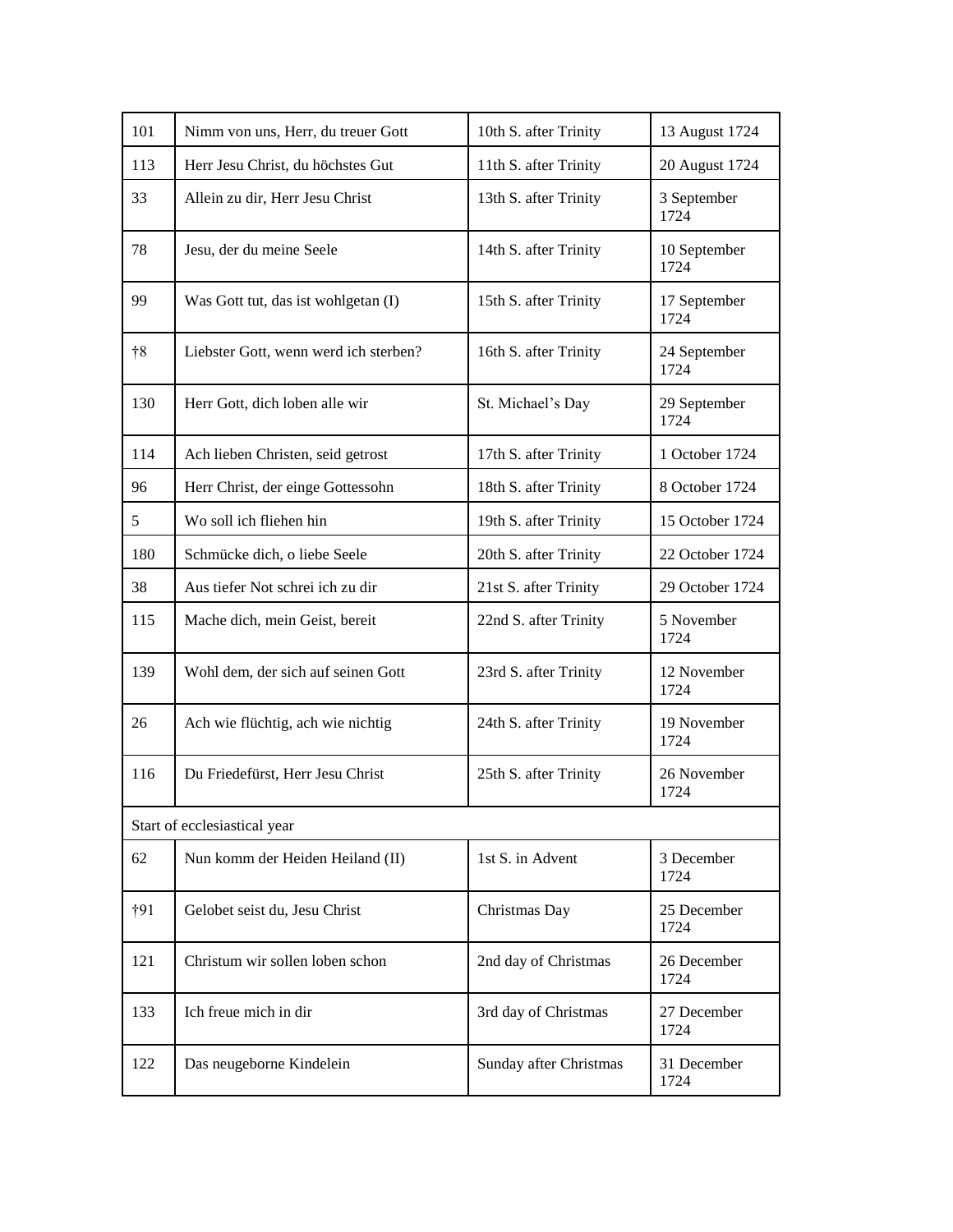| 41              | Jesu, nun sei gepreiset                                                                             | New Year's Day              | 1 January 1725      |
|-----------------|-----------------------------------------------------------------------------------------------------|-----------------------------|---------------------|
| 123             | Liebster Immanuel, Herzog der Frommen                                                               | Epiphany                    | 6 January 1725      |
| 124             | Meinen Jesum laß ich nicht                                                                          | 1st S. after Epiphany       | 7 January 1725      |
| 3               | Ach Gott, wie manches Herzeleid (I)                                                                 | 2nd S. after Epiphany       | 14 January 1725     |
| 111             | Was mein Gott will, das g'scheh allzeit                                                             | 3rd S. after Epiphany       | 21 January 1725     |
| 92              | Ich hab in Gottes Herz und Sinn                                                                     | Septuagesima                | 28 January 1725     |
| 125             | Mit Fried und Freud ich fahr dahin                                                                  | Purification                | 2 February 1725     |
| 126             | Erhalt uns, Herr, bei deinem Wort                                                                   | Sexagesima                  | 4 February 1725     |
| 127             | Herr Jesu Christ, wahr' Mensch und Gott                                                             | Estomihi<br>(Quinquagesima) | 11 February<br>1725 |
| $\mathbf{1}$    | Wie schön leuchtet der Morgenstern                                                                  | Annunciation                | 25 March 1725       |
|                 | End of chorale cantata cycle (for later additions, see Table 4). Cantatas with unknown librettists: |                             |                     |
| 249*<br>∗<br>4* | Kommt, gehet und eilet<br>Christ lag in Todes Banden                                                | Easter Sunday               | 1 April 1725        |
| 6               | Bleib bei uns, denn es will Abend werden                                                            | 2nd day of Easter           | 2 April 1725        |
| 42              | Am Abend aber desselbigen Sabbats                                                                   | Quasimodogeniti             | 8 April 1725        |
| 85              | Ich bin ein guter Hirt                                                                              | Misericordias Domini        | 15 April 1725       |
|                 | Cantatas with librettos by Mariane von Ziegler:                                                     |                             |                     |
| 103             | Ihr werdet weinen und heulen                                                                        | Jubilate                    | 22 April 1725       |
| 108             | Es ist euch gut, daß ich hingehe                                                                    | Cantate                     | 29 April 1725       |
| 87              | Bisher habt ihr nichts gebeten in meinem<br>Namen                                                   | Rogate                      | 6 May 1725          |
| 128             | Auf Christi Himmelfahrt allein                                                                      | <b>Ascension Day</b>        | 10 May 1725         |
| 183             | Sie werden euch in den Bann tun (II)                                                                | Exaudi                      | 13 May 1725         |
| 74              | Wer mich liebet, der wird mein Wort halten<br>(II)                                                  | Pentecost (Whitsunday)      | 20 May 1725         |
| 68              | Also hat Gott die Welt geliebt                                                                      | 2nd day of Pentecost        | 21 May 1725         |
| 175             | Er rufet seinen Schafen mit Namen                                                                   | 3rd day of Pentecost        | 22 May 1725         |
| 176             | Es ist ein trotzig und verzagt Ding                                                                 | <b>Trinity Sunday</b>       | 27 May 1725         |

\*Re-performance

\*\*Parody

†Variant versions exist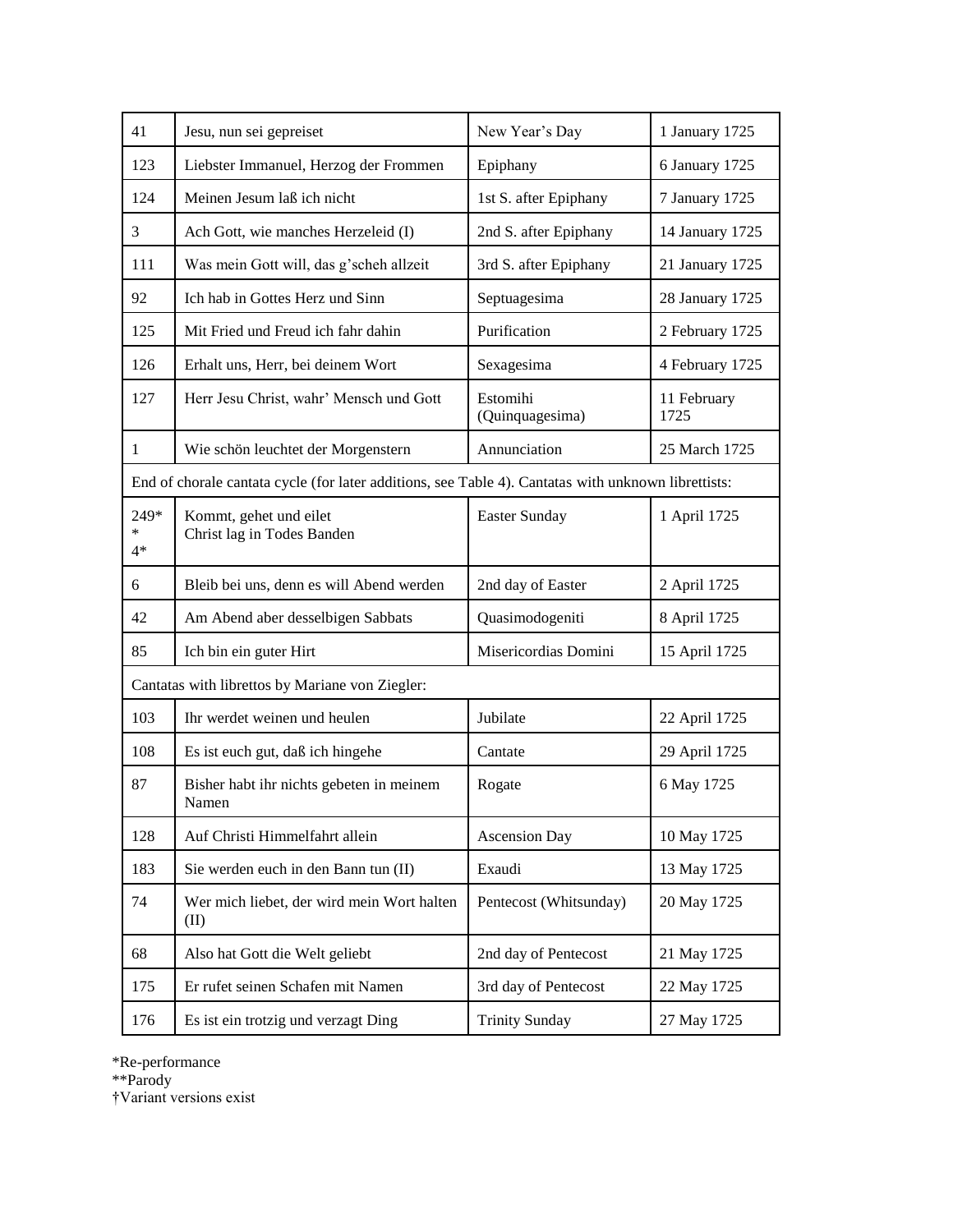The first cantata of Bach's second cycle was an ambitious, bipartite cantata, *O Ewigkeit, du Donnerwort*, BWV 20, performed on the first Sunday after Trinity, 11 June 1724. Almost all of the following 19 cantatas employ six- or seven-movement structures, in more or less equal measure. Two works, Cantatas 94 and 113, are in eight movements. Thereafter, Bach and his unknown librettist(s) settled almost exclusively on the six-movement form.

The opening choruses of the chorale cantatas are their chief glory—elaborate fantasias for voices and instruments of great variety and invention. The final movements, on the other hand, are usually four-part cantional settings of the foundational chorale, with instruments doubling the vocal lines. Bach wrote solo cantus firmus settings. Most often, the chorale is presented by a single vocalist, while instruments provide contrapuntal accompaniment (92/4, 113/2, 114/4, 178/4). In 10/5 and 93/4, however, these roles are reversed.

Bach began Cycle II with a set of cantatas that explored different compositional principles in their opening movements. *O Ewigkeit, du Donnerwort* II, BWV 20, opens with what is essentially a French overture, the chorale melody appearing in the soprano. *Ach Gott, vom Himmel sieh darein*, BWV 2/1, employs the *stile antico* (its associations with historic church music tradition suitable for a text that rails against apostasy), with the Reformationera chorale melody assigned to the alto. For the Feast of St. John the Baptist, which fell five days later, Bach began with what is essentially a violin concerto, the chorale melody appearing in the tenor (*Christ unser Herr zum Jordan kam*, BWV 7/1). On the third Sunday after Trinity, he produced a highly unified chorale fantasia, whose appearances of the cantus firmus (now in the bass) coincide with the only participation of the continuo, resulting in symbolic *bassetto* writing elsewhere (*Ach Herr, mich armen Sünder*, BWV 135/1). For the following Sunday, which happened to coincide with the Feast of the Visitation (2 July), Bach wrote *Meine Seel erhebt den Herren*, BWV 10/1, presenting the ancient *tonus peregrinus* of the German Magnificat in both soprano and alto, while clothing the whole in modern Italianate style. The scope and complexity of these cantatas suggest that Bach may have been planning them for some time.

From this point on, the cantus firmus appears almost exclusively in the soprano, often reinforced with a horn. Apparently Bach wanted to lighten the burden on the trebles of the St. Thomas School, a conjecture strengthened by observing the other relatively minimal demands on the soprano(s) in these works. Nevertheless, Bach continued to pursue contrasting styles and compositional approaches from week to week. He returned to the traditional *alla breve* motet style in the opening movements of *Nimm von uns, Herr, du treuer Gott*, BWV 101 (a highly chromatic movement in dense counterpoint), *Aus tiefer Not schrei ich zu dir*, BWV 38, *Christum wir sollen loben schon*, BWV 121 (heard on the second day of Christmas, 1724, it contrasts greatly with the contemporarysounding fantasias written for the days before and after), and *Jesu, nun sei gepreiset*, BWV 41 (which incorporates the old style for contrast in a very long opening movement for New Year's Day, 1724).

Splendid opening movements with festive orchestration include those in *Herr Gott, dich loben alle wir*, BWV 130 (3 trumpets, timpani, 3 oboes, strings, and continuo), *Gelobet seist du, Jesu Christ*, BWV 91 (2 horns, timpani, 3 oboes, strings, and continuo), and *Jesu, nun sei gepreiset*, BWV 41 (3 trumpets, timpani, 3 oboes, strings, and continuo). Italianate concertante writing is common, with individual instruments sometimes given unusual prominence. Thus, 7/1 has a virtuosic part for concertante violin, 99/1 is very much like a flute concerto, while 126/1 is a brief but brilliant movement featuring the trumpet. Innovative orchestration appears in *Herr Christ, der einge Gottessohn*, BWV 96/1 (where the sopranino recorder plays a steady stream of sixteenth notes against a pastoral backdrop in a virtuosic representation of the Bethlehem star) and *Schmücke dich, o liebe Seele*, BWV 180 (a dance-like movement whose translucent instrumentation of 2 treble recorders, oboe, oboe da caccia, strings, and continuo interact in a concertante manner).

Many of these works evidence Bach's concern for unifying devices (often derived from the chorale melody). BWV 2 integrates the chorale tune at various points and achieves further unity by means of ascending and descending scalar figures, both chromatic and diatonic. The individual movements of BWV 7 are unified with pervading wave-like motives, which are similar enough to act as a unifying device for the entire work. In BWV 135, contrapuntal material in many of the movements is derived from the underlying chorale. In BWV 93, every movement has some part of the chorale's tune and text. BWV 101 employs the chorale melody in almost every movement, while all of the movements in BWV 38 except the first recitative have connections with the chorale melody. Particularly remarkable is the quotation of the chorale tune in the continuo line of the fourth movement—a soprano recitative marked 'a battuta'. The closing chorale of BWV 41, while basically a simple, four-part setting with instruments playing colla parte, incorporates trumpet fanfares with timpani from the first movement as interludes between chorale phrases, thus providing a cyclical unity that is reinforced by a structure similar to that of the first movement (both incorporate a section in 3/4 metre).

Quasi-ostinato basses are sometimes used to provide unity. A noteworthy example is the bass aria, BWV 62/4, which captures the image of a conquering hero with an ostinato in which all strings play in octaves with the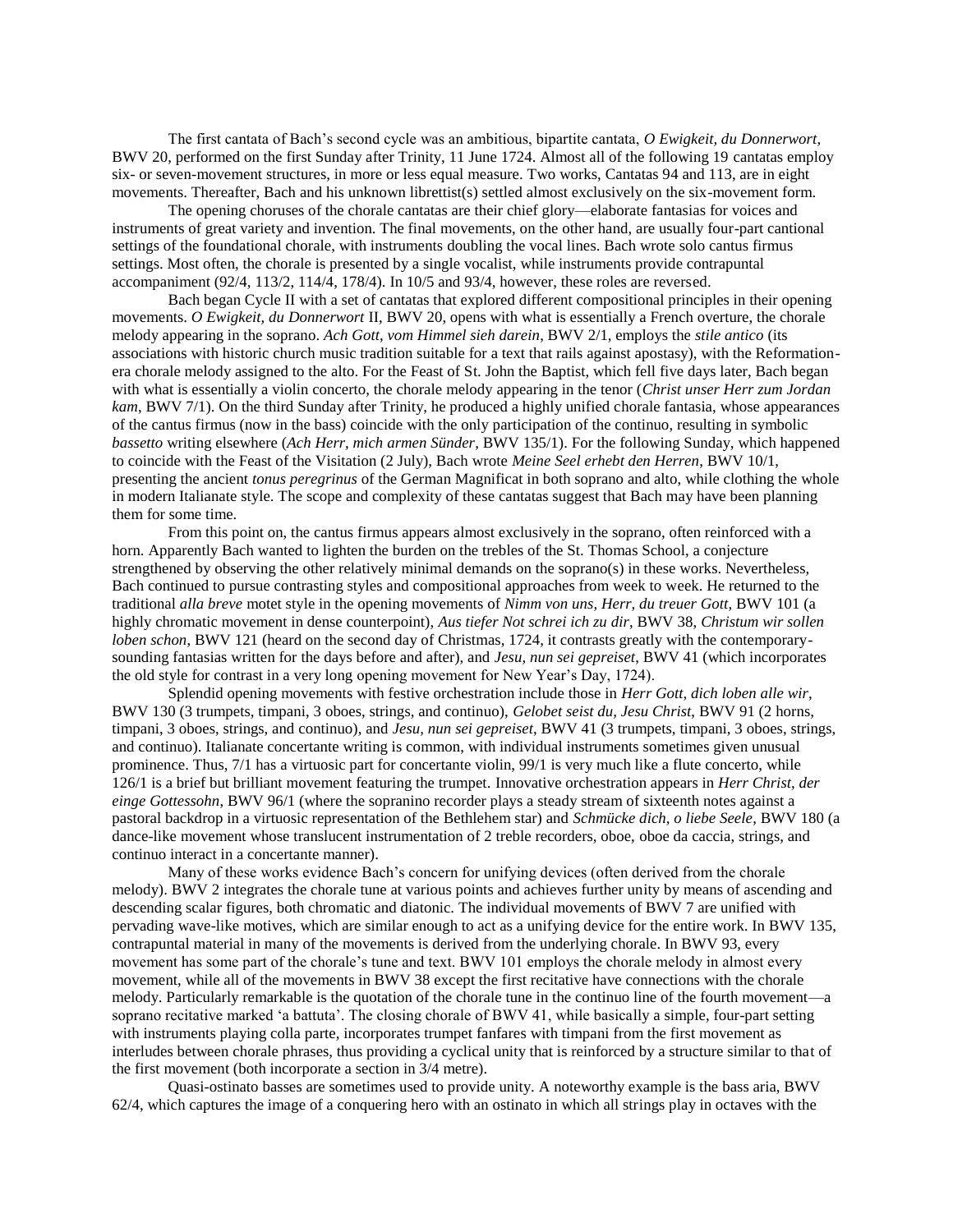continuo. In symmetrical structures, particularly ones with an odd number of movements, the central ('keystone') movements often explore aspects of antithesis and reversal. Among the seven-movement cantatas, notable examples include BWV 10/4, 114/4, and 180/4.

The opening chorus of BWV 62 is a particularly fine example of organic unity derived from the chorale. The opening phrase of the hymn appears in long tones in the continuo at the beginning, then in the upper strings and oboes (bb. 15–17). Alto, tenor, and bass voices enter imitatively with a variant form of the chorale phrase in diminution, then the soprano (doubled by horn) presents the cantus firmus phrase by phrase, with intervening statement of ritornello. The oboes play the opening chorale phrase in bars 31–35, before the second phrase of the hymn appears in the voices, then again before the fourth (i.e, last) statement.

BWV 127/1 is another striking example of complex, tightly organised chorale treatment. The ritornello, which is characterised by dotted rhythms in concertante fashion, presents the first line of the foundational chorale in diminution, first by the oboes, then consecutively by the recorders, continuo, and violins/violas. For each phrase of the cantus firmus, sung by the soprano in long tones (and presumably doubled by the trumpet, whose part is lost), the other voices provide counterpoint based on the first chorale phrase (as rendered in diminution by the instruments in the ritornello). Meanwhile, the opening phrase of the German Agnus Dei is heard in long notes: first by the violins and viola (bb. 1–4), then by oboes/viola (bb. 9–11), then by the recorders (bb. 38–40). In addition, Bach incorporates the opening line of 'Herzlich tut mich verlangen' six times throughout the movement as a disjointed figure in the continuo.

Sometimes ritornellos and accompanying vocal counterpoint are wrought from the chorale tune. Examples include the orchestral material of BWV 5/1 and BWV 38/1, in which the first bars of both ritornello and vocal themes derive from the shape of the chorale's first phrase. In BWV 123/1, the first line of the chorale generates much of the accompanying instrumental material, treated imitatively and sequentially. In 111/2, a continuo aria for bass singer (with quasi-ostinato bass characterised by a halting rhythm), the first line of the chorale is paraphrased twice in the vocal line, each time with the word taken verbatim from the hymn.

Particularly noteworthy in Cycle II are Bach's experimentations with merging different formal principles and genres—combining recitative, arioso, and chorale phrases, one commenting on the other for dramatic effect. Examples of such hybrid structures include BWV 93/2 (in which the chorale phrases appear increasingly embellished), BWV 93/5 (which employs *stile concitato* to depict thunder and lightning), BWV 178/2 (whose chorale phrases are marked presto), BWV 178/5 (which presents the chorale lines in SATB harmonization with alternating recitatives for alto, tenor, and bass, in turn), BWV 94/3, in which lightly ornamented chorale lines—marked arioso and supported by restatements of the ritornello—are amplified by recitative passages), BWV 94/5 (a secco recitative with chromatic continuo line), BWV 101/3 (a soprano recitative with a jabbing, dotted rhythm in continuo and embellished chorale phrases), BWV 101/5 (whose chorale passages are accompanied by a walking bass), BWV 113/4—these last four cantatas occurring in juxtaposition over a four-week span—, BWV 180/3 (in which the soprano recitative acts as an introduction to the chorale, set as an arioso in which the singer presents an embellished version of the chorale melody, accompanied by the violoncello piccolo playing arpeggiated sixteenths), BWV 91/2 (whose chorale lines are accompanied by the continuo repeating the first chorale phrase in diminution), BWV 3/2 (which alternates SATB phrases of the chorale's second stanza, accompanied by a quasi-ostinato bass derived from a diminution of the first chorale phrase, with recitative lines taken by various voices in turn), BWV 92/2 (in which a serene recitative for bass is halted nine times by passages of animated recitative, among them ones with frenetic passages of demisemiquavers in the continuo to depict the collapse of mountains and hills), BWV 92/7 (in which chorale phrases in cantional four-part style alternate with recitatives presented by different singers in turn), BWV 125/3 (in which the alto and tenor voices present the recitative lines in alternation, the resting voice joining in with the chorale tune at an arioso, while the original voice continues with accompanying counterpoint), and BWV 127/4, a highly differentiated movement in which a bass recitative accompanied by strings and trumpet playing fanfare and *concitato* figures to depict the Last Judgment leads directly into an aria that alternates passages for voice and continuo (incorporating the opening of the chorale in the voice and alluding to it in the continuo) with aggressive, accompanied passages in 6/8 metre (characterised by demisemiquavers to depict the dissolution of heaven and earth). The vocal melody for one of these 6/8 episodes ('Ich breche...') later appeared as the fugue subject in the chorus 'Sind Blitze, sind Donner...' of the St. Matthew Passion.

Notwithstanding Bach's concern for organic unity, the inherent variety in such hybrid movements is mirrored by Bach's emphasis in the chorale cantatas on diversity generally. Inner movements are highly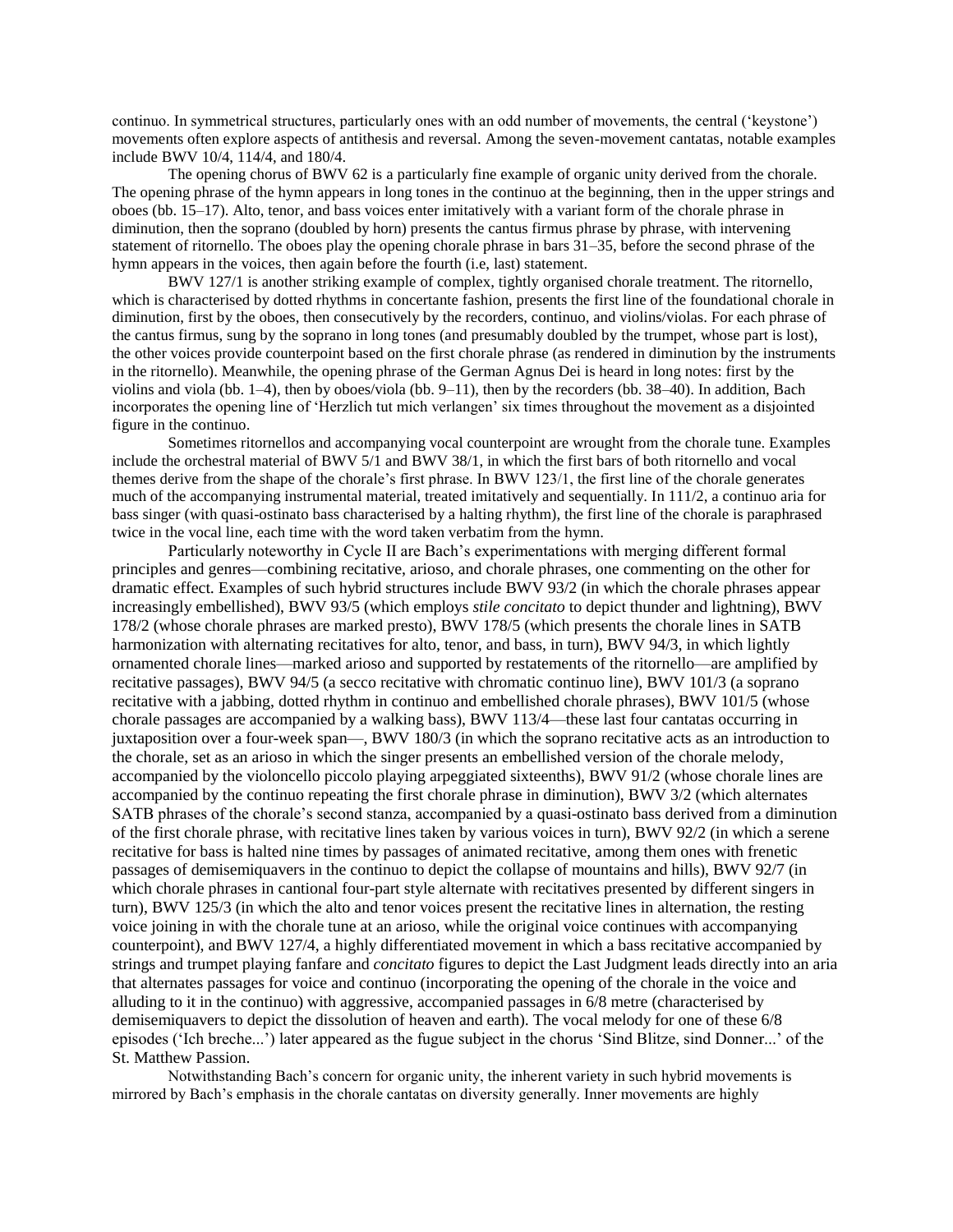differentiated, incorporating concertante and dance styles, interesting orchestral effects, and highly operatic vocal parts. For example, to ensure variety in setting the *per omnes versus* libretto of *Was willst du dich betrüben*, BWV 107, with its four consecutive arias, Bach employed distinctly contrasting instrumental timbres from movement to movement. In BWV 33/3, the long da capo aria is accompanied by muted first violins, other strings marked pizzicato. The violoncello piccolo, an instrument that Bach invented, appears in BWV 41/4, 115/4, and 180/3, and a 'flauto piccolo' (sopranino recorder) is used BWV 96/1 (for an apt representation of the Bethlehem star's appearance to the Magi). In BWV 127/3 the singer is accompanied by two recorders playing staccato quavers, pizzicato continuo, and elegiac oboe obbligato. In the B section, the upper strings join, their pizzicato semiquavers representing the 'Sterbeglocken' (funeral bells) of the text—or perhaps the ticking of a clock. A similar application of pizzicato strings emerges in the first two movements of BWV 8, an earlier cantata from Cycle II.

The ferocious bass aria of BWV 130 employs three trumpets and timpani for military-like fanfares, with the first trumpet playing virtuosic running triplet sixteenths. Another highly dramatic movement is the bass aria of the earlier cantata, BWV 26—a kind of terrified death dance in the rhythm of a bourée, whose forceful descending scales played in unison by 3 oboes and long melismas by the singer paints a vivid picture.

Great technical skill is required in many movements. BWV 10/3, a tenor recitative, has a long melisma of triplet semiquavers on 'zerstreun'. BWV 107/4, a rage aria with only continuo accompaniment, is demanding for both singer and continuo. BWV 126/2, a tenor aria in modified da capo form that rails against the enemies of the church, requires from the singer roulades of demisemiquavers extending to more than four bars. In 125/4, a similar prayer against the enemy has aggressive leaps and demanding melismas for the voice and downward scales of demisemiquavers for the continuo (depicting judgement on the proud, who are cast into the abyss). Flute parts of considerable technical challenge are prevalent in cantatas written from July to November 1724. Striking examples (in chronological order) include BWV 113/5, 99/3,, 8/4, 130/5, and 26/2. In BWV 113, the soprano and alto have long melismas in parallel thirds and sixths. The bass aria, BWV 5/5, has a two-octave trumpet part with many triplet semiquavers, while the bass aria, BWV 62/4, depicts the conquering hero by means of an ostinato in which all strings play in octaves with the continuo. In 124/1, a concertante oboe d'amore has long swirls of semiquavers that leave little place to breathe. BWV 92/3, one of Bach's most operatic arias, describes the dissolution of anything that God does not uphold: 'breaking' is depicted with wide leaps and jagged rhythms, 'tearing' with upward swoops of hemidemisemiquavers in the violin 1 part, and 'falling' with plunging arpeggios.

Unity of affect often gives way to Bach's interest in a differentiated portrayal of individual text phrases. Examples include 94/4 (an alto aria whose middle section includes one agitated allegro phrase, then slows again), 139/4 (a bass aria with some ten changes of tempo and with metrical alternations alternate between 4/4 and 6/8), 133/4 (a da capo aria for soprano in which the whole B section is without continuo), 41/1 (which has already been mentioned for its contrasting section in *stile antico*), 123/3, a tenor aria whose B section sets the first line in highly differentiated fashion to depict the storms mentioned in the text, the aria portion of 127/4 (noted above), and, of course, the hybrid recitative-chorale movements discussed above.

Despite such emphasis on text imagery, Bach appears to be more concerned with aspects of overall affect and symbolism. Representative examples include the pervasive use of the chromatic descending fourth in 2/1 and 78/1, chromatic saturation in exactly seven bars of the vocal part of 78/3 (repeated in the following seven bars) to express the anguish of the biblical passage to which allusion is made (the seventh chapter of Romans), chromatic saturation in just over two bars in the arioso of 91/4, which makes reference to the believer's vale of tears, the Trinitarian use of triplets in 7/4, the musical portrayal Christ's dual nature in 91/5 (divine royalty symbolised by unison violins of the ritornello, which play pervasive dotted rhythms; human abasement symbolised by the dissonant suspensions and chromaticism of the vocal parts), the descending octave scale at the end of the ritornello in 121/2 and the sudden chromatic tonal turn on the final word of 121/3 ('kehren') to symbolise the incarnation, the use of *bassetto* texture in 133/4 to symbolise how incomprehensible the poet finds hard-hearted people, tortured chromatic vocal and continuo lines to depict determined sinners in 122/2, the use of three recorders to allude to heaven in their cantional rendering of the chorale in BWV 122/3, and the symbolic interaction in the opening fantasia of BWV 1 between the heraldic horns (symbolizing the royal station of the heavenly bridegroom) on the one hand, and the concertante violins and oboe da caccia (depicting the intimacy of the relationship), on the other, not to mention and the pervasive use of the *figura corta* for joyous texts in many of these works.

After Annunciation (25 March 1725), Bach abandoned his ambitious chorale project, possibly because he had lost his librettist (see above). For Easter Sunday, he adapted an earlier secular cantata to create a musical drama, *Kommt eilet und laufet*, BWV 249 (later entitled 'Oratorium'), whose libretto is completely free of biblical and chorale texts, while also reviving *Christ lag in Todesbanden*, BWV 4. The following three cantatas (BWV 6, 42, 85) show a variety of compositional approaches, illustrated by their different opening movements (double fugue in 6/1,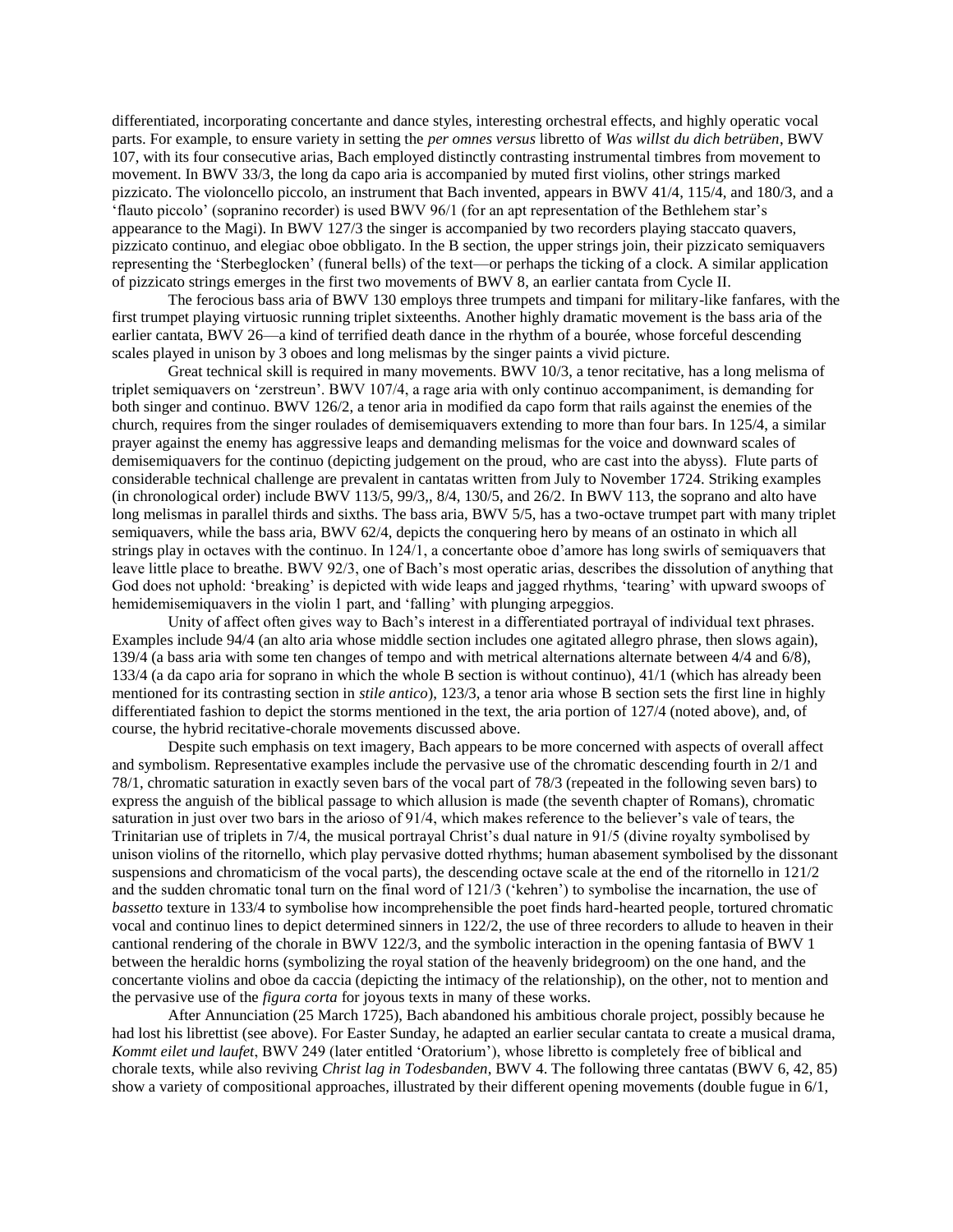sinfonia in 42/1, and arioso in 85/1). All three works contain two chorale movements, but not from the same chorale, so that the hymns do not serve as a unifying factor.

Bach ended his second Leipzig cycle with nine works on librettos by Mariane von Ziegler, a member of J. C. Gottsched's circle. A comparison of the texts as they appear in Bach's cantatas with the poet's later published versions shows significant differences. It is possible that von Ziegler made changes to her texts before publication; on the other hand, Bach may have been unsatisfied with the librettos and altered them accordingly.

The cantatas of the von Ziegler group show considerable variety in compositional approach. Some make almost no use of the chorus (BWV 87, 183, 175). Some begin with an aria or recitative (BWV 108, 87, 183/1, 175/1). Three works have movements that were adapted from earlier works (BWV 74, 68, 175). Several include fugues: BWV 103/1, 108/4, 68/5, and 176/1. The first of these examples is a profoundly symbolic setting in which three fugal blocks present antithetical ideas ('Ihr werdet weinen...aber die Welt wird sich freuen'), which are first contrasted, then combined.

Striking instrumentation includes the use of the piccolo recorder (BWV 103/1), an unexpected introduction of the trumpet (103/5), writing for two horns (128/1), writing for 4 oboes (2 oboes d'amore and 2 oboes da caccia: 183/1 and 183/3), the use of the violoncello piccolo (183/2, 68/2, and 175/4), festive instrumentation involving three trumpets, timpani, and three oboes (74/1), the use of 3 recorders (175/1 and 175/7), and writing for two (rather than three) trumpets (175/6).

It appears that Bach later sought to fill in some of the liturgical gaps in his chorale cantata (see Table 4). Some of these new works were apparently written for special occasions such as weddings. Over half of them are of the *per omnes versus type*, compared to only one in the original cycle (BWV 107). Non-chorale cantatas (Easter to Trinity) were moved into Cycle III, suggesting that Bach intended to homogenise Cycle II by writing chorale cantatas in their stead. Nevertheless, it seems the chorale cantata project was never completed.

| <b>BWV</b> | Cantata                                                                                              | <b>Liturgical Date</b>       | Performance                                     |
|------------|------------------------------------------------------------------------------------------------------|------------------------------|-------------------------------------------------|
| 129        | § Gelobet sei der Herr                                                                               | Trinity / Reformation<br>Day | ?16 June or 31<br>October 1726 / 8<br>June 1727 |
| 177        | § Ich ruf zu dir, Herr Jesu Christ                                                                   | 4th S. after Trinity         | 6 July 1732                                     |
| 9          | Es ist das Heil uns kommen her (Bach was out of town<br>on this Sunday during the year of Cycle II.) | 6th S. after Trinity         | ca. 1732-35                                     |
| 137        | § Lobe den Herren, den mächtigen König der Ehren                                                     | 12th S. after Trinity        | 19 August 1725                                  |
| 80b        | Ein feste Burg ist unser Gott                                                                        | <b>Reformation Day</b>       | 1723                                            |
| 80         | Ein feste Burg ist unser Gott (1st movement new)                                                     | <b>Reformation Day</b>       | ?1740                                           |
| 140        | Wachet auf, ruft uns die Stimme (This Sunday did not<br>occur in the year of Cycle II.)              | 27th S. after Trinity        | 25 November 1731                                |
| 14         | Wär Gott nicht mit uns diese Zeit (This Sunday did not<br>occur in the year of Cycle II.)            | 4th S. after Epiphany        | 30 January 1735                                 |
| 112        | § Der Herr ist mein getreuer Hirt                                                                    | Misericordias<br>Domini      | 8 April 1731                                    |
| 117        | § Sei Lob und Ehr dem höchsten Gut                                                                   | unknown; ?wedding            | ca. 1728-31                                     |
| 192        | § Nun danket alle Gott                                                                               | unknown; ?wedding            | ?1730                                           |
| 100        | § Was Gott tut, das ist wohlgetan, III                                                               | unknown; ?wedding            | 1732-34                                         |

■Table 4. Later Chorale Cantata Additions (§ = *per omnes versus* type)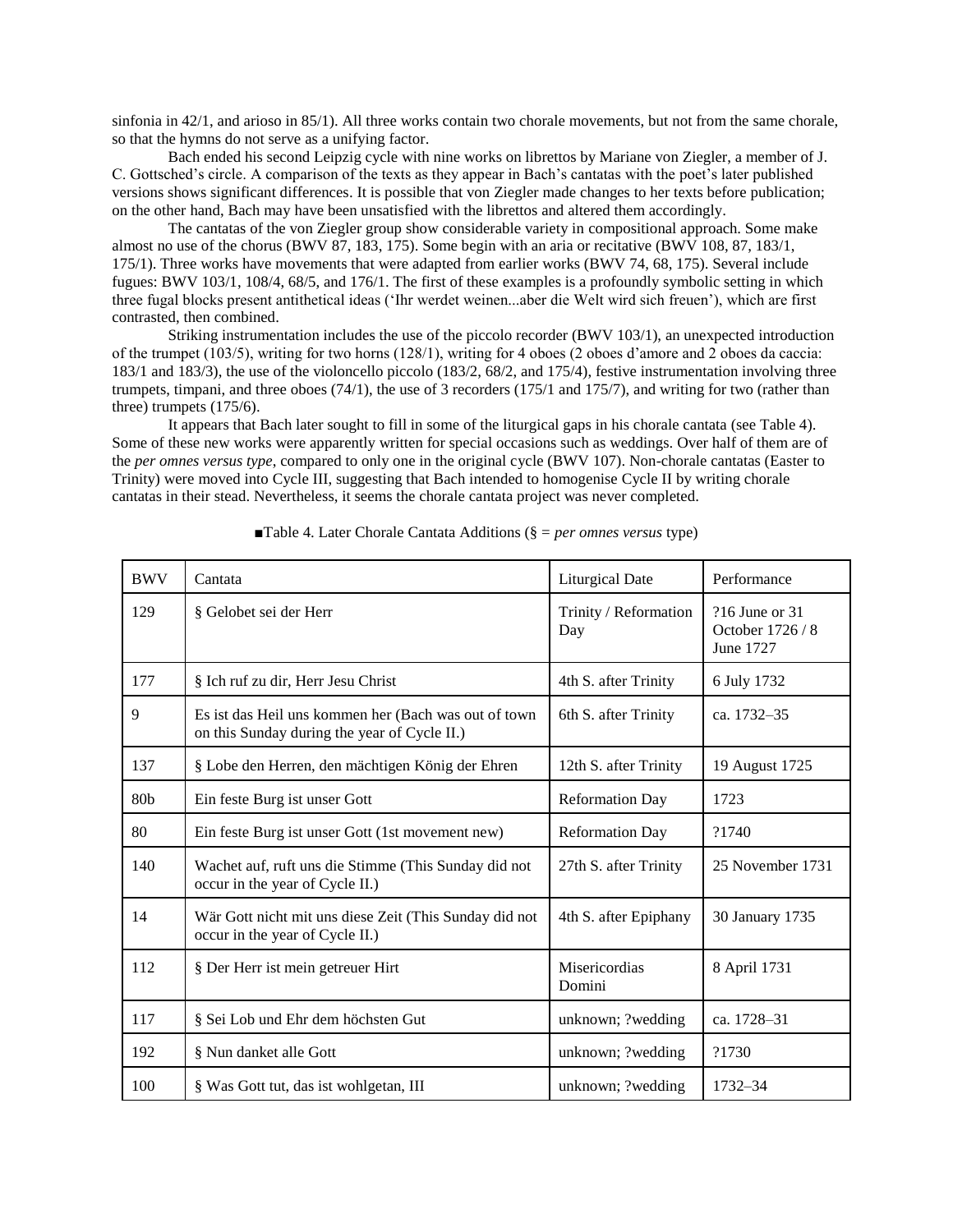| $\Omega$<br>Taten<br>meinen<br>-In<br>allen | unknown.<br>wedding? | $  -$<br>-14 |
|---------------------------------------------|----------------------|--------------|
|---------------------------------------------|----------------------|--------------|

Cycle III.

Bach's third cycle stretched over two years, some gaps being filled in later with works from Cycle II. The first surviving new work after BWV 176 is *Tue Rechnung*, BWV 168, for the 9th Sunday after Trinity. BWV 137 (a cantata of the *per omnes versus* type) and BWV 164 (whose duet for soprano and bass is a contrapuntal marvel) followed a few weeks later. For Reformation, Bach produced a surprisingly aggressive work, BWV 79. Bach then turned to librettos by Lehms and one by Neumeister for the Christmas-Epiphany season. The cantata for Christmas Day, BWV 110, has movements adapted from previous works, including its opening chorus, which was originally a concerto movement. Perhaps because Bach was becoming discouraged over his dispute with the University concerning the Old and New Services, the following cantatas include some of the most resigned and melancholy movements in his oeuvre, while minimizing the requirements for chorus. Notable examples include the arias in cantatas for the second and third day after Christmas (see especially 57/1 and 57/3; 151/1). On December 31, he wrote a letter to the Elector (his third), refuting the University officials' arguments and revealing their obfuscations point by point. More despairing and grief-laden arias followed, notably 32/1 (13 January 1726); 13/1 and 13/5 (20 January). For the third Sunday after Epiphany, he wrote BWV 72, *Alles nur nach Gottes Willen*, a work on a libretto by Franck, which emphasises submission to God's will to the point of obsession.

From Purification (2 February 1726), onwards, Bach apparently ceased composing cantatas, offering instead a string of cantatas by a remote cousin who worked at the court of Meiningen, Johann Ludwig Bach. Possible reasons include problems with his performing resources, the need to work on the St. Matthew Passion (performed the following year, and/or general dissatisfaction with his employment situation. Only a few of Bach's own cantatas were performed, a situation that began to change after Trinity.

| <b>BWV</b> | Cantata                              | <b>Liturgical Date</b>   | Performance      |  |
|------------|--------------------------------------|--------------------------|------------------|--|
|            | Various Librettists                  |                          |                  |  |
|            | $1725 - 26$                          |                          |                  |  |
| 168        | Tue Rechnung! Donnerwort             | 9th Sunday after Trinity | 29 July 1725     |  |
| 137*       | Lobe den Herren, den mächtigen König | 12th S. after Trinity    | 19 August 1725   |  |
| 164        | Ihr, die ihr euch von Christo nennet | 13th S. after Trinity    | 26 August 1725   |  |
| 79         | Gott der Herr ist Sonn und Schild    | <b>Reformation Day</b>   | 31 October 1725  |  |
| 110        | Unser Mund sei voll Lachens          | Christmas Day            | 25 December 1725 |  |
| 57         | Selig ist der Mann                   | 2nd day of Christmas     | 26 December 1725 |  |
| 151        | Süßer Trost, mein Jesus kömmt        | 3rd day of Christmas     | 27 December 1725 |  |
| 28         | Gottlob, nun geht das Jahr zu Ende   | Sunday after Christmas   | 30 December 1725 |  |
| 16         | Herr Gott, dich loben wir            | New Year's Day           | 1 January 1726   |  |
| 32         | Liebster Jesu, mein Verlangen        | 1st S. after Epiphany    | 13 January 1726  |  |
| 13         | Meine Seufzer, meine Tranen          | 2nd S. after Epiphany    | 20 January 1726  |  |
| 72         | Alles nur nach Gottes Willen         | 3rd S. after Epiphany    | 27 January 1726  |  |

■Table 5. Third Annual Cantata Cycle (1725–27)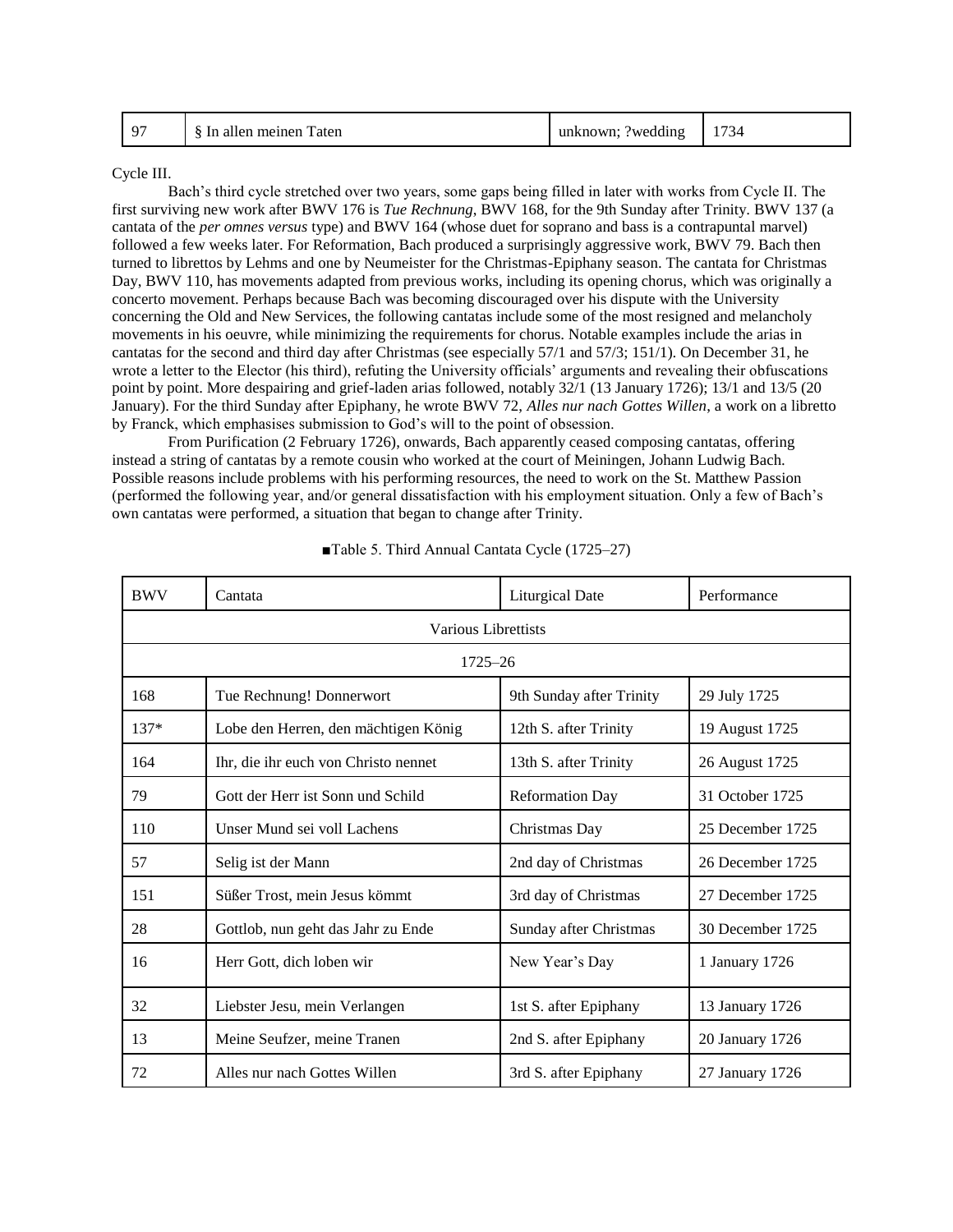|       | 18 or more cantatas by Johann Ludwig<br>Bach            | between Purification and<br>13th S. after Trinity                        | 2 February 1726-15<br>September 1726 |
|-------|---------------------------------------------------------|--------------------------------------------------------------------------|--------------------------------------|
| 146   | Wir müssen durch viel Trübsal                           | Jubilate                                                                 | ?12 May 1726<br>or ?18 April 1728    |
| 43    | § Gott fähret auf mit Jauchzen (2 parts)                | <b>Ascension Day</b>                                                     | 30 May 1726                          |
| 129** | Gelobet sei der Herr, mein Gott                         | Trinity                                                                  | ?16 June / 8 June 1727               |
|       | 1726-1727                                               |                                                                          |                                      |
| 39    | § Brich dem Hungrigen dein Brot (2 parts)               | 1st S. after Trinity<br>[29 June 1726: three year-<br>old daughter dies] | 23 June 1726                         |
| 88    | § Siehe, ich will viel Fischer aussenden (2<br>parts)   | 5th S. after Trinity                                                     | 21 July 1726                         |
| 170   | Vergnügte Ruh, beliebte Seelenlust                      | 6th S. after Trinity                                                     | 28 July 1726                         |
| 187   | § Es wartet alles auf dich (2 parts)                    | 7th S. after Trinity                                                     | 4 August 1726                        |
| 45    | § Es ist dir gesagt, Mensch, was gut ist (2<br>parts)   | 8th S. after Trinity                                                     | 11 August 1726                       |
| 102   | § Herr, deine Augen sehen nach dem<br>Glauben (2 parts) | 10th S. after Trinity                                                    | 25 August 1726                       |
| 35    | Geist und Seele wird verwirret (2 parts)                | 12th S. after Trinity                                                    | 8 September 1726                     |
| 17    | § Wer Dank opfert, der preiset mich (2<br>parts)        | 14th S. after Trinity                                                    | 22 September 1726                    |
| 19    | Es erhub sich ein Streit                                | St. Michael's Day                                                        | 29 September 1726                    |
| 27    | Wer weiß, wie nahe mir mein Ende                        | 16th S. after Trinity                                                    | 6 October 1726                       |
| 47    | Wer sich selbst erhöhet                                 | 17th S. after Trinity                                                    | 13 October 1726                      |
| 169   | Gott soll allein mein Herze haben                       | 18th S. after Trinity                                                    | 20 October 1726                      |
| 56    | Ich will den Kreuzstab gerne tragen                     | 19th S. after Trinity                                                    | 27 October 1726                      |
| 129** | Gelobet sei der Herr, mein Gott                         | <b>Reformation Day</b>                                                   | ?31 October 1726                     |
| 49    | Ich geh und suche mit Verlangen                         | 20th S. after Trinity                                                    | 3 November 1726                      |
| 98    | Was Gott tut, das ist wohlgetan (II)                    | 21th S. after Trinity                                                    | 10 November 1726                     |
| 55    | Ich armer Mensch, ich Sündenknecht                      | 22nd S. after Trinity                                                    | 17 November 1726                     |
| 52    | Falsche Welt, dir trau ich nicht                        | 23th S. after Trinity                                                    | 24 November 1726                     |
| 36    | Schwingt freudig euch empor (earlier<br>version)        | 1st S. in Advent                                                         | ?1726-?1730                          |
| $58*$ | Ach Gott, wie manches Herzeleid (II)                    | S. after New Year's Day                                                  | 5 January 1727                       |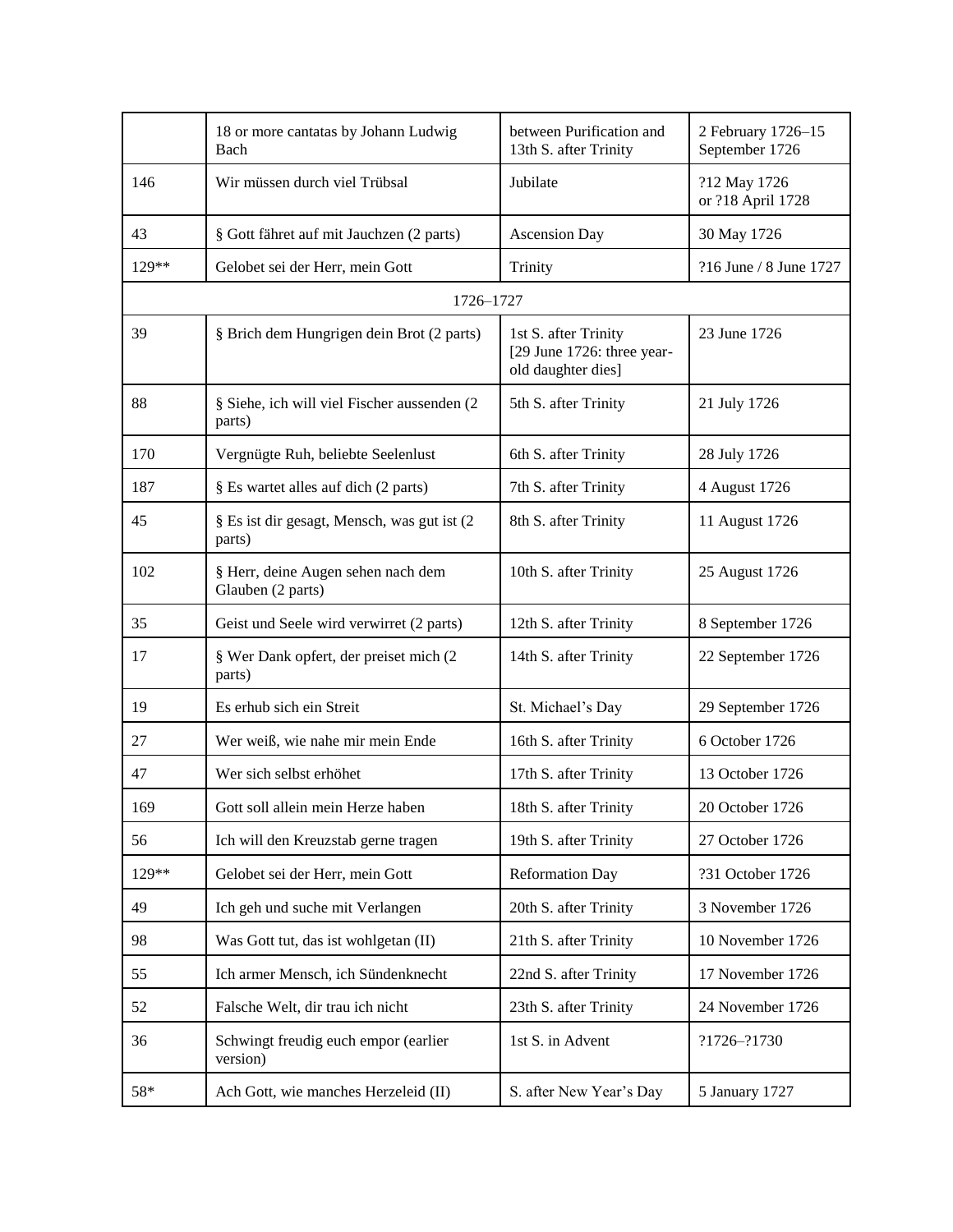|       | Ich habe genung                    | Purification | 2 February 1727 |
|-------|------------------------------------|--------------|-----------------|
| 84*** | Ich bin vergnügt mit meinem Glücke | Septuagesima | 9 February 1727 |

Note: Revivals of earlier cantatas are not included here.

\*Added later to Cycle II (although BWV 58 is not a true chorale cantata)

\*\*A booklet of librettos documents a performance on Trinity Sunday, 1727. Nevertheless, this cantata may have been performed already on Reformation Day, 1726. It was later added to Cycle II.

\*\*\*Later added to Cycle IV.

§ Libretto from the Rudolstadt print of 1704/5, reprinted 1726.

It is possible that *Wir müssen durch viel Trübsal*, BWV 146, was performed on 12 May 1726. From 30 May (Ascension Day—the third anniversary of Bach's start in Leipzig), Bach began producing new works more regularly, though none exist for the second to fourth weeks after Trinity, perhaps due to his daughter's death on 29 June. Seven of the new works use Meiningen-style librettos, originating in an anonymous Rudolstadt publication of librettos (1704/5, reprinted 1726), whose inclusion of Old and New Testament scriptures for structural demarcation allowed for a bipartite design (BWV 43, 39, 88, 187, 45, 102, and 17). Of these works, BWV 43 is particularly grand, the standard Meiningen libretto being expanded by the insertion of five strophes of a poem. Almost invariably, these cantatas have expansive opening choruses (BWV 88 is an exception). They also favour galant elements, apparently influenced by the Enlightenment/Pietistic emphases in their texts.

Most of the other surviving works from Cycle III (discounting exceptions such as BWV 19, *Es erhub sich ein Streit*, for St. Michaels Day, 29 September 1726) seem to have been designed to conserve Bach's time and the energy of his forces. Many have only five movements (BWV 170, 47, 56, 129, 98, 55, 58, 82, 157, 84). Solo cantatas and duet cantatas (sometimes with a simple four-part chorale at the end) abound: BWV 13, 170, 35, 169, 56, 49 (a duet cantata), 55, 52, 58 (a dialogue cantata for soprano and bass with nothing for ensemble), 82, 157 (featuring tenor and bass), and 84. In the cantatas for two voices, arias are sometimes combined with sung chorales (49/6, 58/1, 58/5). Such chorale-arias appear also in later works (156/2, 158/2, 159/1). BWV 98 has an opening chorus only and its demands are minimal. Several cantatas open with sinfonias (often substantial) adapted from earlier instrumental works (as had already been the case with 110/1 for Christmas Day). Examples include BWV 146 (which also has at least one vocal movement adapted from the same instrumental model), 35 (two sinfonias and one vocal movement adapted from previous instrumental works), 169, 49, 52, and 188. Organ obbligatos, perhaps played by Bach himself, are also characteristic of Cycle III. Examples include Cantatas 146, 170, 35, 27, 47, 169, 49, and 188.

Many of these works preceded the inaugural performance of the St. Matthew Passion, and it is probable that Bach was preserving his energies and time to complete that masterpiece. Even after the performance of the Passion on 11 April 1727, however, Bach seemed to prefer smaller-scale works, with solo cantatas (BWV 56, 52, 82, 84), dialogue cantatas (57, 32, 49, and 58) and/or parodies emerging frequently. Galant and operatic elements seem to appear more often, especially in the solo cantatas and dialogue cantatas. Perhaps the influence of opera was making itself felt in conservative Leipzig.

Hybrid movements, which combine genres and thus are reminiscent of Bach's second cycle, reappear (27/1, 169/2, 49/3, 58/1, 58/5). Orchestration is sometimes expansive (BWV 137, 79, 110, 43, 19, 19, 129, 52) as it also is in some occasional works (198, 195, and 120). Techniques of unification (especially in the solo cantatas) include the repetition of a line of text from one movement to the next (169, 56, 49, 55, 82, 158). Other devices of unification include recurring motives or texts in later movements (BWV 79/3, 43/6, 39/3, 56/4, 49/3, 98/3, 82/1, 82/2), and 117 (all movements in various ways). *Vokaleinbau* is evident in 146/2, 146/7, 170/1, 170/3, 170/5, 47/1, 55/1, 84/1, and 84/3.

Throughout his years in Leipzig, Bach wrote works occasional (undesignated) works. Not surprising, many of these are more expansive than the cantatas of the regular liturgical cycle.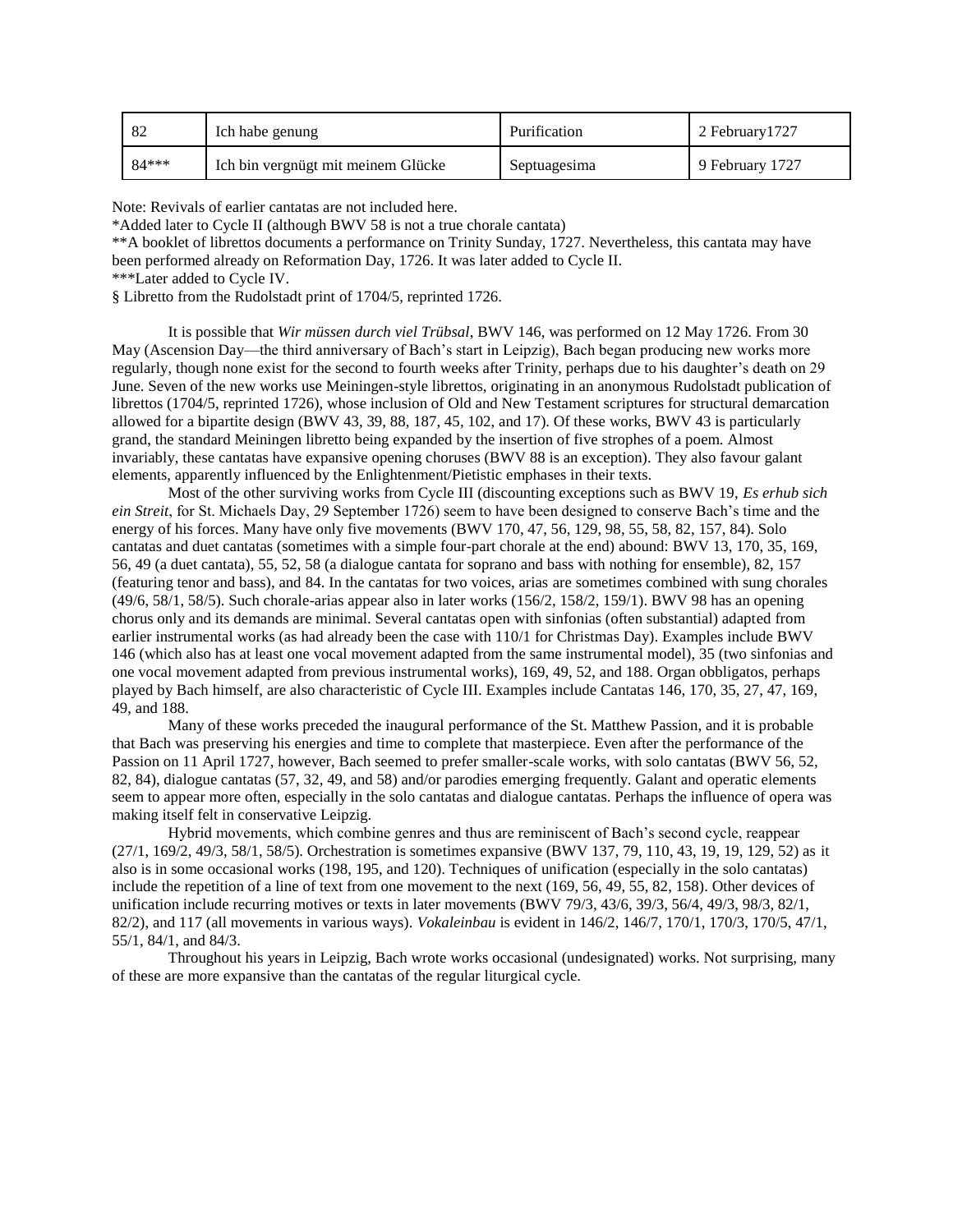| <b>BWV</b>       | Cantata                                                     | Occasion                                               | Date                                                                                             |
|------------------|-------------------------------------------------------------|--------------------------------------------------------|--------------------------------------------------------------------------------------------------|
| 119              | Preise, Jerusalem, den Herrn                                | Inauguration of newly<br>elected town council          | 30 August 1723                                                                                   |
| 194*             | Höchsterwünschtes Freudenfest (2<br>parts)                  | Organ dedication                                       | 2 November 1723                                                                                  |
| 34a              | O ewiges Feuer, o Ursprung der Liebe<br>(2 parts)           | <b>Wedding Mass</b>                                    | ?1726                                                                                            |
| 157              | Ich lasse dich nicht, du segnest mich<br>denn               | <b>Funeral Service</b>                                 | 6 February 1727 [cf.<br>Picander Cycle:<br>performed on<br>Purification ?2 Feb 1728<br>or later] |
| 193              | Ihr Tore (Pforten) zu Zion                                  | Inauguration of newly<br>elected town council          | 25 August 1727                                                                                   |
| $120a*$          | Herr Gott, Beherrscher aller Dinge (2<br>parts, incomplete) | <b>Wedding Mass</b>                                    | ?1729                                                                                            |
| 120 <sub>b</sub> | Gott, man lobet dich in der Stille                          | <b>Bicentennial of Augsburg</b><br>Confession, 2nd day | 26 June 1730                                                                                     |
| 29               | Wir danken dir, Gott, wir danken dir                        | Inauguration of newly<br>elected town council          | 27 August 1731                                                                                   |
| 197              | Gott ist unsre Zuversicht (2 parts)                         | <b>Wedding Mass</b>                                    | 1736–37                                                                                          |
| Anh. 193         | Herrscher des Himmels, König der<br>Ehren (fragment)        | Inauguration of newly<br>elected town council          | 29 August 1740                                                                                   |
| 195              | Dem Gerechten muß das Licht (2 parts)                       | <b>Wedding Mass</b>                                    | 1727-31, rev. ca.1742<br>and ca. 1747-1748                                                       |
| 191              | Gloria in excelsis Deo                                      | <b>University Service</b>                              | 24 December 1742                                                                                 |
| $120*$           | Gott, man lobet dich in der Stille                          | Inauguration of newly<br>elected town council          | 1742 or later                                                                                    |
| 69               | Lobe den Herrn, meine Seele (II)                            | Inauguration of newly<br>elected town council          | ?26 August 1748                                                                                  |

# ■Table 6. Cantatas for Special Occasions

\* Parody.

Among the particularly striking cantata movements from Cycle III (and from contemporaneous occasional works) are 79/1 (an aggressively grand chorus), 57/3 (a highly chromatic soprano aria), 151/1 (an iridescently transparent soprano aria with flute obbligato), 16/3 (a formally inventive movement that joins aria and chorus), 32/1 (an soprano aria of bittersweet longing), 13/5 (a grief-laden bass aria of exceptional expressiveness), 170/3 (an aria for alto, obbligato organ, and *bassetto* unison strings, which is characterised by extreme contrapuntal chromaticism), 45/4 (an aria that approaches opera buffo), 102/3 (an alto aria with unusual dissonances and syncopations, which Bach reused for the 'Qui tollis' of the F major *Missa*), 102/4 (a bass aria with *perfidia* word-painting) 102/5 (a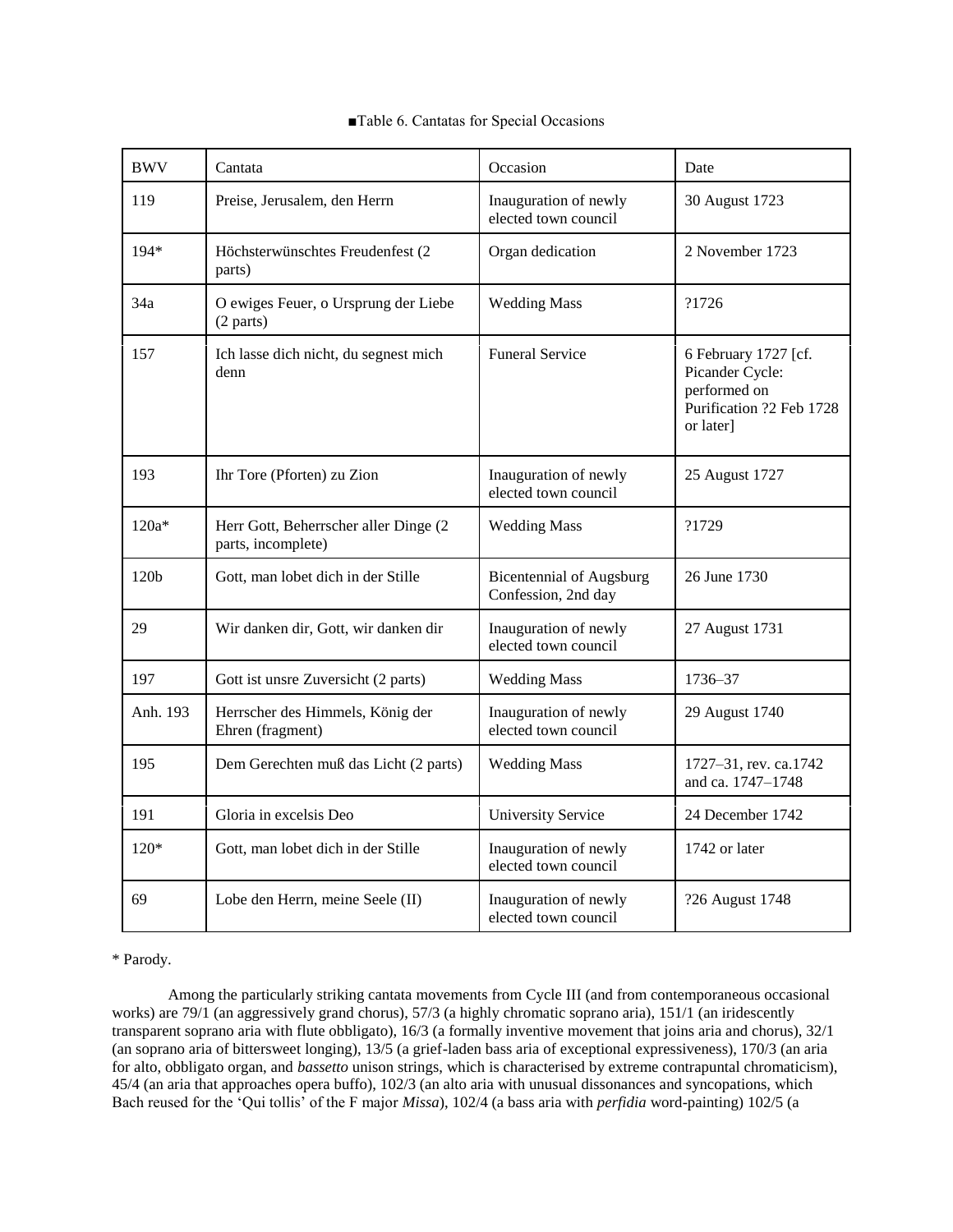restless, even panicked tenor aria), 17/5 (a strikingly galant tenor aria), 27/5 (a bass aria with utterly contrasting affects resulting from the juxtaposition of a drowsy sarabande and passages in *stile concitato*), 195/1 (a chorus with highly differentiated concertante layering), 195/3 (a bass aria that is about as galant a piece as one will find among Bach's works), and 120/4 (a soprano aria whose lyricism is characteristic of the cantata as a whole).

## Cycle IV.

The beginning of Bach's fourth cycle coincided with the 1728 publication of a cycle of church cantatas by Picander (Christian Friedrich Henrici), entitled *Cantaten auf die Sonn- und Fest-Tage durch das gantze Jahr* (Cantatas on Sundays and Feast-days throughout the whole Year). The poet's preface, dated 24 June 1728, indicated that these librettos were to be set by Bach. Writing another homogenous cycle probably appealed to Bach, who had worked closely with Picander a year earlier with the completion of the St. Matthew Passion. It is unclear, however, whether Bach set Picander's entire cycle; only nine complete cantatas and one fragment survive.

One of the features of the Picander Cycle is the mixing of text types and genres within the same movement, resulting in hybrid forms reminiscent of Cycle II. Examples include 171/5 (bass recitative alternating with arioso), 159/1 (bass arioso and alto recitative, creating a dramatic dialogue), and 159/2 (an alto aria with soprano chorale doubled by oboe). Several cantatas continue Bach's recent tendency to adapt movements from earlier instrumental works for introductory sinfonias. Among these works are BWV 188, 156, 174.

| <b>BWV</b>                                                                   | Cantata                                     | <b>Liturgical Date</b>       | Performance                                                                           |
|------------------------------------------------------------------------------|---------------------------------------------|------------------------------|---------------------------------------------------------------------------------------|
| Cantatas on texts by Christian Friedrich Henrici (Picander), published 1728: |                                             |                              |                                                                                       |
| 197a                                                                         | Ehre sei Gott in der Höhe (incomplete)      | Christmas Day                | ?25 December 1728                                                                     |
| 171                                                                          | Gott, wie dein Name, so ist auch dein Ruhm  | New Year's Day               | ?1 January 1729                                                                       |
| 156                                                                          | Ich steh mit einem Fuß im Grabe             | 3rd S. after Epiphany        | ?23 January 1729                                                                      |
| $84*$                                                                        | Ich bin vergnügt mit meinem Glücke          | Septuagesima                 | 9 February 1727                                                                       |
| 159                                                                          | Sehet, wir gehn hinauf gen Jerusalem        | Estomihi                     | ?27 February 1729                                                                     |
| Anh. 190                                                                     | Ich bin ein Pilgrim auf der Welt (fragment) | 2nd day of Easter            | ?18 April 1729                                                                        |
| 145                                                                          | Ich lebe, mein Herze, zu deinem Ergötzen    | 3rd day of Easter            | ?19 April 1729                                                                        |
| 174                                                                          | Ich liebe den Höchsten von ganzem Gemüte    | 2nd day of Pentecost         | 6 June 1729                                                                           |
| 149                                                                          | Man singet mit Freuden vom Sieg             | St. Michael's Day            | 29 September 1728-1729                                                                |
| 188                                                                          | Ich habe meine Zuversicht                   | 21st Sunday after<br>Trinity | ?17 October 1728                                                                      |
| Outside the 1728 publication:                                                |                                             |                              |                                                                                       |
| 157                                                                          | Ich lasse dich nicht, du segnest mich denn  | Purification                 | ?2 February 1728 or later<br>(originally a funeral<br>cantata for 6 February<br>1727) |

■Table 7. Fourth Annual Cantata Cycle—'Picander Cycle' (1728–1729 or later)

\*related to the Picander text but not identical to it.

After the Picander Cycle, apparently motivated at least in part by dissatisfaction with his work conditions, Bach turned to other musical interests (among these, directing the student Collegium musicum from 1729 onwards), although isolated sacred cantatas from these years survive. In particular, he composed several chorale-based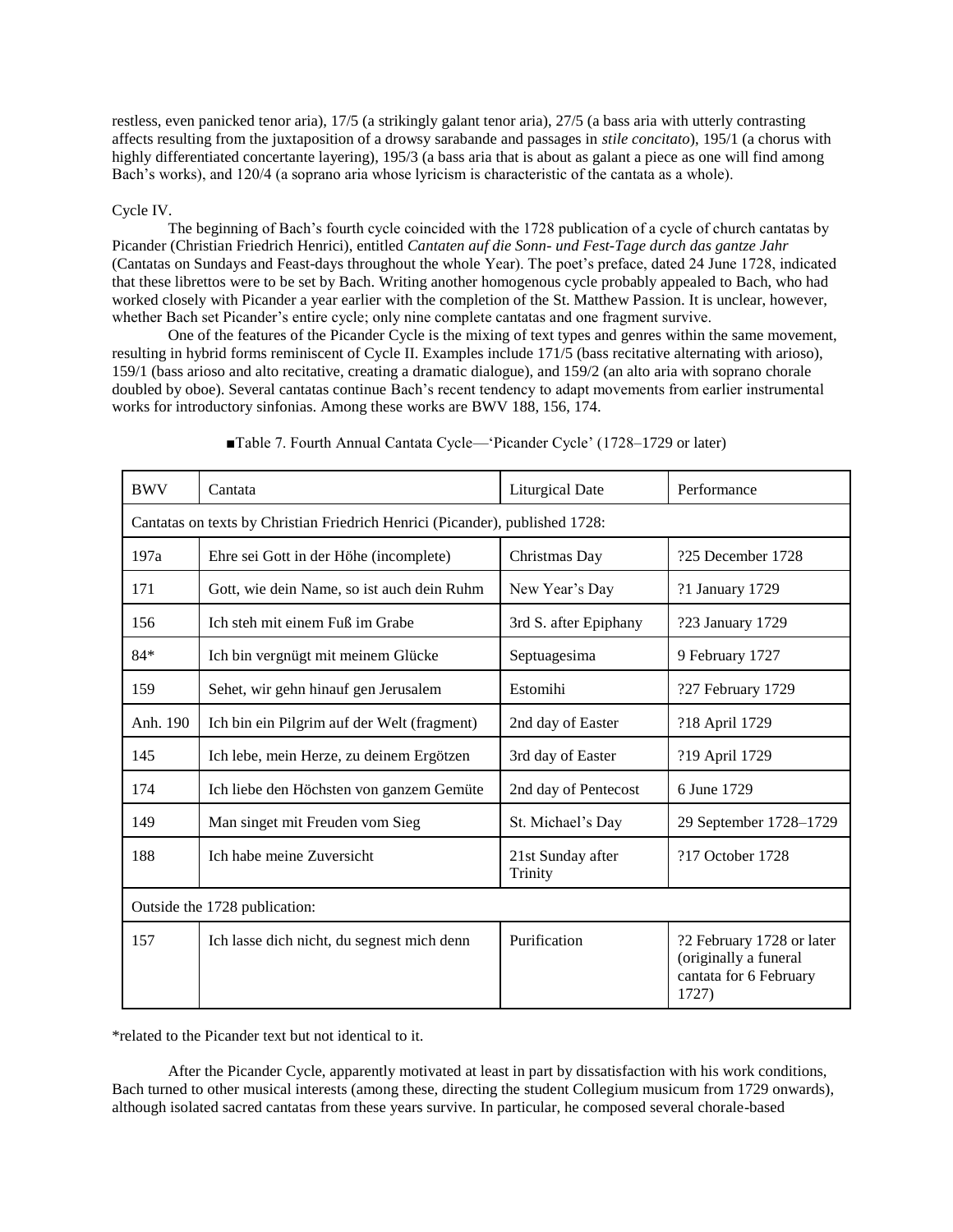cantatas, to fill gaps in Cycle II. Having composed BWV 137 and 129 earlier for the same purpose, he now added 112 (1731), 140 (1731), 177 (1732), 14 (1735) and 9 (1732–1735). In addition, he wrote a number of chorale cantatas for unspecified occasions: BWV 117, 192, 97, and 100. His interest in librettos that retain the chorale text *per omnes versus* (evidenced initially in BWV 4 and 107) now came to the fore—with the exception of BWV 140, 14, and 9, all of the late chorale cantatas are of this type (as are the other cantatas just mentioned). Despite the fact that the inner movements retain the chorale stanzas verbatim, Bach sets these movements as arias, or sometimes as recitatives (although the possible fragmentary BWV 192 consists solely of two chorale fantasias framing a duet). Allusions to the underlying chorale appear in all three inner movements of BWV 112, while BWV 117 achieves unification by presenting the chorale in simple, four-part form as its fourth movement, making further reference to it in the following two movements, and finally repeating the opening chorale fantasia at the end (117/9).

Bach's arguably most famous chorale cantata, BWV 140, filled a gap in Cycle II for an occasion that occurred only rarely in the Church calendar, the 27th Sunday after Trinity. While generally fashioned after the pattern used in most of the other chorale cantatas in Cycle II (with an additional chorale-based movement at its centre, the celebrated obbligato exhibiting galant sighs and regular phrase lengths), it can best be understood as a hybrid chorale-dialogue cantata featuring Jesus and the Soul.

Several cantatas of this time may have had particularly personal meaning for Bach. While his professional frustrations around 1730 are well known, it should be noted that between November 1727 and November 1733 Bach lost six children. By 1733 he must have been emotionally exhausted.

BWV 177 is a complex work, written about a year before Bach petitioned the Elector in Dresden for a court title in hopes of improving his work conditions in Leipzig. It served to fill the gap in Cycle II at the fourth Sunday after Trinity, which had coincided with the Feast of the Visitation of Mary (2 July) in 1724. The cantata's opening chorale fantasia is a magnificent portrayal of the hymn stanza's cry for divine aid, with a concertante violin emphasizing the solitariness of the petitioner. The soprano aria serves as the keystone in a five-movement chiastic arch, its hymn stanza constituting a prayer for a forgiving spirit and the grace to remain faithful.

Dating from 1734 and perhaps originally intended for a wedding, the chorale cantata, BWV 97, is an expansive work, which Bach revived on at least two subsequent occasions. Its nine movements embrace the complete chorale text, whose theme of accepting God's will in all circumstances must have resonated with Bach, since he had still not received help from the Elector (now also King of Poland), though he tried that year to ingratiate himself with the court on two occasions, once in the king and queen's presence. Most striking is the cantata's tenor aria, with its highly expressive, rhythmically complex obbligato characterised further by polyphonic writing achieved by means of double stopping and and biplanar melodies.

Accepting bitter providence is made even more explicit in BWV 100, a work for whose outer movements which Bach recalled chorale-based movements from a decade earlier. Its highlight is arguably the soprano aria, whose florid flute obbligato suggests that Bach had a very fine player at his disposal.

BWV 14, performed on 30 January 1735, is a strikingly dramatic cantata based on Luther's hymn paraphrase of Psalm 124, which rails against the psalmist's enemies while celebrating divine protection. Perhaps intended to fill a gap in Cycle II at the fourth Sunday after Epiphany (which had not occurred in 1725 because Easter fell early), the cantata is strikingly operatic, with advanced chromatic harmonies that contrast sharply in the first movement with a retrospective motet style and structure (stringent counterpoint with inversion, absence of ritornello, and instrumentally delivered cantus firmus).

Other notable works of the time include BWV 36 (a work with a complex history culminating in a bipartite Advent cantata that includes three chorale arrangements of 'Nun komm, der Heiden Heiland' but no recitatives), BWV 51 (a soprano solo cantata whose virtuosity for the singer and trumpet player has made it an enduring favourite), and BWV 29 (intended for a town council installation service, now best known for its sinfonia and first chorus, the chorus reappearing as the 'Gratias' and 'Dona nobis' in the B-minor Mass). While BWV 158 may also date from the early 1730s, it possibly represents a fragment of an earlier work.

Most of Bach's last cantatas to survive involve the parodying of earlier works. Besides BWV 36, these cantatas include the Ascension Oratorio (in which Bach reused earlier material for the opening chorus and two arias, 1735), BWV 197 (a bipartite wedding cantata work of pervasive lyricism and an unusually high soprano part, 1736- 1737), BWV 30 (a parody of a galant homage cantata of 1737, featuring coloratura writing for soprano, now in two parts and designated for the Feast of St John the Baptist, c. 1738), BWV 191 (a Latin parody of movements from the B-minor Mass), BWV 69 (a revision of a work for the 12th Sunday S. after Trinity, 1723, ultimately serving the installation of a new town council in 1748), and the individual cantatas that constitute the Christmas Oratorio (Christmas to Epiphany, 1734–1735). BWV 34, previously thought to be a parody of a 1726 wedding cantata, BWV 34a, is now known to have originated around the same time and not a parody of that work.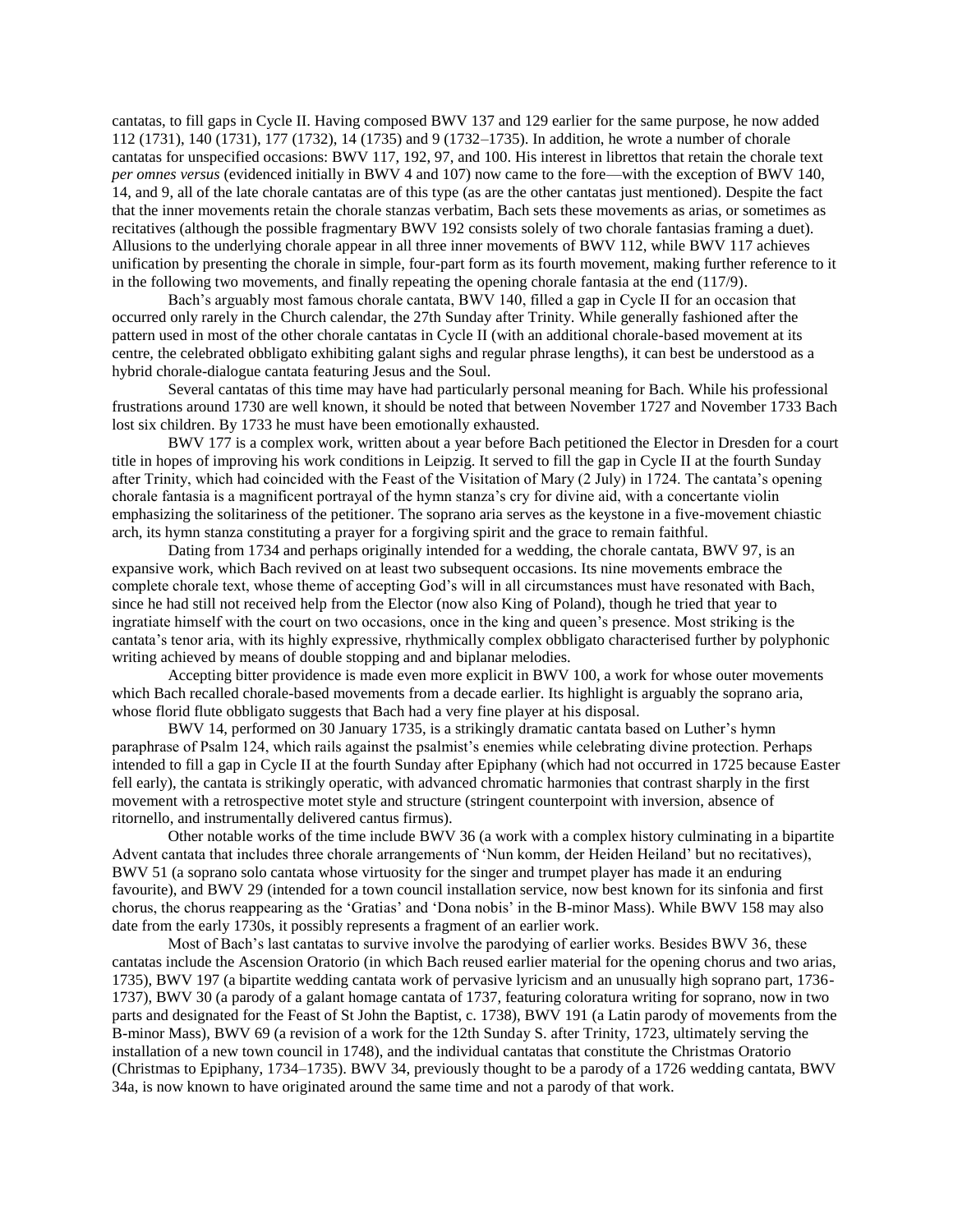Whether or not a fifth cycle ever existed is still open to debate. What seems clear is that, having completed a substantial and varied corpus of music for the Lutheran service, and experiencing ongoing impediments in his contractual duties, Bach turned to activities and projects that held personal interest for him, among them, directing the Collegium musicum and creating summative works in various genres. The fact that he drew on previous cantata movements for some of his new works—among them, the B-minor Mass and the four missae BWV 233–236 suggests that he held their models in high regard.

Bibliography

*BC*

*BDok* i–iv

Boyd, M. *Oxford Composer Companion: J. S. Bach* (New York: Oxford, 1999).

- Chafe, E. *Analyzing Bach Cantatas* (New York: Oxford, 2003).
- Dürr, A., trans. R. Jones, *The Cantatas of J. S. Bach: With Their Librettos in German-English Parallel Text* (New York: Oxford, 2005).
- Gardiner, J. E. *Bach: Music in the Castle of Heaven* (New York: Alfred A. Knopf, 2013).
- Hochreither, K., trans. M. Unger, *Performance Practice of the Instrumental-Vocal Works of Johann Sebastian Bach* (Lanham, Maryland: Scarecrow, 2002).
- Hofmann, K. 'Anmerkungen zu Bachs Kantate 'Mein Herze schwimmt im Blut' (BWV 199)', *BJb* 99 (2013), 205– 221.
- Hofmann, K. 'Über die Schlußchoräle zweiter Bachscher Ratswahlkantaten', *BJb* 87 (2001), 151–162.
- Hofmann, K. 'Zum Schlußchoral der Kantate "Man singet mit Freuden vom Sieg" (BWV 149)', *BJb* 86 (2000), 313–316
- Jones, R. *The Creative Development of Johann Sebastian Bach: Music to Delight the Spirit, Volume 1: 1695–1717* (New York: Oxford, 2007).
- Jones, R. *The Creative Development of Johann Sebastian Bach: Music to Delight the Spirit, Volume 2: 1717–1750* (New York: Oxford, 2013).
- Koch, E. '"Aus der Tieffen ..."—Zum Entstehungskontext der Kantate BWV 131 von Johann Sebastian Bach', *BJb* 95 (2009), 75–94.
- Krausse, H. 'Eine neue Quelle zu drei Kantatentexten Johann Sebastian Bachs', *BJb* 67 (1981), 7–22.
- Leaver, R. '*Oper in der Kirche: Bach und der Kantatenstreit im frühen 18. Jahrhundert*," *BJb* 99 (2013), 171–203.
- Melamed, D. 'Die alte Chorbibliothek der Kirche Divi Blasii zu Mühlhausen', *BJb* 88 (2002), 209–216.
- Melamed, D. 'The Text of 'Gott ist mein König' BWV 71', *Bach* 32/1 (2001), 1–16.

*NBR*

- Rampe, S. '"Monatlich neüe Stücke"—Zu den musikalischen Voraussetzungen von Bachs Weimarer Konzertmeisteramt', *BJb* 88 (2002), 61–104.
- Rathey, M. 'Ästhetik eines "Fragments"—Anmerkungen zur Tradition des Schlußsatzes der Kantate "Nun komm der Heiden Heiland" BWV 61', *BJb* 88 (2002), 105–117.
- Rathey, M. 'Zur Datierung einiger Vokalwerke Bachs in den Jahren 1707 und 1708', *BJb* 92 (2006), 65–92.
- Rathey, M. 'Zur Entstehungsgeschichte von bachs Universitätsmusik "Gloria in Excelsis Deo" BWV 191', *BJb* 99 (2013), 319–328.
- Rifkin, J. 'Notenformen und Nachtragsstimmen—Zur Chronologie der Kantaten "Die Himmel erzählen die Ehre Gottes" BWV 76 und "Also hat Gott die Welt geliebt" BWV 68', *BJb* 94 (2008), 203–228.
- Rifkin, J. 'Siegesjubel und Satzfehler. Zum Problem von "Nun ist das Heil und die Kraft" (BWV 50)', *BJb* 86 (2000), 67–86.
- Rifkin, J. 'Zur Bearbeitungsgeschichte der Kantate "Wachet! betet! betet! wachet!" (BWV 70)', *BJb* 85 (1999), 127–132.
- Schabalina, T. 'Ein weiteres Autograph Johann Sebastian Bachs in Rußland: Neues zur Entstehungsgeschichte der verschiedenen Fassungen von BWV 199', *BJb* 90 (2004), 11–39.
- Schabalina, T. 'Neue Erkenntnisse zur Entstehungsgeschichte der Kantaten BWV 34 und 34a', *BJb* 96 (2010), 95– 109.
- Schabalina, T. ''Texte zur Music' in Sankt Petersburg. Neue Quellen zur Leipziger Musikgeschichte sowie zur Kompositions- und Aufführungstätigkeit Johann Sebastian Bachs', *BJb* 94 (2008), 33–98.
- Schabalina, T. ''Texte zur Music' in Sankt Petersburg—Weitere Funde', *BJb* 95 (2009), 11–48.
- Scheide, W. 'Die Choralkantaten von 1724 und Bachs Köthener Besuch', *BJb* 89 (2003), 47–65.
- Scheide, W. 'Johann Sebastian Bachs Sammlung von Kantaten seines Vetters Johann Ludwig Bach', *BJb* 46 (1959), 52–94; 48 (1961), 5–24; 49 (1962), 5–32.
- Scheide, W. 'Nochmals BWV 50 "Nun ist das Heil und die Kraft"', *BJb* 87 (2001), 117–130.